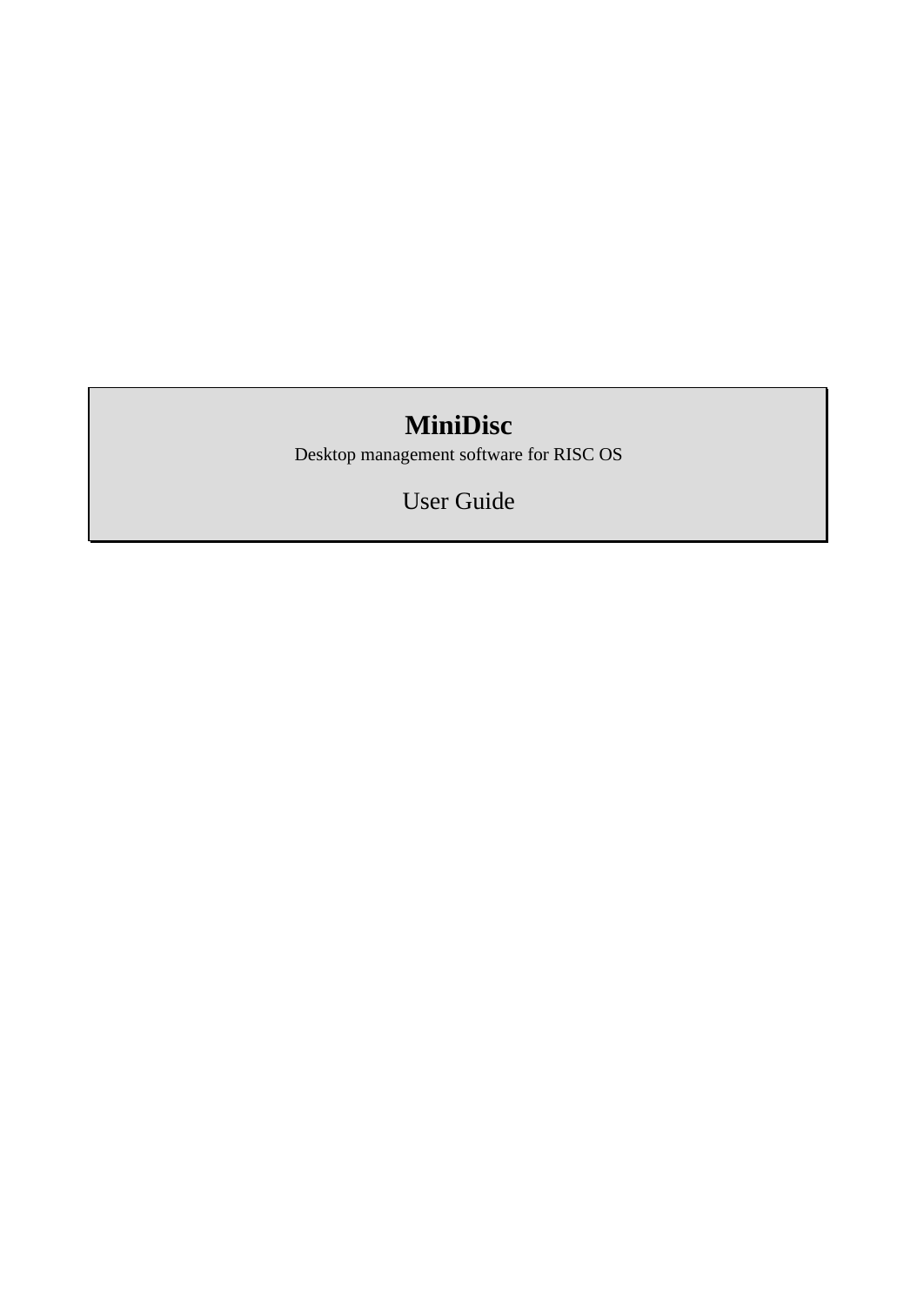## **Licence**

- ❏ This program ('!MiniDisc') is © Copyright 1998-2002, Jamie Michael Temple. All rights reserved.
- ❏ This program is released as 'Freeware'.
- ❏ This program may be freely distributed, under the following conditions:
	- ❏ Absolutely no charges may be made by anyone for it.
	- ❏ No modifications are made to it, or any of it's accompanying files, all of which must be included in their original state.
	- ❏ Inclusion in any compilations / cover discs / CD's, or on any web / ftp site may be made only with the authors express prior permission.
- ❏ You use this software entirely at your own risk, whilst I sit on my laurels, claiming no responsibility for any damage or loss of data, (or anything else for that matter) that may occur as a result (be it direct or indirect) of using this software.
- ❏ I make no guarantee that this program is fit for any purpose whatsoever.

## **Thanks**

- ❏ Every single person that has clicked on the 'Registration' button on the website or who has sent me an email with suggestions, bug reports and general encouragement. Also, thanks to all who have performed compatibility testing on filing systems and hardware out of my reach.
- ❏ A special thanks to Arthur Taylor for help in resolving problems with the ADPL interface.
- ❏ Jon Ripley for sending me some rectangular pixel sprites.
- ❏ Chris Morrison for permission to use the neat little 'web' pointer sprite.
- ❏ Gert Jan de Vos for allowing me to distribute his 'PinDir' program with MiniDisc.
- ❏ CJE Micros for encouragement and assistance, enabling me to add networking support.
- ❏ Jason Tribbeck for helpfully supplying API information for RMFS.
- ❏ Paul at IMS, for loads of support during PsiRiscFS implementation.
- ❏ Nick Craig-Wood for Director, without which early versions of MiniDisc would never have come about.
- ❏ comp.sys.acorn.programmer contributors for assistance in solving a few or the real nasty problems RISC OS has thrown at me.

## **MiniDisc has been developed with the help of the following tools:**

| $\Box$ Desk Lib   | Jason Williams and Julian Smith                             |
|-------------------|-------------------------------------------------------------|
| $\Box$ OSLib      | Johnathan Coxhead, Tony van der Hoff and OSLib contributors |
| $\Box$ Zap        | Dominic Symes and the 'Zap Developers'                      |
| $\Box$ WinEd      | <b>Tony Houghton</b>                                        |
| $\Box$ DBAssist2  | <b>Richard Sargeant</b>                                     |
| $\Box$ StrongHelp | Guttorm Vik and the numerous manual authors                 |
| $\Box$ WimpFlags  | Chris Morrison                                              |
| $\Box$ Pollster   | Keith Gaughan                                               |
| $\Box$ ResFind    | Guttorm Vik                                                 |
| $\Box$ WindowRd   | <b>Jason Tribbeck</b>                                       |
| $\Box$ WimpMon    | Tom Hughes                                                  |
|                   |                                                             |

Manual version  $1.0$   $7<sup>th</sup>$  August, 2002.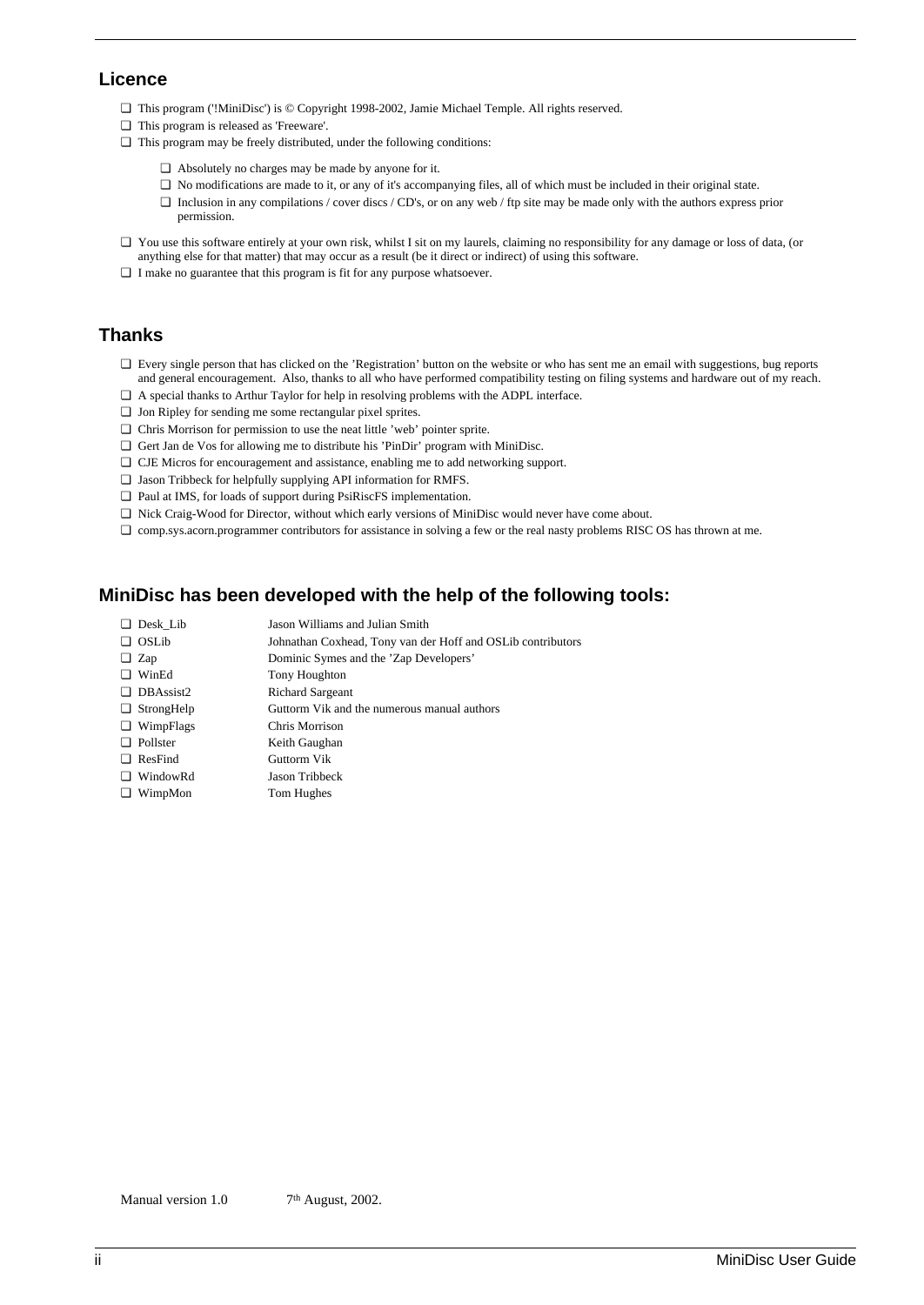## **Contents**

| Introduction                | 1  |
|-----------------------------|----|
| Getting started             | 2  |
| The MiniDisc icon           | 4  |
| <b>Discs</b>                | 8  |
| CD ROM drives               | 11 |
| ROM apps                    | 14 |
| Memphis                     | 15 |
| <b>EPOC</b> devices         | 16 |
| Networking                  | 18 |
| ArmTCP                      | 21 |
| <b>Shortcuts</b>            | 23 |
| Desktop patches             | 28 |
| Toolbar                     | 29 |
| 'Smart' saver               | 32 |
| Other configuration options | 34 |
| * Commands                  | 38 |
| Reporting problems          | 40 |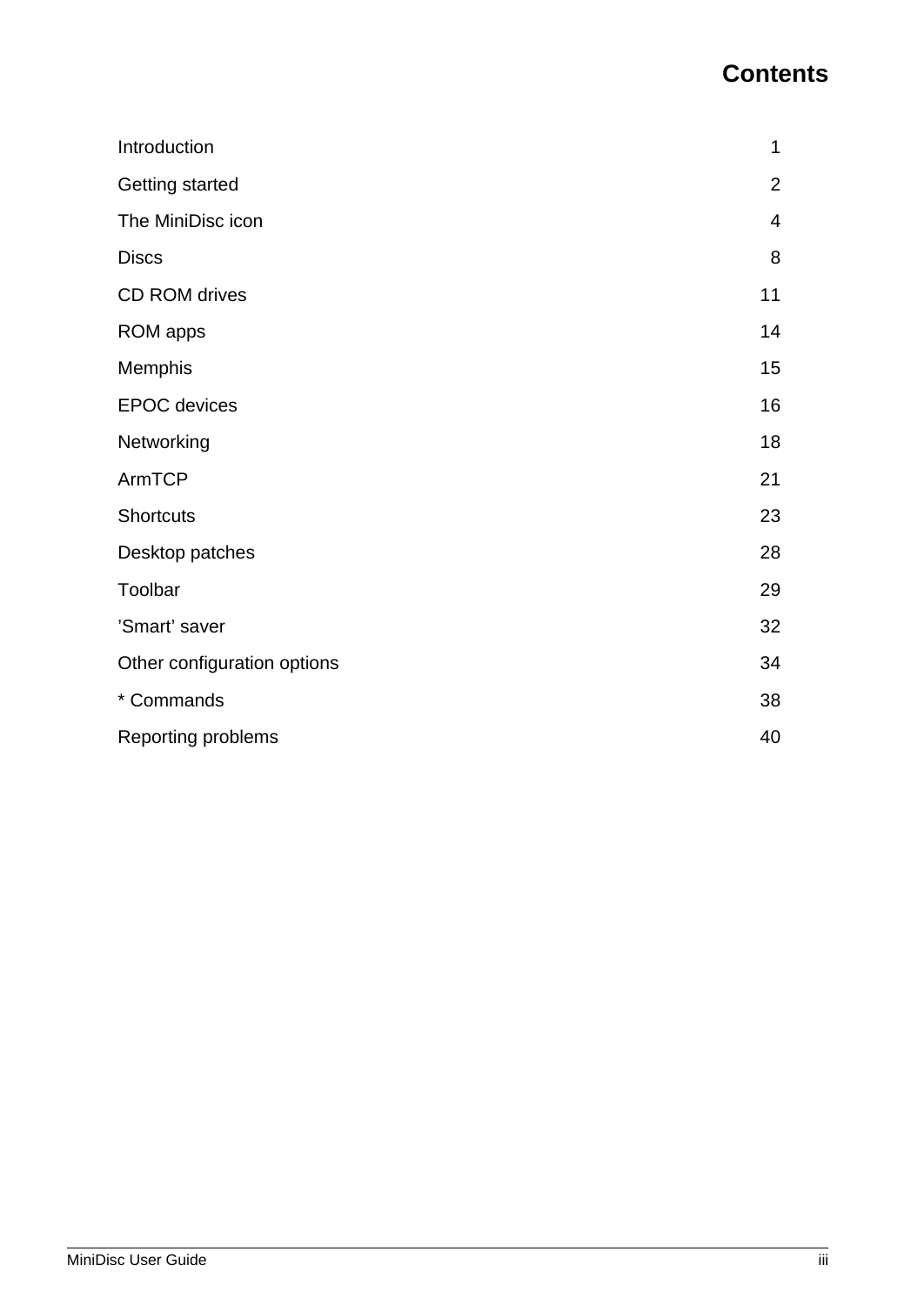**Contents**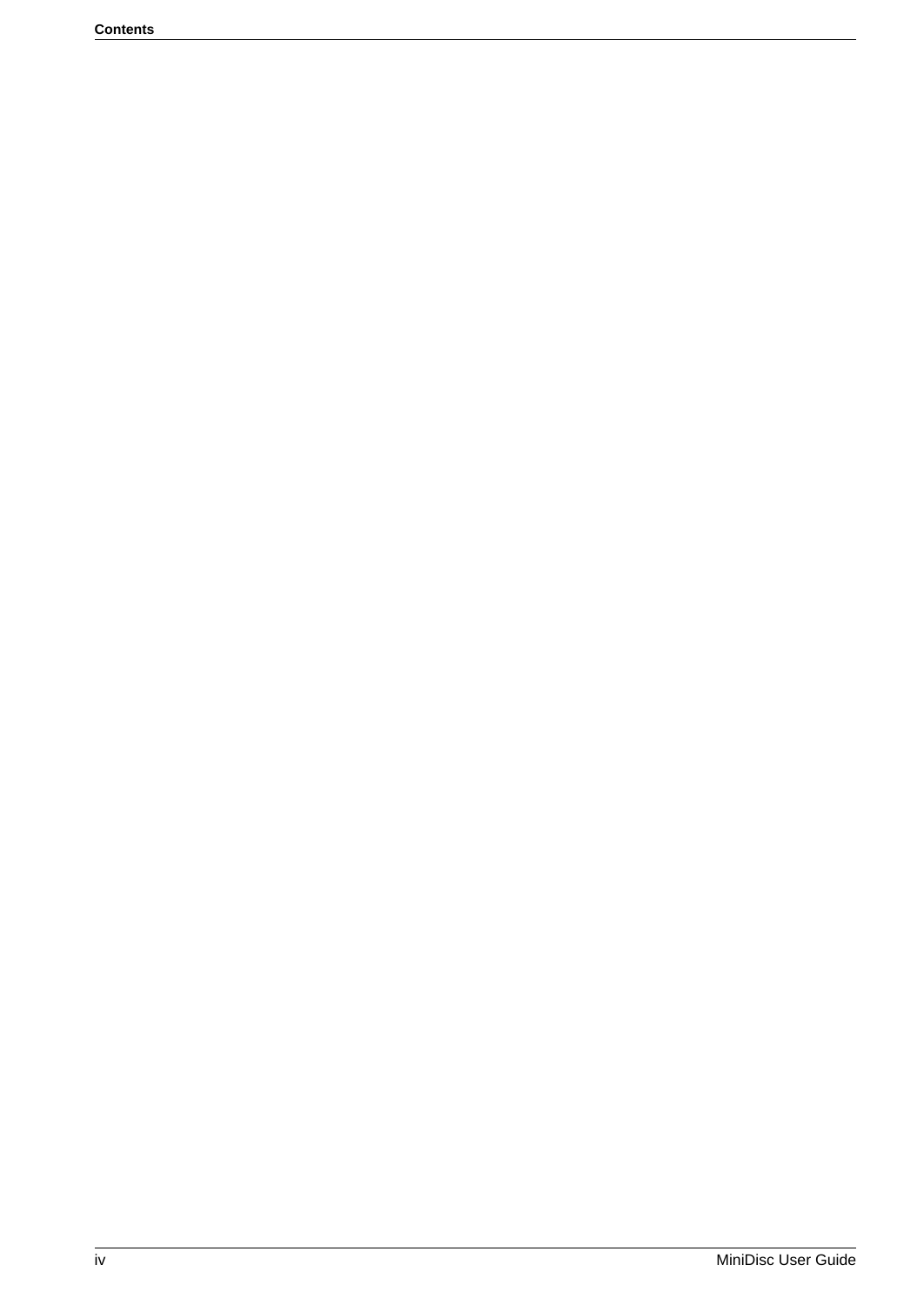## **History**

MiniDisc was originally designed to clean up the left hand side of your iconbar by removing all of the disc icons, and replacing them with a single icon 'stack'. This it has achieved. However, I seem to have got a little carried away, and now MiniDisc offers a wealth of additional features for managing the day-to-day use of your RISC OS desktop.

## This Manual

This manual is designed to provide comprehensive details on all features of MiniDisc.

At first glance it may seem that you'll have to spend a month reading before being able to use MiniDisc - this is not the case. Granted, there are a vast number of configuration options available to you - this is necessary because virtually every RISC OS user I have ever come across seems to want MiniDisc to operate differently. I have attempted to build a set of 'sensible' default configuration options that will allow most users to run MiniDisc 'out-of-the-box' without problems.

I would suggest that you take a moment or two to read the 'Getting started' section which has been designed as a quick introduction to using MiniDisc.

## Contacting the author

I can be contacted via email at:

support@minidisc.iconbar.com

Please note: If you need to report a problem with MiniDisc, see the section on 'Reporting problems' for further information on how to submit a full bug report.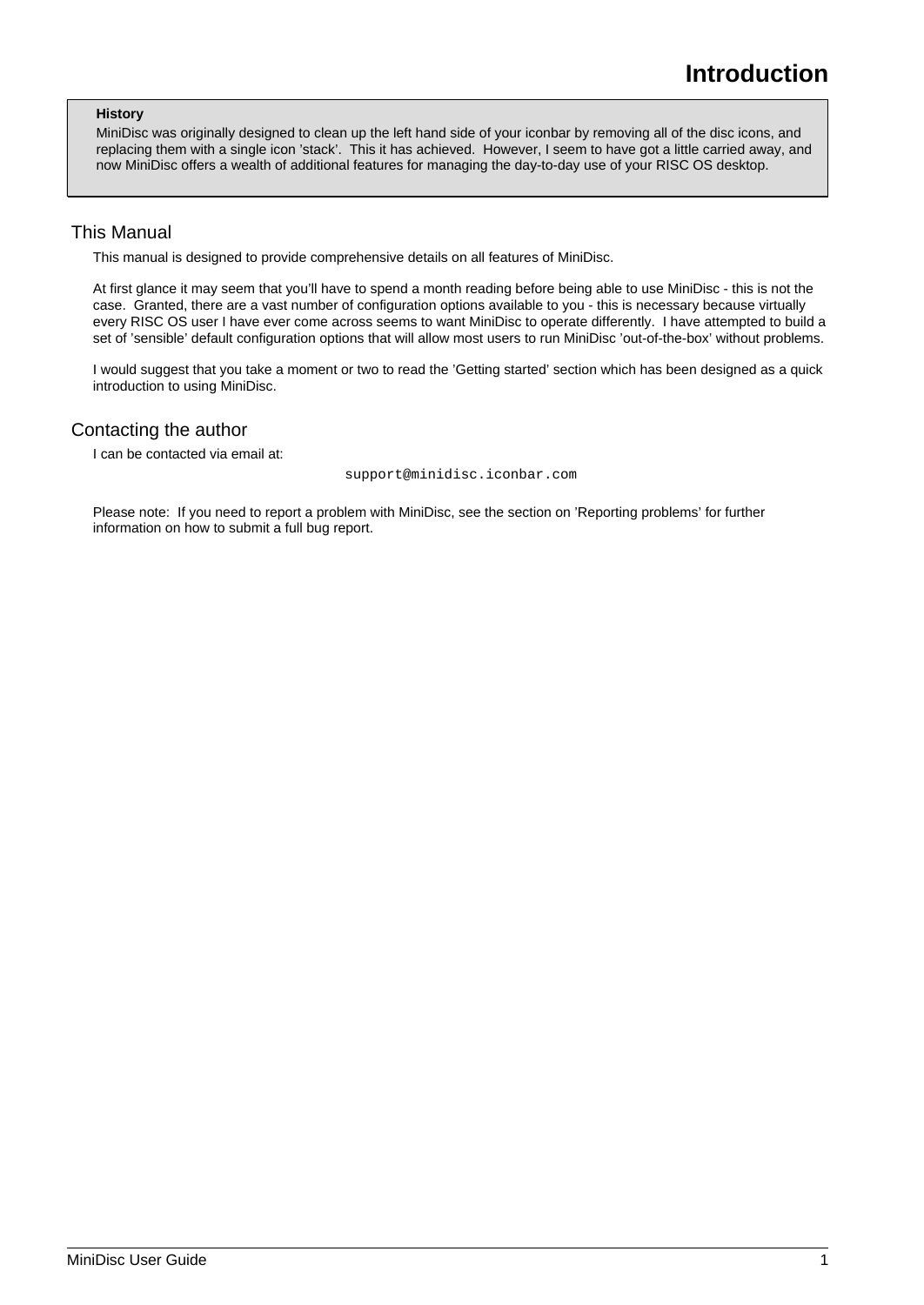## **Getting started**

#### **Welcome to MiniDisc!**

This section should help you to ensure that you have everything that you need to install MiniDisc on your RISC OS computer, along with a brief introduction to the ways in which MiniDisc is able to make using RISC OS an easier, more enjoyable experience!

## System requirements

### **RISC OS 3.10 or newer**

#### **New '!Boot' sequence**

MiniDisc requires a modern '!Boot' sequence. Most modern RISC OS machines will come with a hard-disc preinstalled with a suitable '!Boot' sequence. For older machines, the 'Universal' boot sequence is required, this can be found on the Acorn User 200<sup>th</sup> edition CD-ROM, or downloaded from:

http://acorn.riscos.com/riscos/releases/UniBoot/uniboot.zip

#### **Acorn URI / ANT URL support**

MiniDisc uses the Acorn URI protocol for sending messages to internet programs (for example, to tell your web browser to display a web-page). Many internet programs support this protocol, but the ANT internet suite of programs use a different URL protocol. For MiniDisc to interact properly with these programs you will also need to download Iain Truskett's URIConv program from:

http://koschei.midnightrealm.org/code/riscos/

### Installation

Copy the '!MiniDisc' application directory out of the archive to an appropriate location on your hard-disc.

✩ MiniDisc will happily run from the 'Tasks' section of your 'Boot' sequence.

#### **RISC OS 4.2x and newer**

For subscribers to the RISC OS 4 'Select' scheme, MiniDisc is distributed with a compliant configuration tool 'plugin'. This will allow MiniDisc to be configured via Configure in addition to the normal methods.

To install the MiniDisc configuration tool, open the Select subdirectory within the MiniDisc distribution archive, run Configure, then drag the application !MDSetup to the main Configure window.

## Running MiniDisc

If you have not installed MiniDisc to run as a part of your 'Boot' sequence, then this is as simple as opening a filer window for the directory that you installed MiniDisc into, and then double-clicking on the !MiniDisc icon.

The first time you run MiniDisc, it will create a number of default configuration files. Later sections of this guide describe how to tailor the way MiniDisc works to your choosing.

Once run, an icon representing a 'stack' of discs will appear on the far left of your icon bar.



## Key features

MiniDisc has grown considerably since it's early beginnings as a Director add-on. Key features of the current version are:

#### **The MiniDisc icon**

The MiniDisc iconbar icon can act as a desktop information tool, showing the current time, date, or the amount of free memory available.

You can also customise up to eight different actions to be performed when clicking with Select or Adjust, and another eight for dragging files to the icon.

#### **Filing systems integration**

This was the original idea behind the development of MiniDisc. MiniDisc will remove all of the drive icons from the left of the iconbar, and add them to an easily accessible menu, available by clicking Menu on the MiniDisc iconbar icon.

#### **Shortcuts**

As a further enhancement of the filing system integration work, it has been possible to incorporate a sophisticated application launcher into MiniDisc.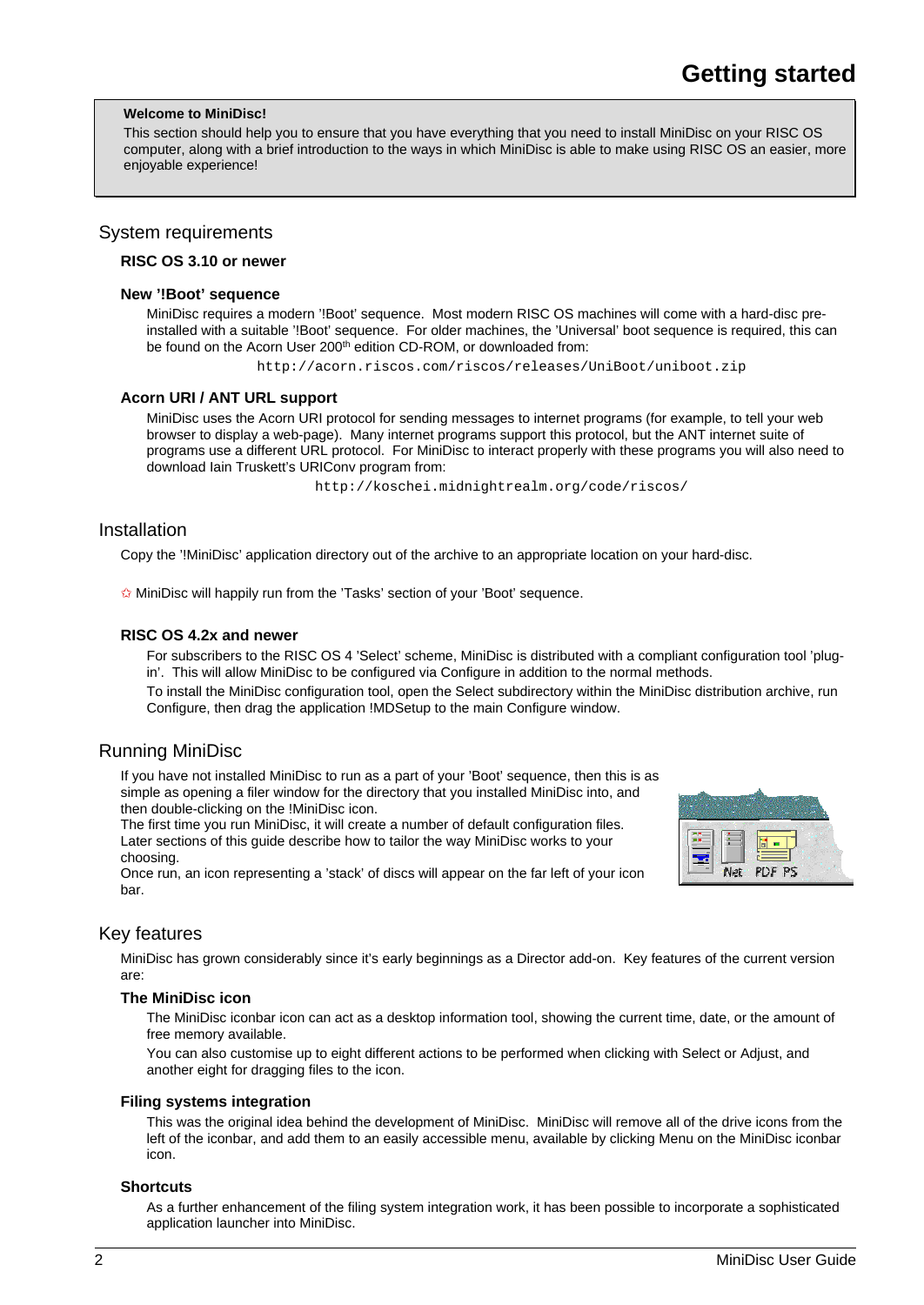#### **Desktop patches**

As MiniDisc has evolved, and at users requests, it has been possible to add a number of desktop filters to enhance the way that MiniDisc and other applications interact with RISC OS.

#### **Toolbar**

A recent enhancement (again, due to users requests) is the Toolbar facility. Easily configurable, will pop-up when needed, and disappear again quietly afterwards.

#### **Hierarchical directory menus**

Hierarchical directory menus are a useful directory navigation tool. MiniDisc is able to generate a hierarchical menu of a directory's contents, allowing you to navigate the directory structure. Directory menus can be generated via a \* command, as a result of MiniDisc intercepting some specific WIMP event, by clicking on the MiniDisc iconbar icon, or as an entry in a Shortcuts menu.

### Personalising MiniDisc

The following sections will describe in detail all of the features of MiniDisc, and how to customise them to meet your needs. However, if you don't want to spend time reading the the rest of this guide, then I would suggest that you run the interactive Help application, and move the pointer over each of the fields in the Choices window, all of which will display extensive details of how they work.

#### **The main MiniDisc choices window**

The majority of MiniDisc features can be controlled via the main configuration window. To open it, click on the 'Choices...' option in the main menu.

#### **Navigating the choices window panes**

The top right hand side of the choices window is the configuration picker. These icons display the current MiniDisc functions being configured. Clicking on the menu icon will display a list of all other available sections that you may configure.



**NOTE:** There are currently certain MiniDisc features still under development, to enable me to better design the user interface to accommodate these future features they are also shown in this menu, however they have been greyed out on the menu to disable their selection.

At this time, those options unimplemented are:

- ❏ Printers
- ❏ Memoriser
- ❏ Trash can

#### **Finding out more about configuring MiniDisc**

This guide has been designed to cover the vast majority of ways in which you can configure MiniDisc. Further technical information, including configuration file formats, and some of the more obscure ways in which MiniDisc may be customised should be available on-line via the main MiniDisc website at:

http://minidisc.iconbar.com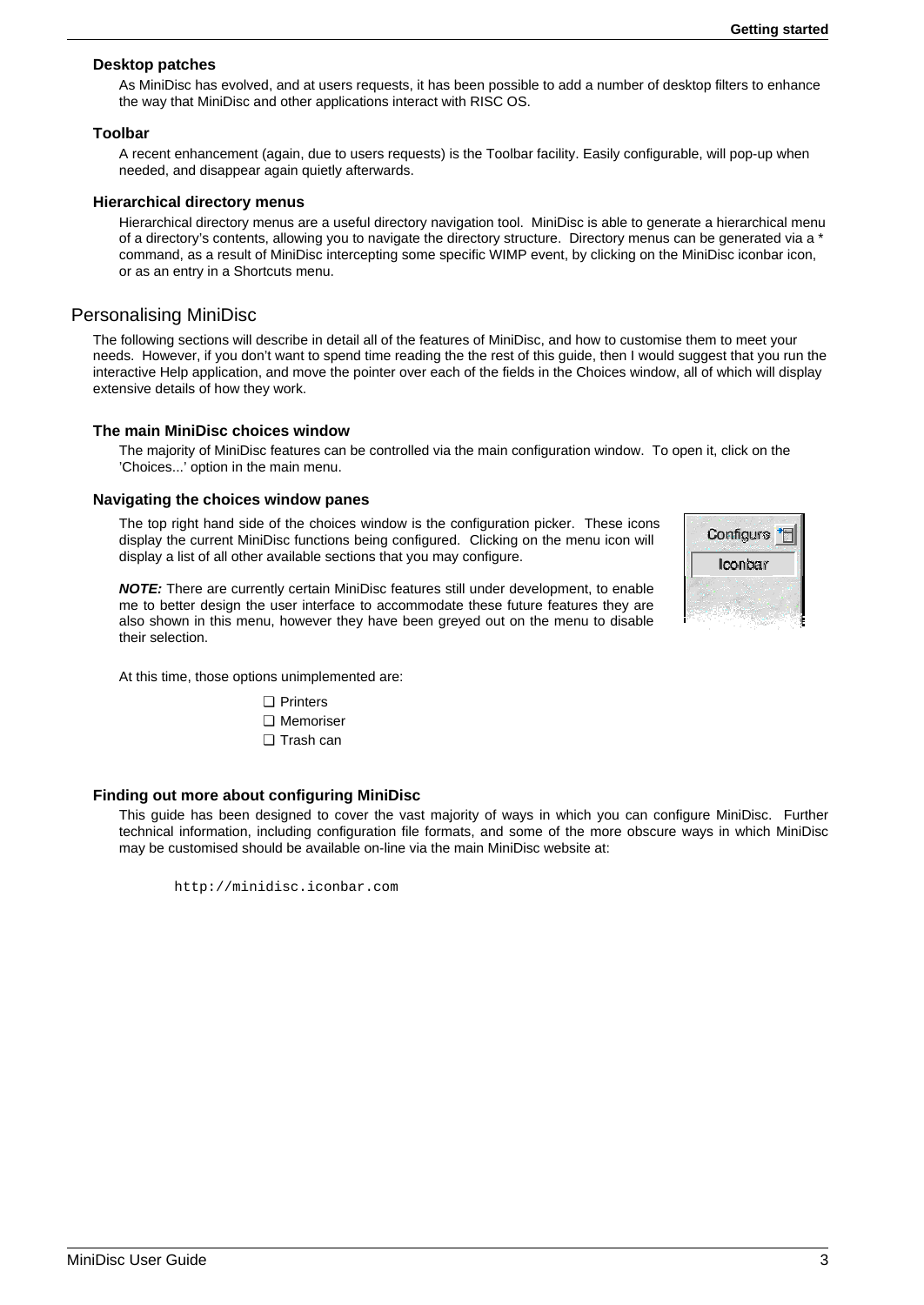## **Introduction**

The MiniDisc iconbar icon is packed with features to enable you to make using the RISC OS desktop a more pleasurable and productive experience.

#### The iconbar menu

Clicking the middle ('Menu') mouse button over the MiniDisc icon will display the main MiniDisc iconbar menu:

| MiniDisc                           |      |
|------------------------------------|------|
| D:fo                               | Þ    |
| Help                               |      |
| Choices.                           |      |
| Shortcuts                          | Po.  |
| <b>Penfold</b>                     | Pis. |
| Printing                           | h.   |
| <b>EEEEE</b> 3010                  | h.   |
| <b>Dev</b>                         | h»   |
| <b>Resources</b>                   | h-   |
| Mem.: Sprites                      | h.   |
| CDROMFSO                           | h.   |
| $-$ RMFS::0                        |      |
| $F = 10$ EFS $-3010$               | Po.  |
| <b>Example ID EFS: ShareFS In-</b> |      |
| <b>MATAFS: ARM</b>                 | ite. |
| $-$ ADFS::Linux                    | h.   |
| $\equiv$ ADFS::0                   | The  |
| <b>Chair</b>                       |      |

 There are only four standard items in the main MiniDisc menu, the rest of which will depend upon how you have configured MiniDisc (see later chapters for how to alter which devices / filing systems will appear in the menu).

**Info**

Following the submenu from here will display a normal 'About this program' window.

Clicking in the 'Name' field will open the MiniDisc home page on the world-wide web.

Clicking in the 'Author' field will tell your email software to create a new email for reporting bugs / sending me suggestions on how to improve MiniDisc.

Clicking in the 'Version' field will display various additional program build information which may be useful if you need to report a problem with MiniDisc.

**Help...** Clicking on 'Help...' will open the MiniDisc user guide.

#### **Choices...**

'Choices...' will launch the MiniDisc configuration window.

#### **Quit**

... will exit MiniDisc.

## Iconbar information tool

The icon which MiniDisc places on the left of your iconbar can be configured to act as a desktop information tool, displaying a variety of useful pieces of information underneath the icon:

- ❏ The current time
- ❏ The current date
- ❏ Your computers available memory
- ❏ Any other text you wish

#### Iconbar clicks

It is possible to configure up to sixteen different actions that MiniDisc can perform when the user clicks on the MiniDisc icon with either the left ('Select') or right ('Adjust') mouse buttons, along with the Shift, Control and Alt keyboard modifiers.

The current actions that are possible are:

- ❏ Execute a \* command
- ❏ Open a file or directory window
- ❏ Launch a URL to visit a website, run an ftp session etc...
- ❏ Create a Director-style hierarchical directory menu
- ❏ Change the information shown below the MiniDisc icon
- ❏ Display a Shortcuts menu

#### Iconbar drags

You can configure up to eight different actions that MiniDisc will perform when files are dragged to the MiniDisc icon.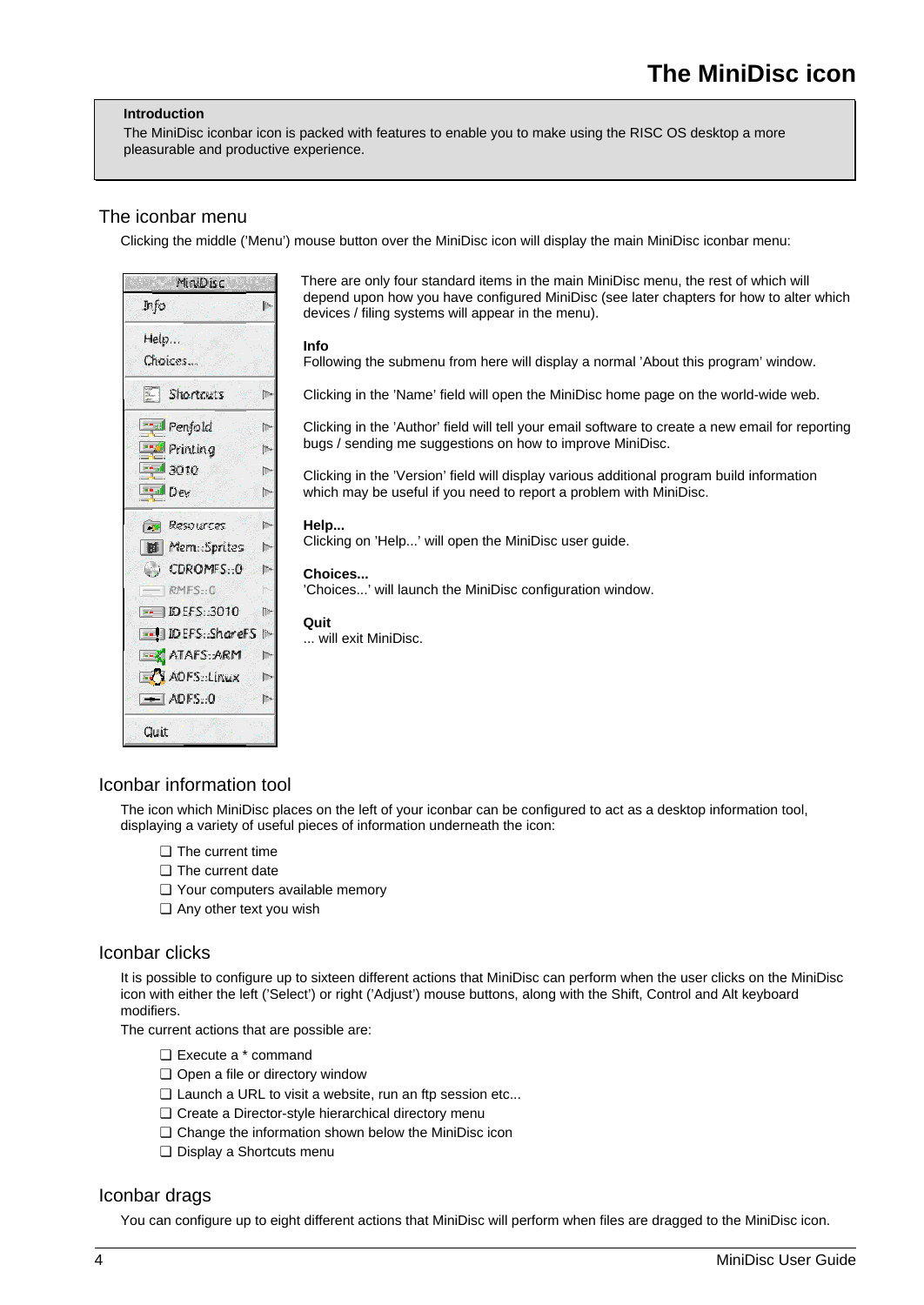The list of actions that MiniDisc is able to perform when files are dragged are:

- ❏ Copy / save the file to a directory
- ❏ 'Smart' saving
- ❏ Delete files
- ❏ Set the current working directory
- ❏ Execute commands
- ❏ Add items to a shortcuts menu

 $\hat{\mathbf{x}}$  For more information on the 'Smart' saving facility, see the section later in this guide.

## Configuring the MiniDisc icon

To customise the appearance and functionality of the MiniDisc icon, select 'Iconbar' from the configuration picker in the choices window.

#### **Iconbar appearance**

The top of the iconbar choices window holds options that allow you to alter the MiniDisc iconbar icon appearance. Clicking on the menu selector button on the right will allow you to choose the appearance of the MiniDisc icon. The currently selected appearance will be shown in the field to the left. The writable field allows the 'user defined text' option to be set.

| Normal           |  |
|------------------|--|
| %z12:%mi:%se %am |  |

Available options are:

- ❏ **Normal** the default MiniDisc icon
- ❏ **Icon + time** displays the current time in 24-hour 'hh:mm' format below the MiniDisc icon
- ❏ **Icon + date** displays the current date in 'dd/mm/yy' format below the MiniDisc icon
- ❏ **Icon + free memory** will display the free memory available in your computer. This will be displayed as Megabytes unless you have less than 8 Megabytes of free memory, in which case it will be shown as Kilobytes.
- ❏ **Icon + user text** allows you to display the text of your choice below the MiniDisc icon. The text is specified by entering it into the writable icon. If any of the text begins with a '%' character it will be passed to the operating system to translate, otherwise the text will be displayed 'as-is'.

#### **Iconbar actions**

MiniDisc is able to perform up to sixteen different actions for you with different combinations of mouse clicks (either Select or Adjust) along with special keyboard 'modifiers' (Shift, Ctrl and Alt). The eight small indicators in the top left of the frame show which combinations of modifiers are currently in use, with yellow meaning that either mouse button has a command set with a specific modifier:





 In effect, these indicators are numbered from left to right 0 to 3 on the top row, and 4 to 7 on the bottom, where Shift has a value of 1, Ctrl 2, and Alt 4.

The sets of icons below the modifiers allow you to configure the actions performed with Select and Adjust clicks. The first field shows the current action assigned to that mouse button / keyboard modifier combination. The menu icon to the right allows you to change this action. The meaning of the field below is dependent upon the action selected.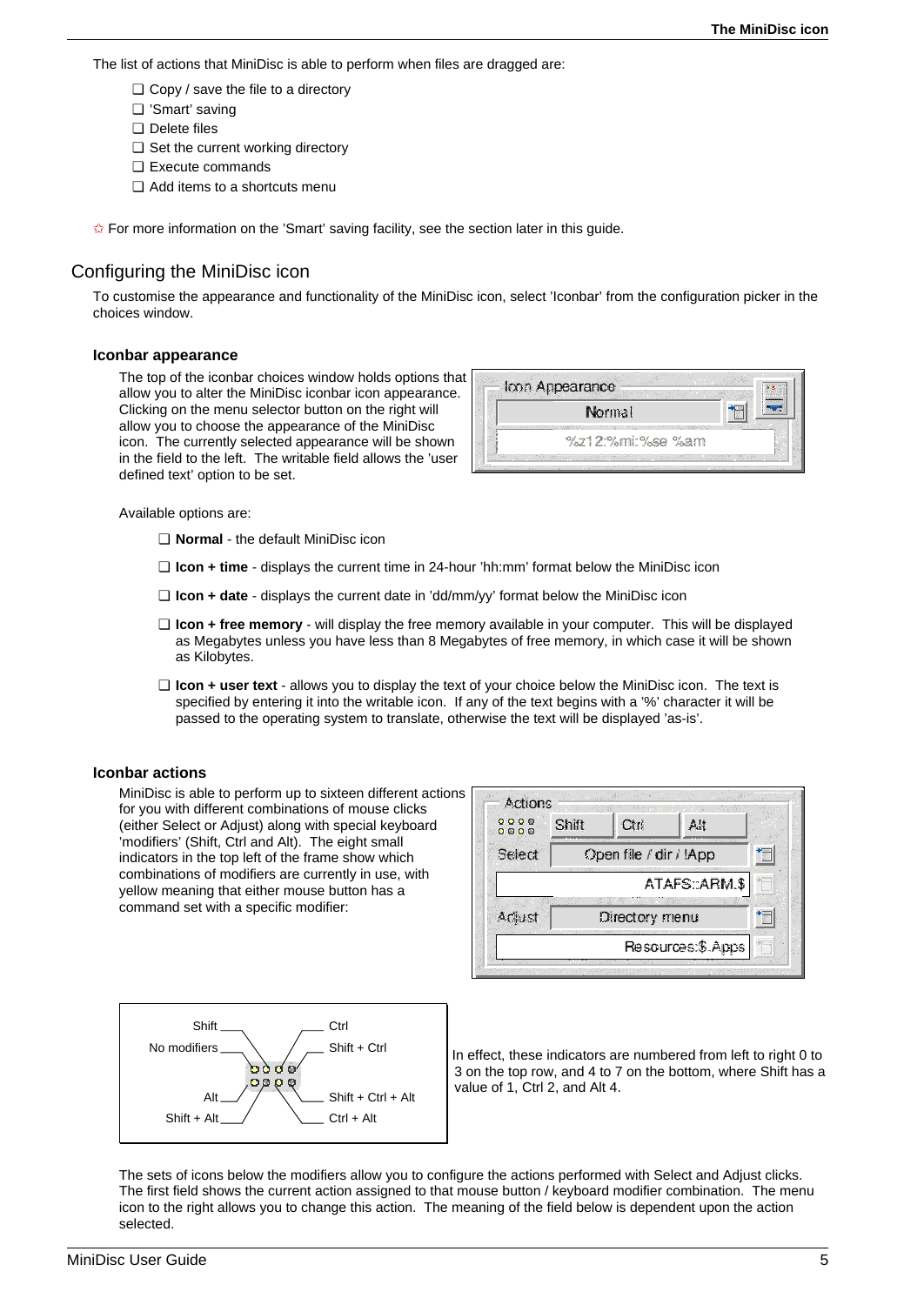Available actions are:

- ❏ **Execute command** Enter any command into the writable icon and MiniDisc will execute it for you when you use the specified mouse click / keyboard modifier on the MiniDisc icon.
- ❏ **Open file / dir / !App** Enter the full pathname of a file, directory or application into the writable icon.
	- ❏ A file will be 'Filer\_Run', just as if it had been double clicked on in a filer window.
	- ❏ A directory will be 'Filer\_OpenDir'ed to open a filer window.
	- ❏ An application will be 'Filer\_Run' to launch the program.
- ❏ **Launch a URL** Enter a fully qualified Uniform Resource Locator (URL) into the writable icon and MiniDisc will attempt to take you there. There are two important points to note here:
	- 1 This feature uses Acorns URI module to send the appropriate messages. If you do not have this module installed then this facility WILL NOT WORK. (See the 'Getting Started' section for an explanation of how to download and install URI facilities.)
	- 2 This facility will only work if a URI aware application has been 'seen' by the filer and therefore had the opportunity to register itself. This will only be a problem if your web browser / mail or ftp client programs have not been filer-booted. To avoid this, either ensure that these programs have been seen by filer-booting them (easily accomplished using the RISC OS 4 'Look at' part of the Boot configuration program) or you could have MiniDisc Filer\_Boot them for you by including appropriate lines in a startup script.
- ❏ **Directory menu** Enter the full pathname of a directory into the writable icon and MiniDisc will create a 'Directory Menu' similar to those used by Director that will allow you to navigate your harddiscs from a menu without having to open lots of filer windows.
- ❏ **Cycle icon type** Choosing this option will make MiniDisc rotate through the available icon types. (See the previous section for what these are.) This will allow you to quickly change the icon to show you the time or free memory etc. then restore the icon to it's original state without having to reconfigure MiniDisc
- ❏ **Shortcuts menu** Use the menu button on the right to select a Shortcuts menu that could be displayed when you click on the MiniDisc icon.
- ❏ **None** This option is used to remove an action previously associated with the selected button click + modifier.

✩ If you use Nick Craig-Woods' Director program and use the facility above to attach a command to the Adjust key to perform a '*Filer* OpenDir' on a directory, Director will intercept this and create a directory menu of it's own. To avoid this, use the '**Open file / dir / !App**' option instead.

#### **Files dragged to the iconbar**

MiniDisc can be configured to perform up to eight actions on files dragged to its iconbar icon (that is, normal drags, or files dragged with any combination of the aforementioned keyboard modifiers). This could be any regular file, or an as-yet unsaved file from an applications 'Save-As' dialog box.

| Action | Copy / Save |  |
|--------|-------------|--|

Available options are:

- ❏ **Copy / Save** will save the file dragged to the MiniDisc icon into the directory specified in the writable icon.
- ❏ **'SmartSave'** Will save the file into a type-specific directory. (see the 'Smart' saver section for further details of how to configure 'Smart' saving facilities.)
- ❏ **Delete** will delete the file dragged to the MiniDisc icon using a 'Filer Action' task. Use the menu selector icon at the bottom of the window to choose the delete operation options - using these you could (for example) have a drag action that will force a file to be deleted, (or alternatively) have the Filer prompt you for confirmation before deleting the file.
- ❏ **Set CSD** will set the current directory to that dragged to the MiniDisc icon. If a file is dragged with this option selected, then the current directory will be set to that in which the dragged file is held.
- ❏ **Execute command** will execute the command in the writable field when a file is dragged to the iconbar icon. MiniDisc will perform a file name substitution if the characters '%0' are found in the specified command, so (for example) the command 'Echo %0' in the writable field would result in the name of the file dragged to the icon being displayed on screen.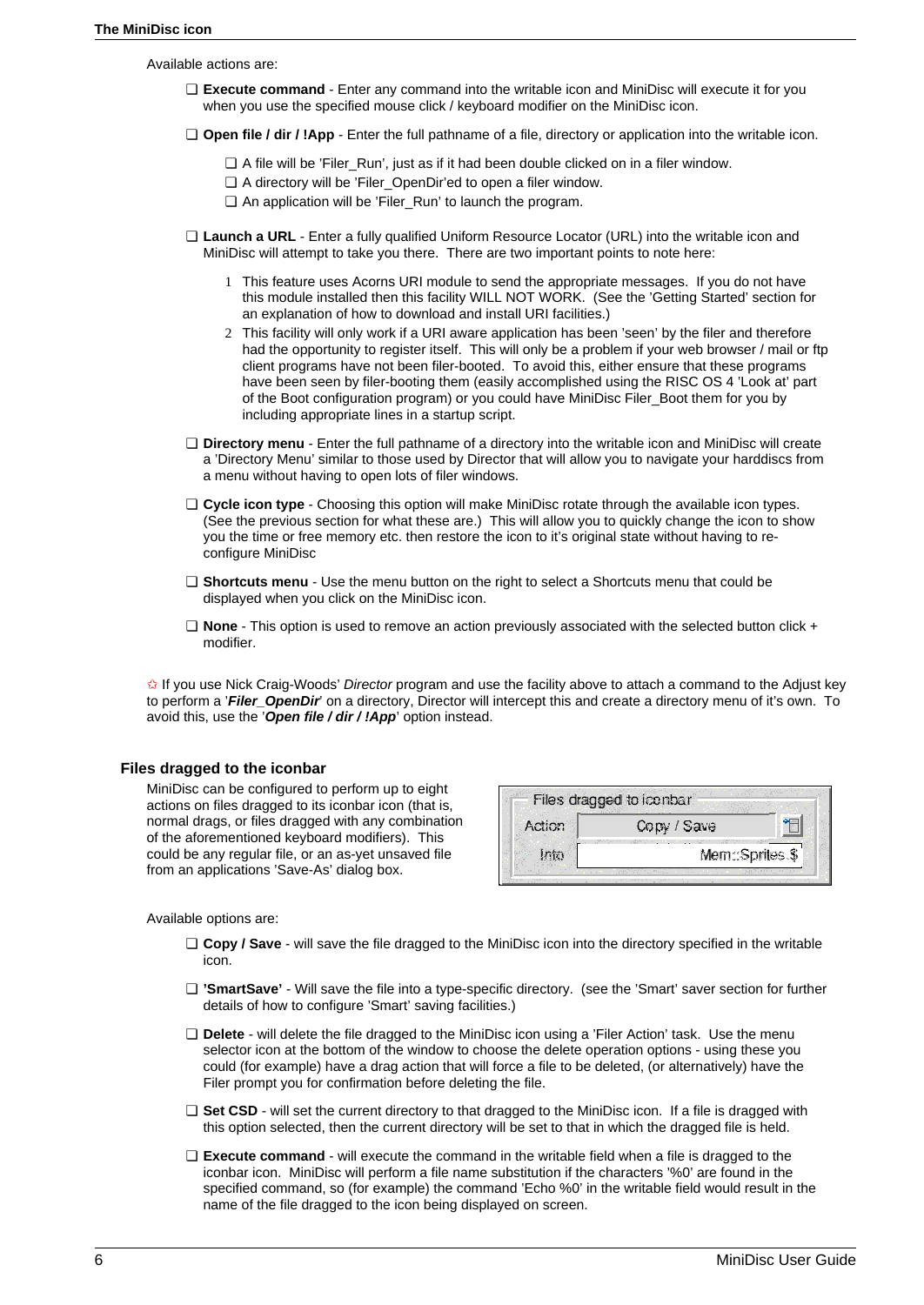- ❏ **Create Shortcut in** offers a quick and easy way of adding entries to a Shortcuts menu. Select the shortcuts menu that you would like to create new Shortcuts in. Dragging files, directories or URL files to the iconbar will now add a Shortcut entry into the specified Shortcuts menu.
- ❏ **None** This option can be used to remove a drag-to action previously assigned.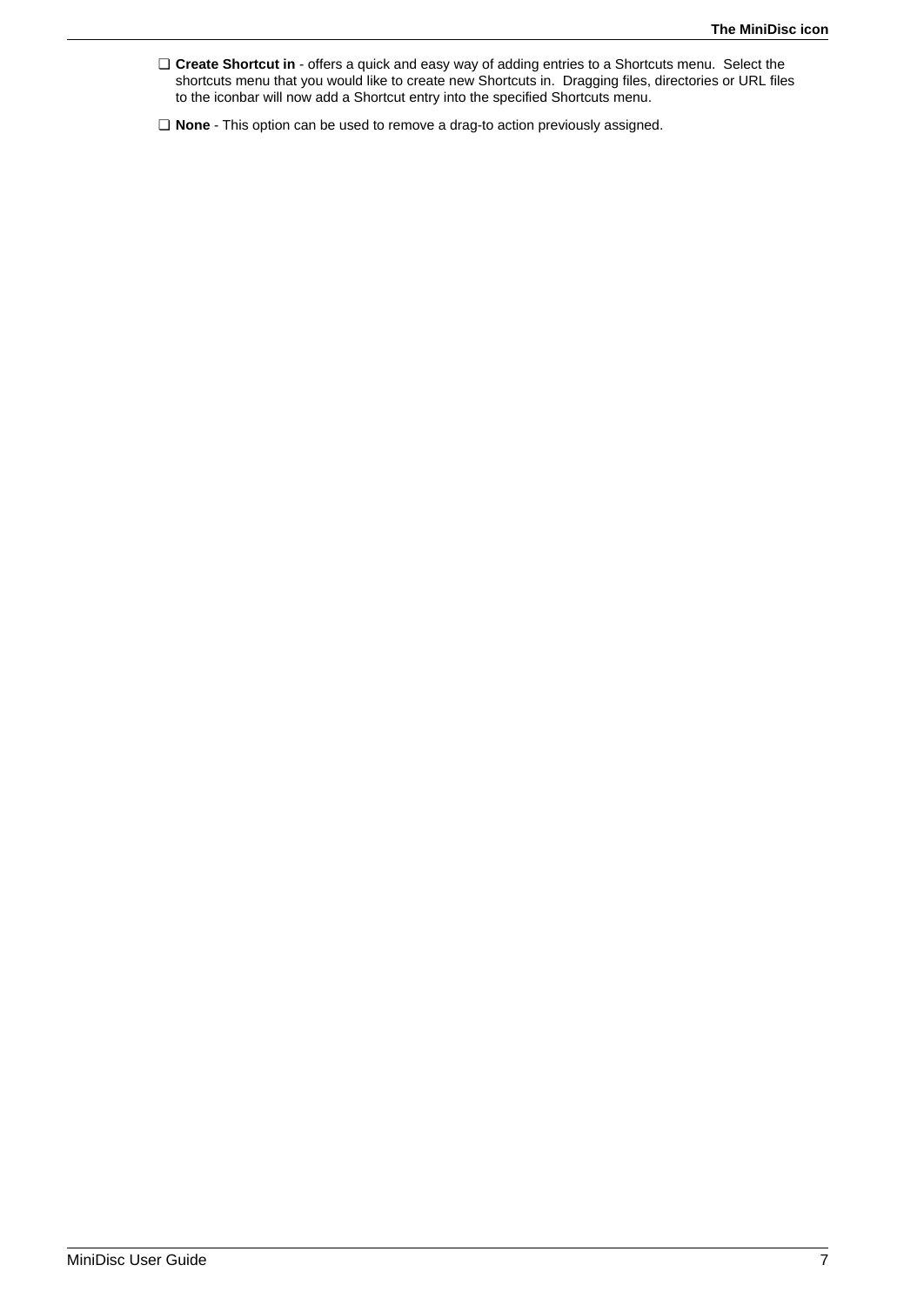## **Discs**

#### **Introduction to discs**

A key MiniDisc feature is the way in which it is able to integrate all of your hard discs and other storage devices. This is possible because RISC OS uses a clever 'layer' between your storage devices and the desktop called 'FileCore'. MiniDisc will attempt to treat all 'standard' FileCore filing systems in a common way, this includes a variety of different IDE and SCSI filing systems, along with a few other more exotic variants.

## Configuring discs support

To customise how MiniDisc will interact with your storage devices, select 'Discs' from the configuration picker in the choices window.

| FileCore Options                 |
|----------------------------------|
| I Include in MiniDisc menu       |
| $\sqrt{\ }$ Include in toolbar   |
| $\sqrt{\ }$ Remove iconbar icons |
| Grey-out' empty (fixed) drives   |
| Hide empty Simtec (IDEFS) drives |
| Don't try Public when dragging   |
| files to toolbar drive icons     |

- ❏ **Include in MiniDisc menu** Tick this option to add an entry into the main MiniDisc menu for each FileCore based device found.
- ❏ **Include in toolbar** With this option enabled, MiniDisc will add a toolbar button for each FileCore based device found.
- ❏ **Remove iconbar icons** Ticking this option will remove all filer icons (where not overridden by a specific filing system configuration option) from the iconbar when MiniDisc starts, then ensure that they are put back when quit.
- ❏ **'Grey out' empty (fixed) drives** With this option ticked, MiniDisc will display an empty greyed-out icon in the main MiniDisc menu for drives where a disc label cannot be found. (This excludes ADFS::0)
- ❏ **Hide empty Simtec (IDEFS) drives** Due to the way that Simtec IDEFS adds and removes disc icons, it will always report your machine as having 8 devices attached. This can make the main MiniDisc menu look rather messy. To avoid this, tick this option, MiniDisc will then check the disc label of each IDEFS drive, and hide any drives that report an error.
- ❏ **Don't try Public when dragging files to toolbar drive icons** MiniDisc is able to save files dragged to a toolbar drive icon into a specified directory. When looking for where to save the file, MiniDisc will look in the following directories:
	- 1 <Drive>.\$.<xxxxFiler\$DefaultDir>
	- 2 <Drive>.\$.Public
	- 3  $\le$ Drives  $$$

This option will skip the second of these locations that MiniDisc will try to save the file. More information on toolbars and discs can be found later in this section.

## Discs in the main MiniDisc menu

MiniDisc can add a separate entry into the main menu for each storage device attached to your machine. Clicking on these menu entries will open a Filer window for the root directory of that drive.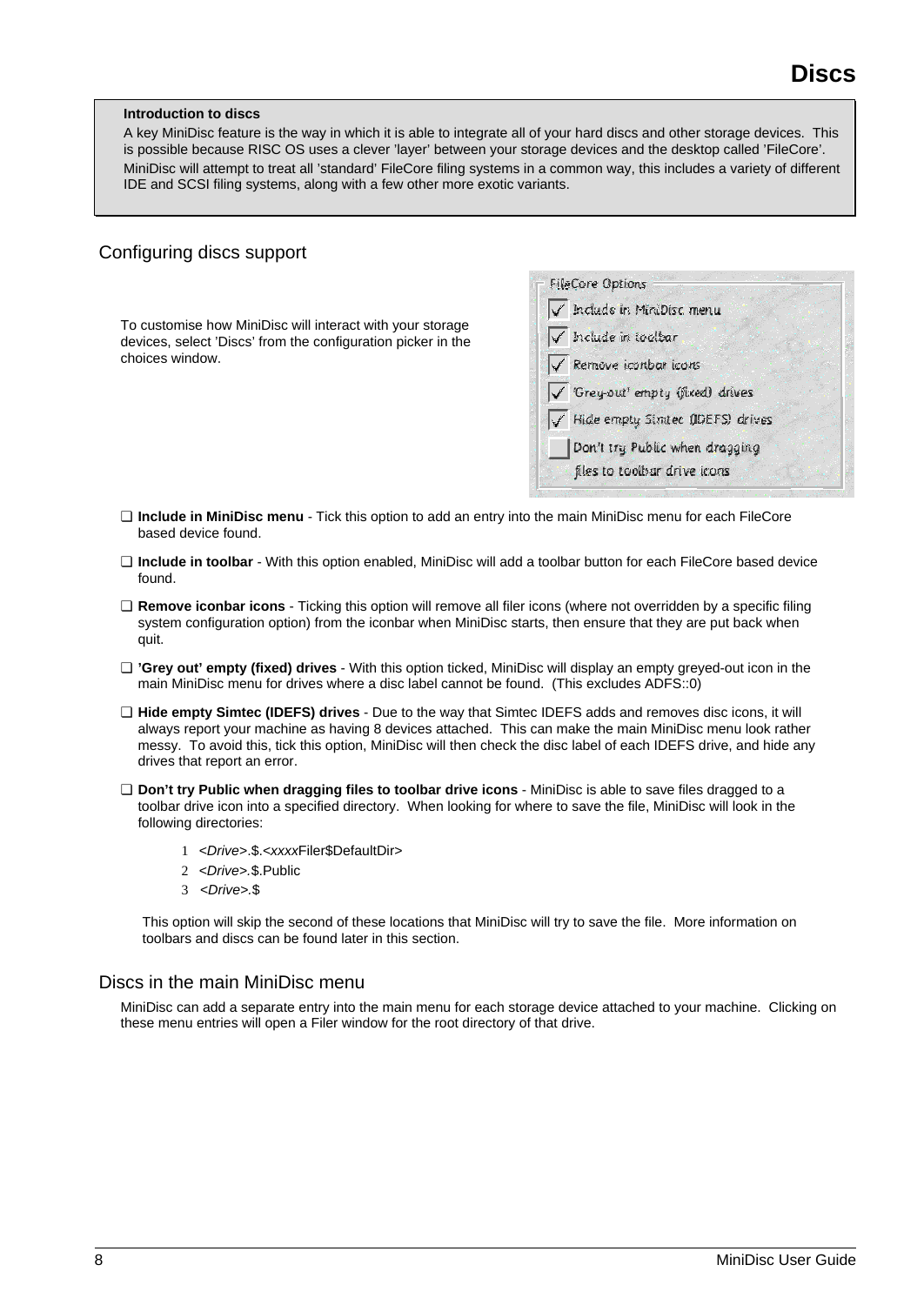## Control sub-menu options

Following the submenu arrow from a drive in the main MiniDisc menu will display a drive control menu similar to the one shown here.

✩ See the 'Other configuration options' section for information on how to suppress drive control submenus.

The following is a list of all possible menu entries, some of which are only available for certain filing systems.

| ATAFS::ARM.S | h. |
|--------------|----|
| Name disc    |    |
| Dismount     |    |
| Format       |    |
| Backup       |    |
| Share        |    |
| Verify       |    |
| Free.        |    |

#### **Path menus**

The first entry in a drive control menu is a directory navigation tool. Clicking on this item will open a filer window for the path shown. Following the submenu arrow will generate a hierarchical directory menu of the root ('\$') directory for that drive, allowing you to navigate the directory structure.

#### **Name Disc**

Follow the submenu arrow to a writable submenu in which you can type to rename the disc.

#### **Eject**

Click on this menu entry to eject a disc from the specified RMFS drive. Follow the submenu offers an additional entry that will eject and dismount the drive.

✩ Only available on RMFS drives.

#### **Mount**

Not implemented in this version of MiniDisc.

✩ Only available on Simtec IDEFS drives.

#### **Dismount**

Clicking on this menu entry will dismount the specified disc.

#### **Format...**

Due to the variety of ways in which different disc interfaces work, MiniDisc is unable to offer a format option. However, it is possible to enable formatting from this menu entry by adding a 'Filer Application'. See the section 'Other configuration options' for details on adding 'Filer Applications'.

#### **Backup**

Not implemented in this version of MiniDisc.

#### **Share...**

This option will be disabled unless you are running Acorn's Access networking software.

Clicking on this menu entry will open a window that will enable you to share or un-share the specified disc. See the 'Networking' section for more information.

### **Protection**

Not implemented in this version of MiniDisc.

✩ Only available on RMFS drives.

#### **Unlock**

Not implemented in this version of MiniDisc.

✩ Only available on Simtec IDEFS drives.

#### **Lock**

Not implemented in this version of MiniDisc.

✩ Only available on Simtec IDEFS drives.

#### **Verify...**

Due to the variety of ways in which different disc interfaces work, MiniDisc is unable to offer a verify option. However, it is possible to enable verify from this menu entry by adding a 'Filer Application'. See the section 'Other configuration options' for details on adding 'Filer Applications'.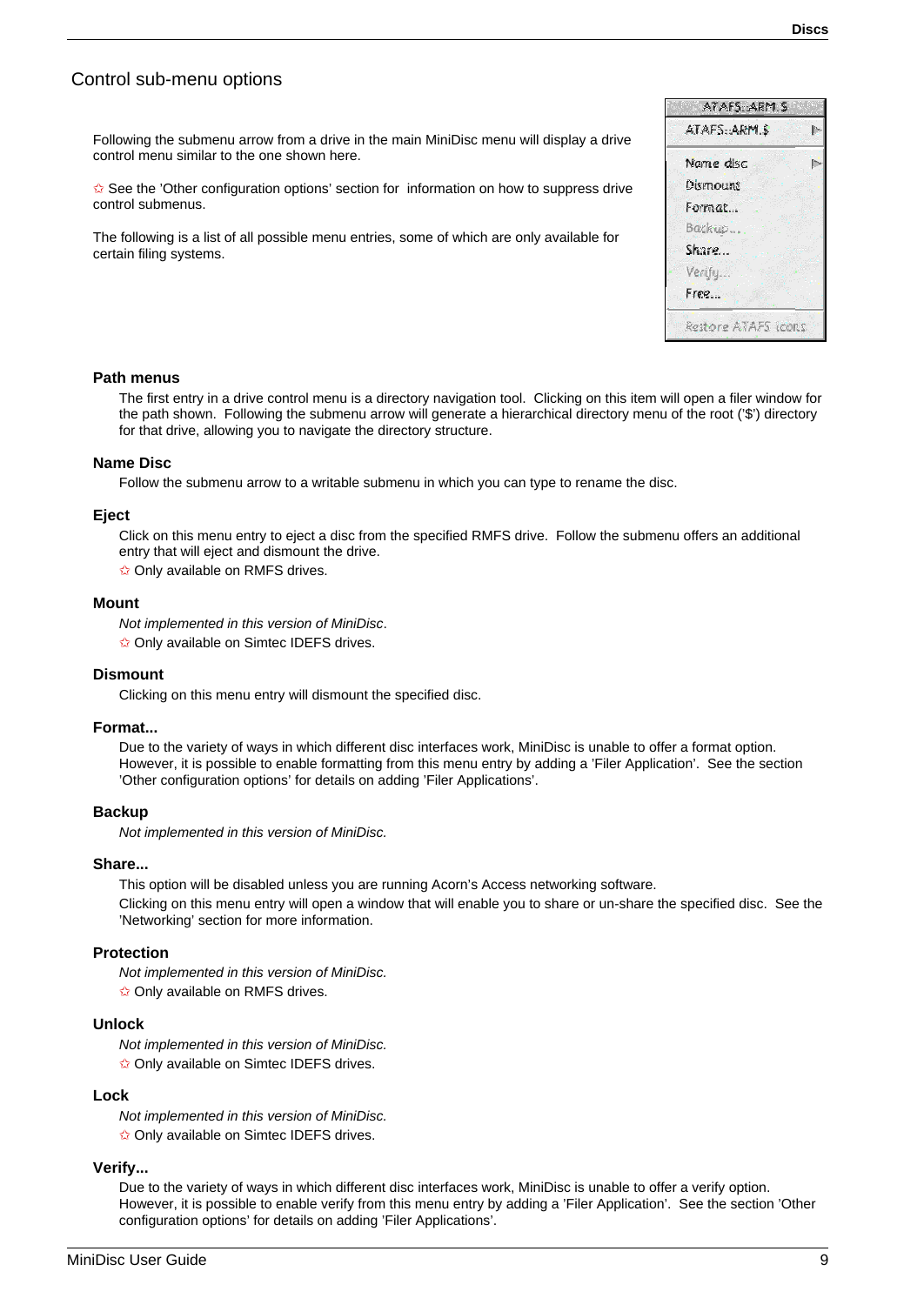## **Free...**

- Clicking on this menu entry will display the standard RISC OS drive free space window.
- ✩ This will work with whatever free space utility you have loaded. e.g. druck's FreeMap utility.

## **Remove / Restore icons**

Not implemented in this version of MiniDisc.

The last menu entry will offer either a remove or restore filer icons option, depending upon whether or not the specified filing system has placed drive icons on the iconbar. Clicking on this menu entry will remove or restore the disc drive icons to or from the iconbar.

 $\star$  This option has been disabled in the current version of MiniDisc as it would seem to be unstable with certain filing systems.

## Toolbar interaction

The MiniDisc toolbar offers an additional means of accessing your discs. MiniDisc is able to add a button to the toolbar for each storage device attached to your machine.

Each disc button added to the toolbar is able to perform a different action depending on which mouse button is clicked, or when a file or directory is dragged to it:

## **Select mouse clicks**

Clicking with 'Select' on a drive button will open a Filer window for the root directory of that drive.

## **Adjust mouse clicks**

Click with 'Adjust' on a drive button to create a directory path menu for the root directory of that drive.

## **Drag and drop**

Files and directories can be dragged to toolbar drive buttons, and MiniDisc will save the files to that drive for you. Holding down the 'Shift' key whilst dragging a file will cause it to be moved rather than copied to it's new location. See the description of the '**Don't try Public when dragging files to toolbar drive icons**' configuration option (above) for information on how MiniDisc chooses where to save your files.

 $\hat{\varphi}$  A full description of the MiniDisc toolbar can be found in the 'Toolbar' section, later in this guide.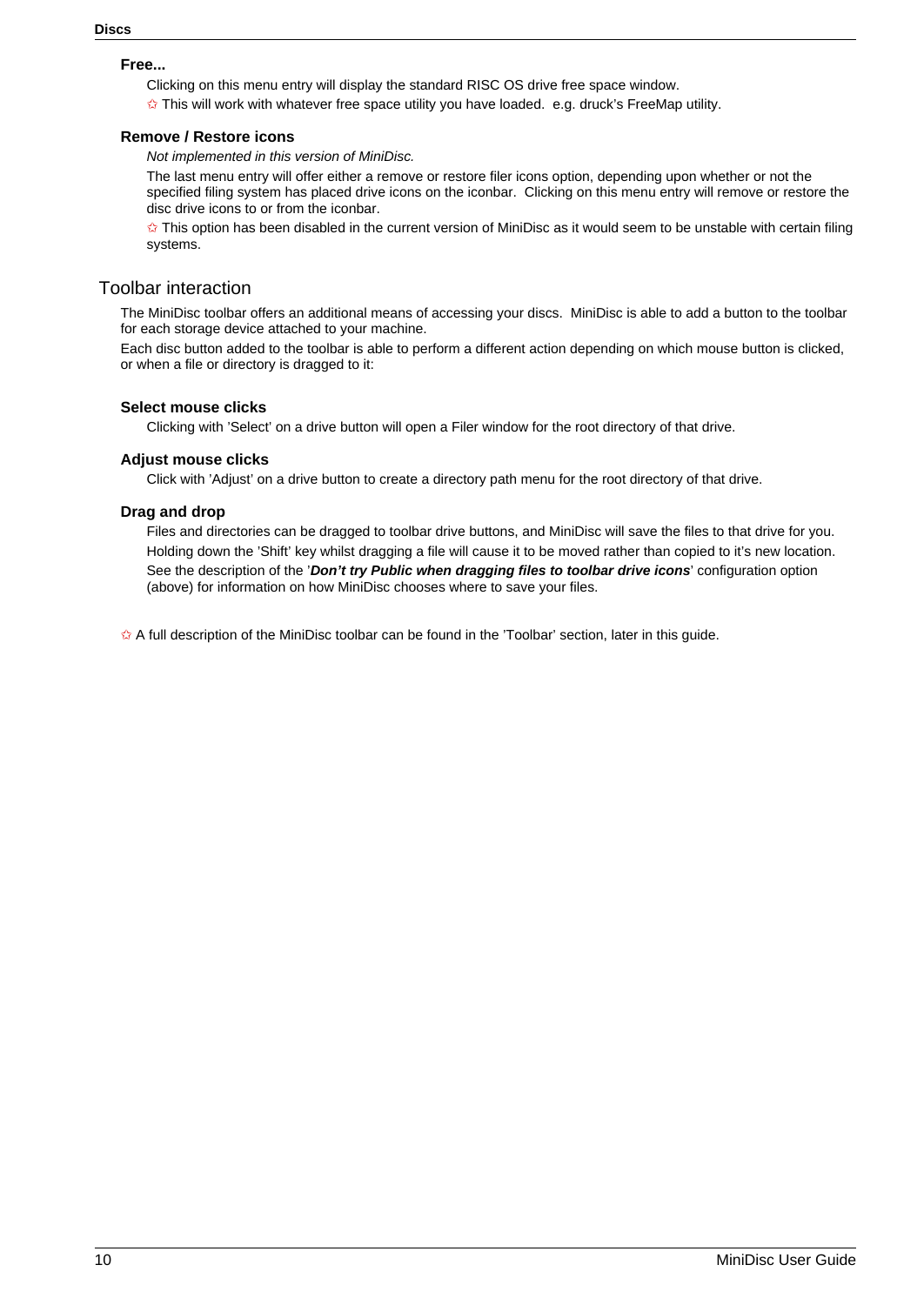#### **Introduction to CD ROM drives**

RISC OS allows CD ROM drives to be attached to your computer in a number of different ways, through the internal IDE interface, attached to alternative IDE or SCSI interfaces, or even to the parallel port. However, no matter how your CD ROM drive is attached to your computer, RISC OS uses a standard desktop user interface to access them by. This makes the job of integrating them quite simple for MiniDisc.

## CDROMFS support

Although the built-in CD ROM support offered by RISC OS is quite competent, Warm Silence Software have created an alternative, enhanced version called **'CDROMFS**'. If you use CDROMFS on your computer, then MiniDisc is able to use it instead of CDFS, offering you all of the improvements it offers, whilst integrating into MiniDisc just as easily as CDFS.

✩ See below for how to enable MiniDisc support for CDROMFS.

## Configuring CD ROM drive support

To customise how MiniDisc will interact with any CD ROM drives attached to your machine, select 'CD ROM' from the configuration picker in the choices window.

| CD ROM Options<br>V Include in MiniDisc menu |
|----------------------------------------------|
| $\sqrt{\ }$ Include in toolbar               |
| $\sqrt{\ }$ Remove iconbar icons             |
| √ Use intelligent auto-detect code           |
| V Support CDROMFS                            |
| V Use external audio player                  |
| ATAFS::ARM.\$.Apps Audio.IDigitalCD          |

- ❏ **Include in MiniDisc menu** Ticking this option will make MiniDisc include any CD ROM drives attached to your machine appear in the main MiniDisc menu.
- ❏ **Include in toolbar** With this option enabled, a button will be added to the MiniDisc toolbar for each CD ROM drive attached to your machine.
- ❏ **Remove iconbar icons** Ticking this option will remove all CD icons from the iconbar when MiniDisc is run, and then restore them again when MiniDisc quits.
- ❏ **Use intelligent auto-detect code** With this option ticked, MiniDisc will interrogate the CD in the drive, and only put an 'Eject' or 'Close' option on a CD ROM drive 'control' sub-menu, based upon the information returned from the drive. Without this option selected, both 'Eject' and 'Close' will always appear in the menu. This option can be useful, because some CD ROM drives do not correctly report a drives status.
- ❏ **Support CDROMFS** With this option enabled, MiniDisc will try to use CDROMFS in preference to CDFS. ✩ You will need to ensure that CDROMFS is running for this option to work. If 'Remove iconbar icons' has also been selected, then MiniDisc will also remove any CDROMFS icons from the iconbar.
- ❏ **Use external audio player** If you place an audio CD in your CD ROM drive, then (by default) clicking upon it in a MiniDisc menu will tell CDFS to start playing audio. With this option ticked, MiniDisc will launch an external CD player application for you. Simply drag a CD player application from it's filer window to the display field to set which program MiniDisc will use.

## CD ROM drives in the main MiniDisc menu

MiniDisc can add a separate entry into the main menu for each CD ROM drive attached to your machine. Clicking on these menu entries will perform a different action, depending upon the status of the drive, and the contents of the disc:

#### **Empty drive**

MiniDisc will report that there is no disc available.

#### **Audio disc**

If you have specified an external audio player in the CD ROM configuration window, then clicking on a CD ROM menu entry with an audio CD in the drive will launch the specified CD player program. Without a specified external audio player, clicking on the menu entry will start playing the CD at track 1.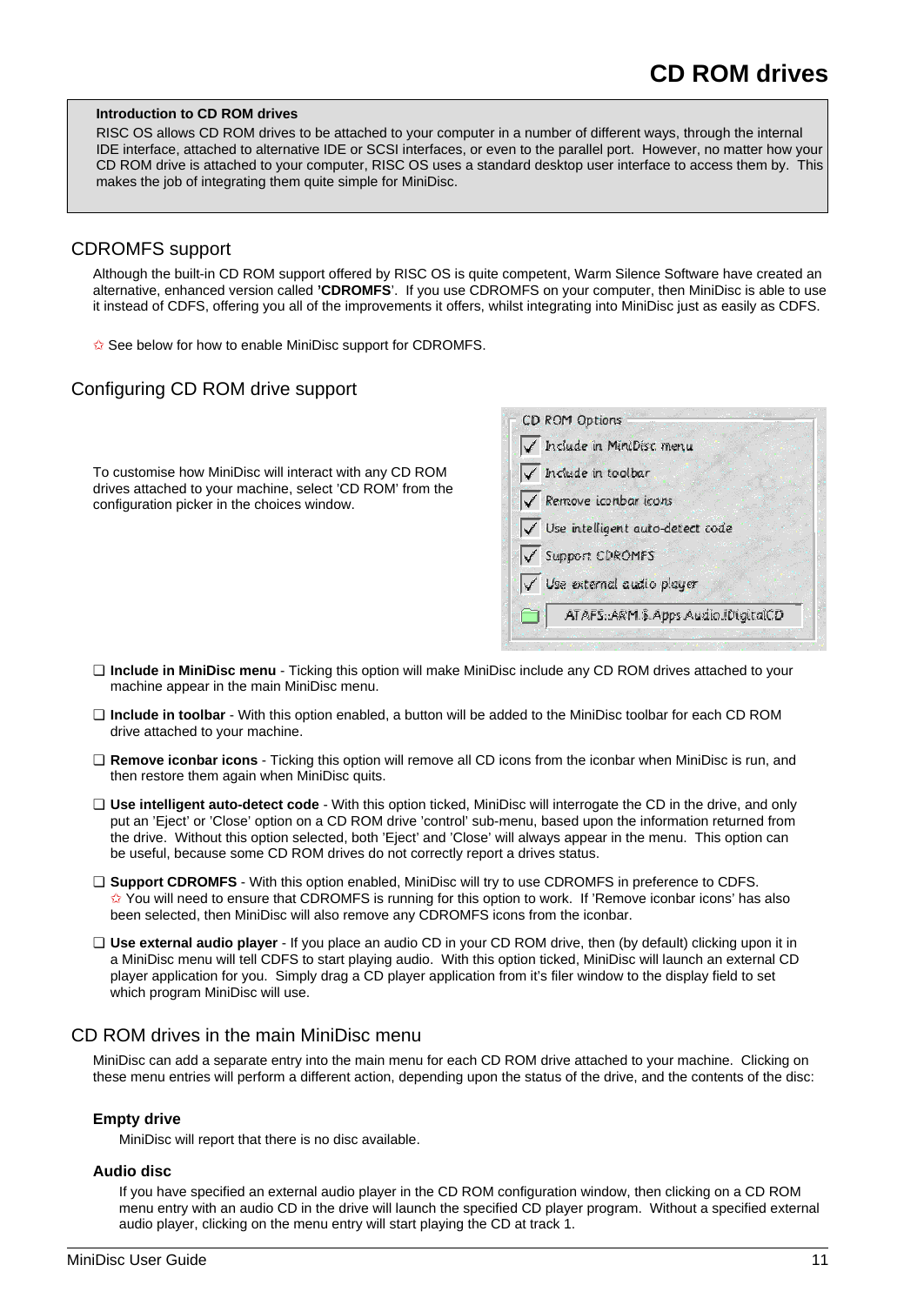#### **Data disc**

If you click on a CD ROM entry in the main MiniDisc menu with a data disc is in the drive, MiniDisc will open a filer window for the root ('\$') directory of the CD for you.

#### **Mixed mode**

A 'mixed-mode' disc is a CD ROM that contains both an audio and a data component.

If you click on a CD ROM entry in the main MiniDisc menu with a mixed mode disc in the drive, then MiniDisc will perform **both** of the actions described above for audio and data discs. i.e. Open a filer window on the root directory of the data component of the disc, and start playing audio (or load your configured CD player program).

## Control submenu options

Following the submenu arrow from a CD ROM disc in the main MiniDisc menu will display a drive control menu similar to the one shown here.

✩ See the 'Other configuration options' section for information on how to suppress CD ROM disc control submenus.

The following is a list of all possible menu entries, some of which may be disabled or not displayed, depending upon the type of disc in the drive.

| COROMES AWCD1.5    |  |
|--------------------|--|
| CDROMFS::AWCD1.5 P |  |
| Audio player       |  |
| <b>Dismount</b>    |  |
| Eject              |  |
| Configure          |  |
| Share              |  |
| Volume             |  |
| Restore CDFS icons |  |

#### **Path menus**

The first entry in a CD ROM disc control menu is a directory navigation tool. Clicking on this item will open a filer window for the path shown. Following the submenu arrow will generate a hierarchical directory menu of the root ('\$') directory for that CD ROM disc, allowing you to navigate it's directory structure.

#### **Audio player...**

Click on this menu entry to launch your configured audio player, or to start playing audio data straight from the CD, depending upon how you have configured CD ROM support.

#### **Dismount**

Clicking on this menu entry will dismount the CD ROM disc in the specified drive.

 $\star$  With the 'Use intelligent auto-detect code' option enabled, this option will only be displayed if a disc has been detected in the drive.

#### **Close**

Clicking on this menu entry will cause MiniDisc to try to close the CD ROM drive drawer / tray.

✩ With the 'Use intelligent auto-detect code' option enabled, this option will only be displayed if no disc has been detected in the drive.

#### **Eject**

Click on this menu entry to eject the CD ROM from the specified drive.

✩ With the 'Use intelligent auto-detect code' option enabled, this option will only be displayed if a disc has been detected in the drive.

#### **Configure...**

This menu entry will lead to a submenu window from where you can configure the number of attached CD ROM drives, and the amount of memory to allocate for CDFS buffers.

#### **Share...**

This option will be disabled unless you are running Acorn's Access networking software.

Clicking on this menu entry will open a window that will enable you to share or un-share the specified CD ROM disc. See the 'Networking' section for further information.

#### **Volume...**

This menu entry will lead to a submenu where you can alter the volume level of the audio played on the specified CD ROM drive.

✩ Volume control is not supported by all CD ROM drives.

#### **Restore / Remove CDFS icons**

Not implemented in this version of MiniDisc. The last menu entry will offer either a remove or restore icons option, depending upon whether or not CDFS (or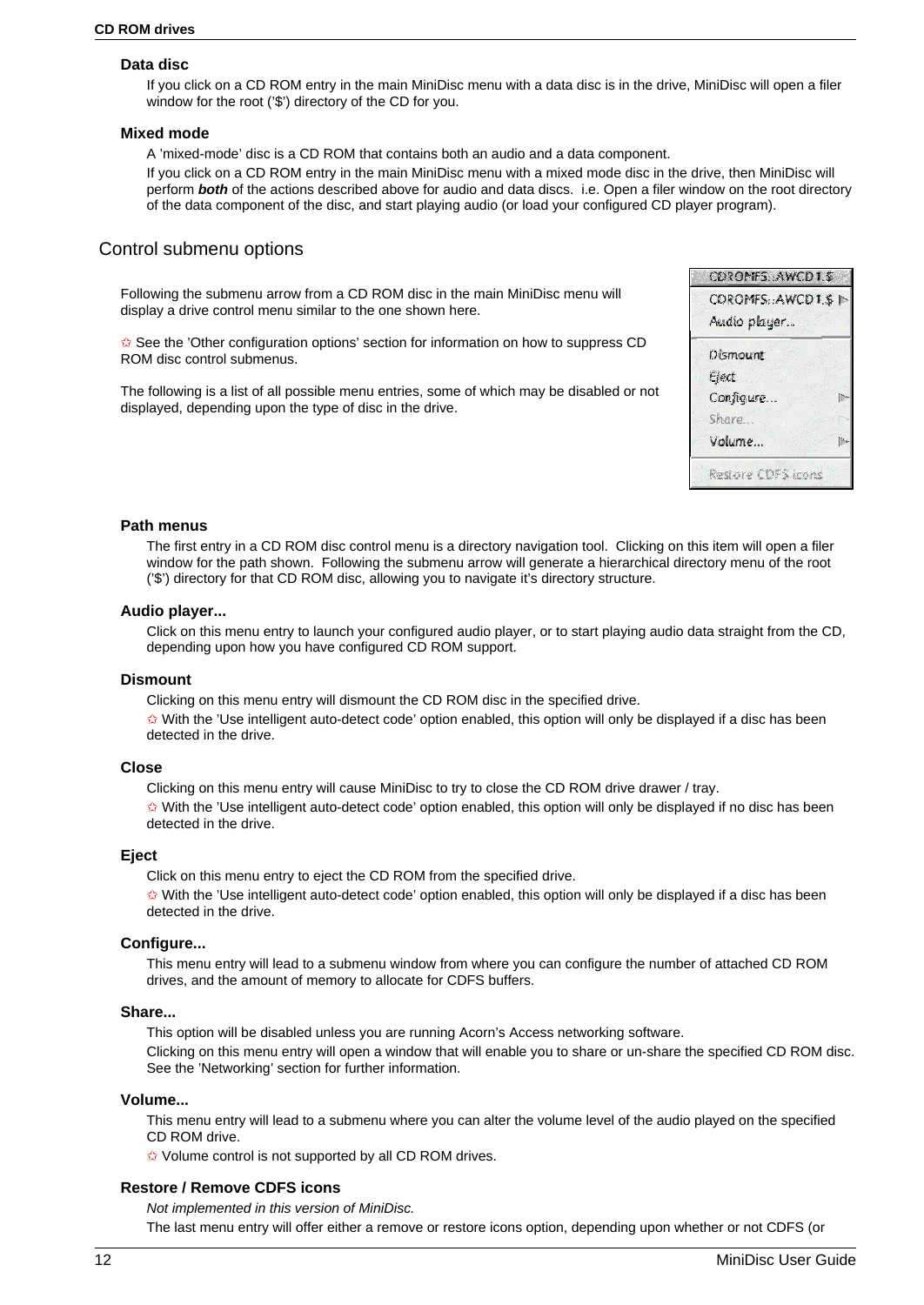CDROMFS) has drive icons on the iconbar. Clicking on this menu entry will remove or restore the CD ROM drive icons to or from the iconbar.

 $\star$  This option has been disabled in the current version of MiniDisc as it would seem to be unstable with certain filing systems.

## Toolbar interaction

The MiniDisc toolbar offers an additional means of accessing your CD ROM discs. MiniDisc is able to add a button to the toolbar for each drive attached to your machine.

Each CD drive button added to the toolbar is able to perform a different action depending on which mouse button is clicked:

#### **Select mouse clicks**

Clicking with 'Select' on a CD drive button will open a Filer window for the root directory of the selected CD ROM drive.

#### **Adjust mouse clicks**

Click with 'Adjust' on a CD drive button to create a directory path menu for the root directory of the specified CD ROM drive.

✩ A full description of the MiniDisc toolbar can be found in the 'Toolbar' section, later in this guide.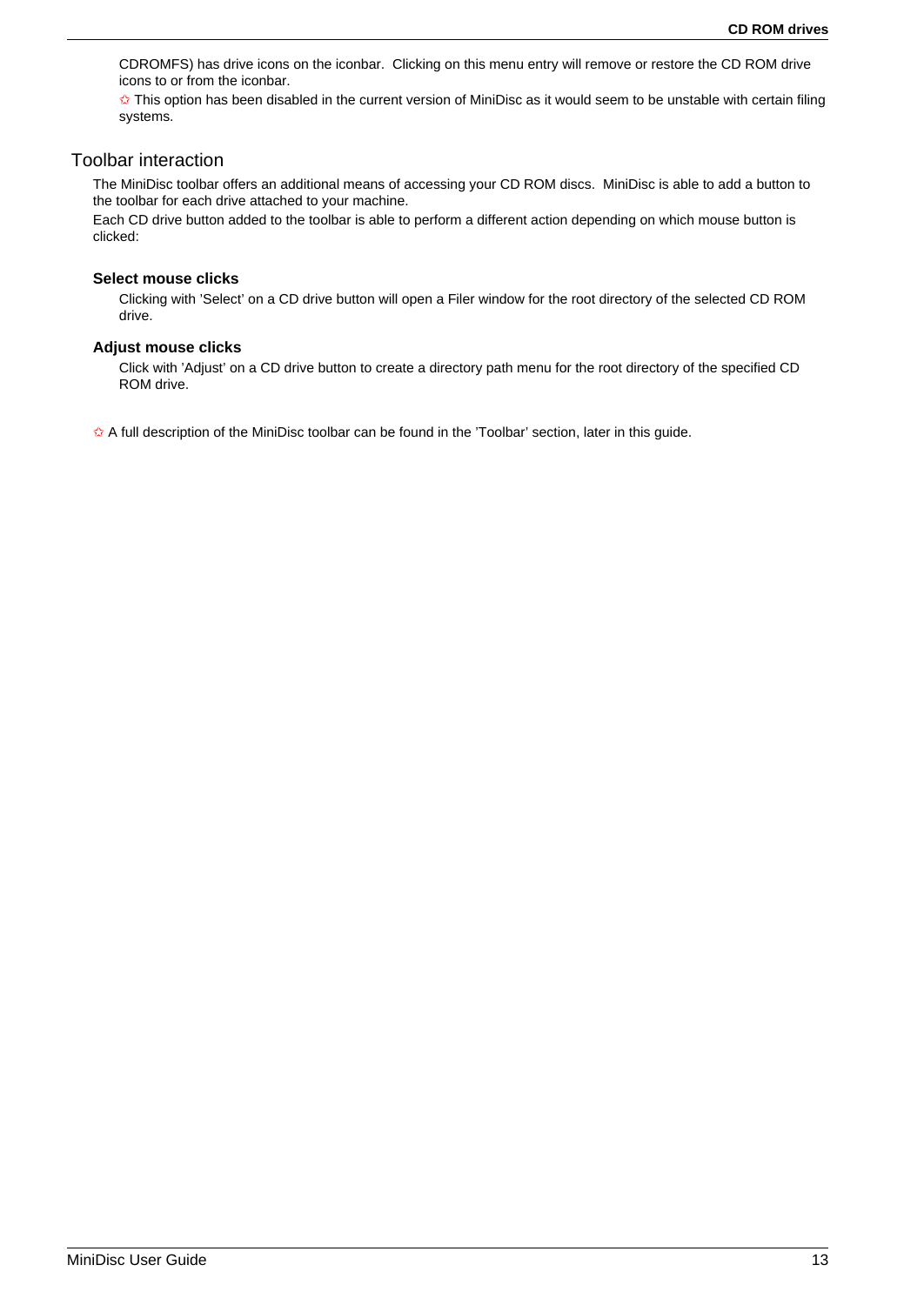## **ROM apps**

#### **Introduction to the ROM filing system**

As is well known, RISC OS is a ROM based operating system. A part of this ROM contains the Resources Filing System (ResourceFS), used to store files and programs. RISC OS adds an '**Apps**' icon to the left of the iconbar to give access to those programs.

MiniDisc is able to remove the 'Apps' icon, and (once again) incorporate the functionality of it within the main MiniDisc menu and toolbar.

## Configuring ResourceFS support

To customise how MiniDisc will interact with the built-in Resources filing system, select 'Image fsn's' from the configuration picker in the choices window.

| V Include in MiniDisc menu          |
|-------------------------------------|
| $\sqrt{}$ Include in toolbar        |
| $\sqrt{\ }$ Remove iconbar icon     |
| Click opens 'Apps' rather than '\$' |

Straight and the second contract

- ❏ **Include in MiniDisc menu** Ticking this option will make MiniDisc put a 'Resources' icon in the main MiniDisc menu.
- ❏ **Include in toolbar** With this option enabled, MiniDisc will include a button in the toolbar for ResourceFS.
- ❏ **Remove iconbar icon** Ticking this option will remove the 'Apps' icon from the iconbar when MiniDisc starts, then put it back again when quit.

 $\star$  If you use Andrew Bookers' 'AppsClock' program, then you must ensure that this option is NOT set to avoid an error being generated when MiniDisc quits.

❏ **Click opens 'Apps' rather than '\$'** - Ticking this option will mean that clicking upon the 'Resources' option in the main MiniDisc menu (or the ResourceFS button in the toolbar) will open the 'Resources:\$.Apps' directory, instead of the '\$' (root) directory, giving the user a quick way of accessing the most commonly used feature of ResourceFS.

## ResourceFS in the main MiniDisc menu

MiniDisc is able to add an entry into the main menu for ResourceFS. Clicking on this entry will open a Filer window of either Resources: \$ or Resources: \$. Apps depending upon the configuration options described above.

## Toolbar interaction

The MiniDisc toolbar offers an additional means of accessing ResourceFS.

The ResourceFS button added to the toolbar is able to perform a different action depending on which mouse button is clicked:

#### **Select mouse clicks**

Clicking with 'Select' on the ResourceFS toolbar button will open a Filer window of either Resources:\$ or Resources: \$. Apps depending upon the configuration options described above.

## **Adjust mouse clicks**

Click with 'Adjust' on the ResourceFS toolbar button will create a directory path menu for Resources: \$.

✩ A full description of the MiniDisc toolbar can be found in the 'Toolbar' section, later in this guide.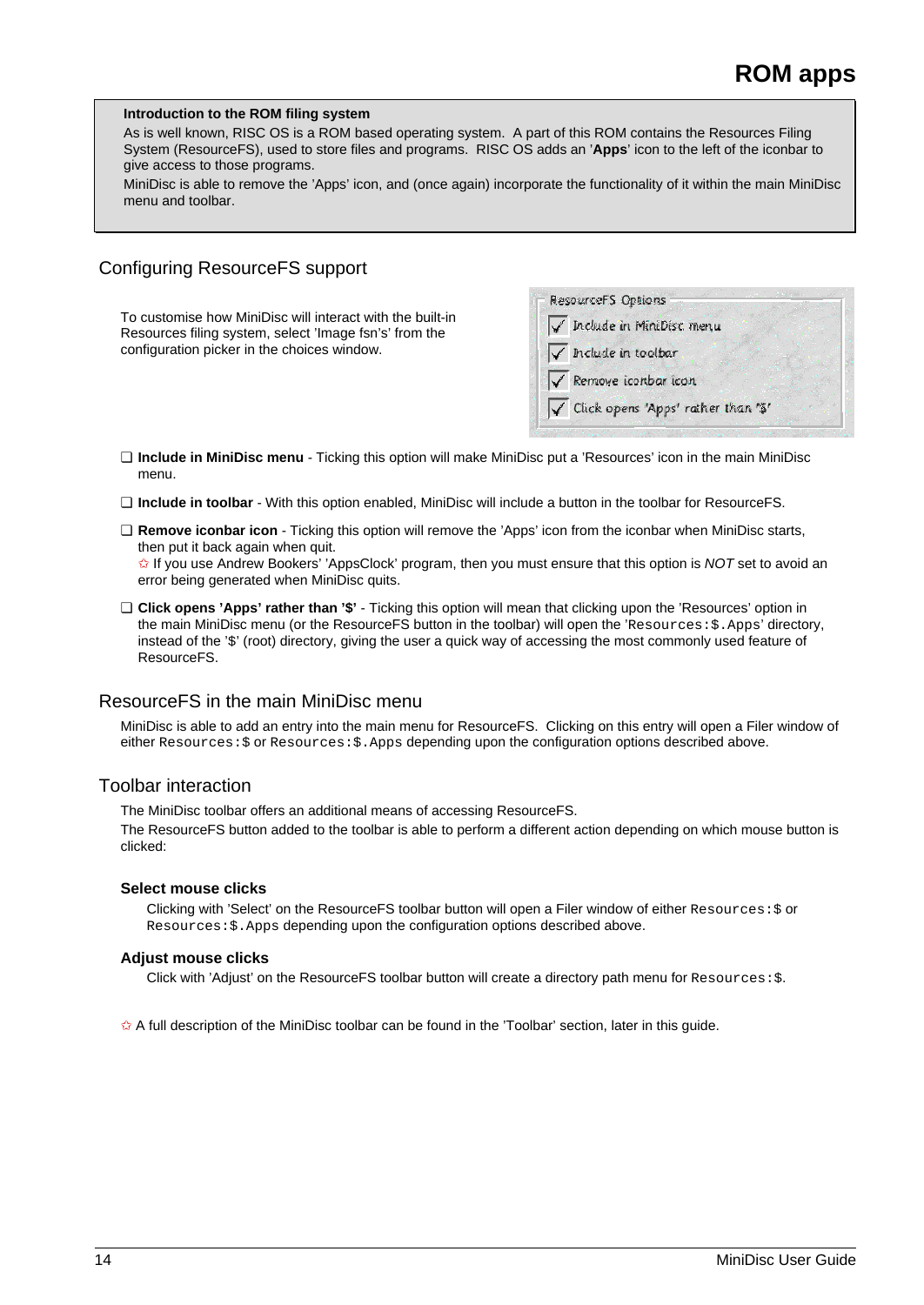## **Memphis**

#### **Memphis - the sprite area RAM filing system**

Memphis (MemFS) is a third-party alternative to the built-in RAM filing system. Unlike the RAM filing system however, Memphis uses the WIMP sprite area to store files, and is able to dynamically grow or shrink to accommodate files. MiniDisc is able to remove the MemFS icon, and incorporate it's functionality into the main MiniDisc menu and toolbar.

## Configuring Memphis support

To customise how MiniDisc will interact with Memphis, select 'Image fsn's' from the configuration picker in the choices window.

| Memphis (MemFS) Options        |
|--------------------------------|
| I Include in MiniDisc Menu     |
| $\sqrt{\ }$ Include in toolbar |
| V Remove iconbar icon          |

- ❏ **Include in MiniDisc menu** Ticking this option will make MiniDisc put an icon in the main MiniDisc menu for the Memphis RAM disc.
- ❏ **Include in toolbar** With this option enabled, MiniDisc will include a button in the toolbar for the Memphis RAM disc.
- ❏ **Remove iconbar icon** Tick this option to remove the Memphis icon from the iconbar when MiniDisc is run, then put it back again when quit.

#### Memphis in the main MiniDisc menu

MiniDisc is able to add an entry into it's main menu for the Memphis RAM disc. Clicking on this entry will open a Filer window for Mem::Sprites.\$.

## Toolbar interaction

The MiniDisc toolbar offers an additional means of accessing the Memphis RAM disc. The Memphis button added to the toolbar is able to perform a different action depending on which mouse button is clicked, or when a file or directory is dragged to it:

#### **Select mouse clicks**

Clicking with 'Select' on the Memphis toolbar button will open a Filer window for Mem: : Sprites. \$.

#### **Adjust mouse clicks**

Click with 'Adjust' on the Memphis button to create a directory path menu for Mem:: Sprites. \$.

#### **Drag and drop**

Files and directories can be dragged to the Memphis toolbar button, and MiniDisc will save the files into your RAM disc for you.

Holding down the 'Shift' key whilst dragging a file will cause it to be moved rather than copied to it's new location. ✩ Note that the **Discs** configuration option **Don't try Public when dragging files to toolbar drive icons**' will also affect where files are saved to when dragging them to the Memphis toolbar button.

 $\hat{\varphi}$  A full description of the MiniDisc toolbar can be found in the 'Toolbar' section, later in this guide.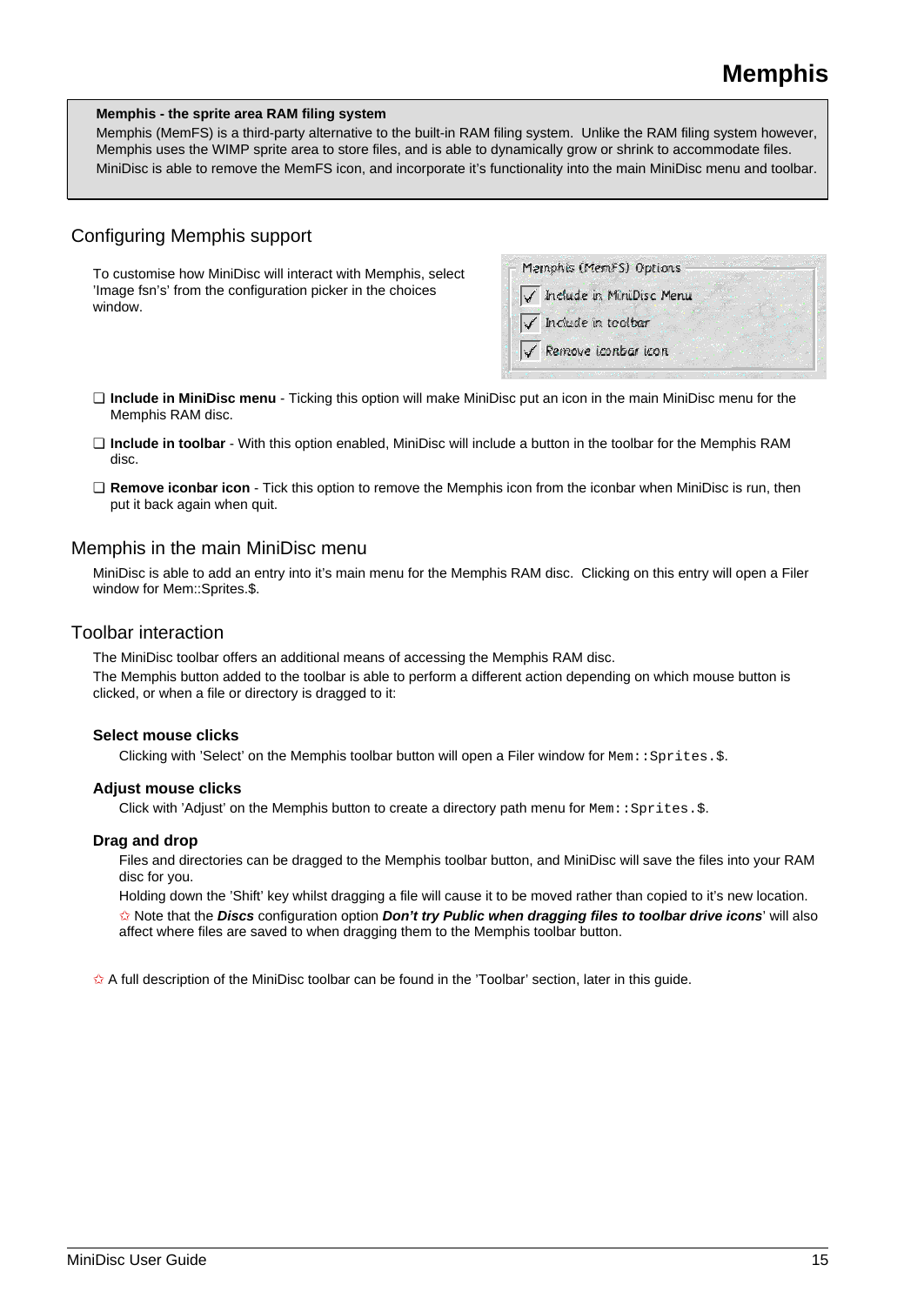## **EPOC devices**

#### **Connecting EPOC devices to RISC OS machines**

To customise how MiniDisc will interact with any EPOC based devices attached to your computer, select 'Psion' from the

Psion computers developed an operating system (EPOC) that is in use in a variety of PDA's (and mobile phones). There are a number of third-party programs available that allow an EPOC based PDA to be connected to your RISC OS computer, allowing the transfer of files between the two.

If you own one of these PDA's, and have some appropriate software, then the discs of your EPOC machine can be 'seen' by RISC OS. In the same way that MiniDisc integrates the discs in your RISC OS machine, the PDA drives can be integrated into the main MiniDisc menu and toolbar.

✩ For MiniDisc to work with EPOC drives correctly, ensure that your PDA is correctly connected, it's link enabled, and some appropriate link software is available to ensure that RISC OS can 'see' the PDA.

## Configuring EPOC drive support

configuration picker in the choices window.

|        | Include in MiniDisc menu |  |
|--------|--------------------------|--|
|        | Include in toolbar       |  |
|        |                          |  |
|        |                          |  |
|        | Attempt auto connect     |  |
| Driver | PSIFS                    |  |

❏ **Include in MiniDisc menu** - Ticking this option will enable EPOC device support in the main MiniDisc menu.

- ❏ **Include in toolbar** EPOC device support has not yet been added to the MiniDisc toolbar facility.
- ❏ **Attempt auto-connect** With this option enabled, MiniDisc will try to connect to your EPOC device as soon as it is run. Otherwise, your EPOC drives will be replaced by a '**Connect**' option, allowing you to connect to your EPOC device at will.
- ❏ **Driver** Select the EPOC connection software that MiniDisc will use by clicking on the menu selector icon.
- ❏ **App** Drag your EPOC connectivity software to this field to tell MiniDisc where to find the necessary drivers to support your EPOC hardware.

The bottom half of the Psion configuration window contains a different set of options, depending upon the driver selected.

## PsiRisc configuration

These options are specific to PsiRisc. They will only appear when you select 'PsiRiscFS' as your EPOC driver.



❏ **Use '#Raw' Psion drives** - PsiRisc supports 'Raw' and 'Converted' drives. Dragging a file from a converted drive on to a local drive will convert a file into an appropriate RISC OS format. Ticking this option will stop this action by using 'Raw' (unconverted) drives.

## PsiFS configuration

These options are specific to PsiFS. They will only appear when you select 'PsiFS' as your EPOC driver.

| PsiFS Options |  |  |
|---------------|--|--|
| Hide RAM disc |  |  |
|               |  |  |

❏ **Hide RAM disc** - Some aspects of the EPOC operating system are stored in an internal RAM filing system (something like the Resources filing system of RISC OS). Enabling this option will cause MiniDisc to ignore these discs, only displaying your 'real' EPOC drives.

## EPOC drives in the main MiniDisc menu

Depending upon whether or not RISC OS has 'seen' your EPOC device, MiniDisc will place a different icon(s) in the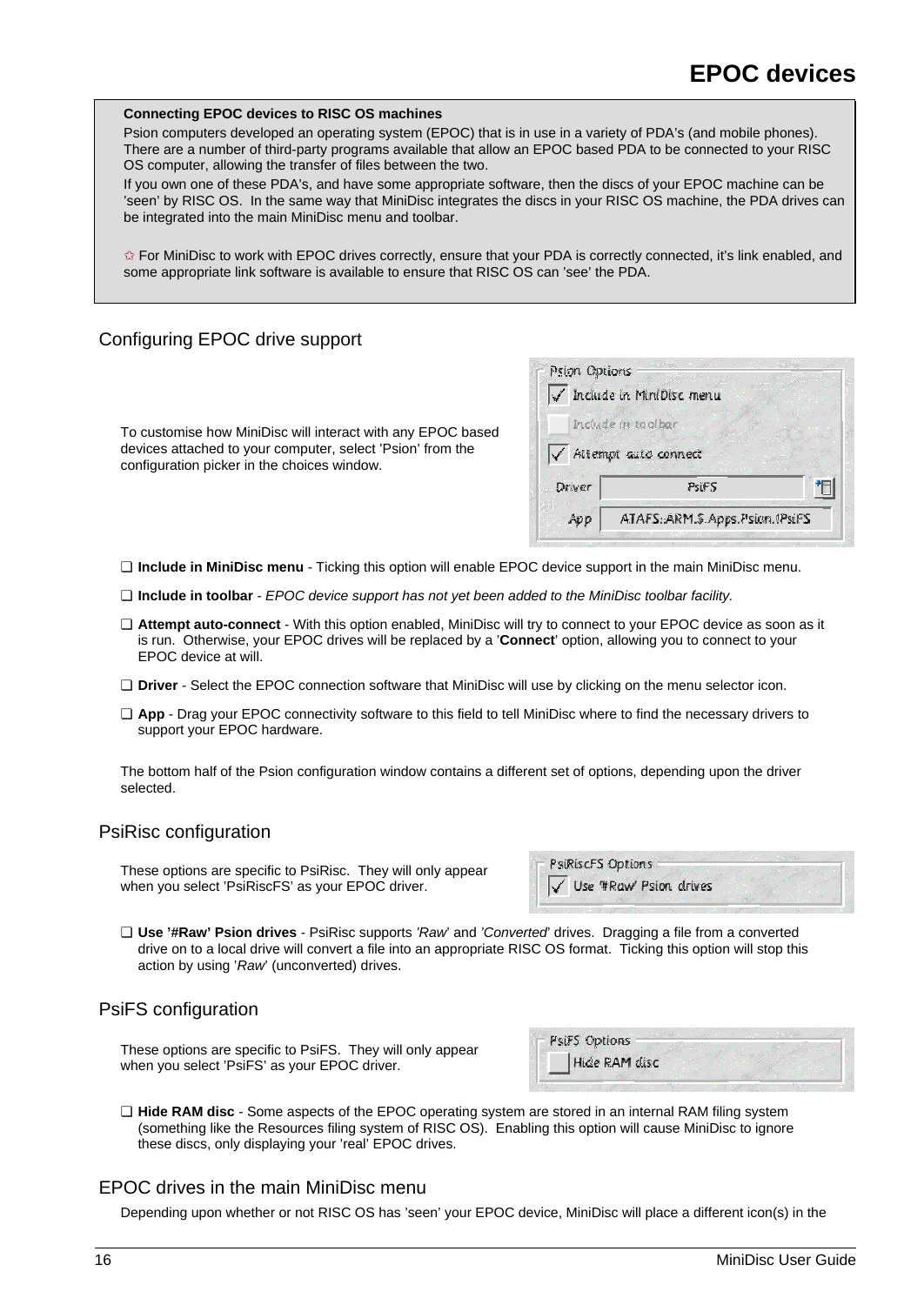main MiniDisc menu:

## **Connect**

If RISC OS has not 'seen' your EPOC device, then MiniDisc will place a single menu entry labelled **'Connect**' in the main MiniDisc menu. Clicking on this entry will cause MiniDisc to try and connect to your EPOC device.

✩ Adjust clicks will not properly refresh the menu after clicking on **'Connect**'. You will need to re-open the main MiniDisc menu before your EPOC drives will appear.

#### **EPOC discs**

If your EPOC device has been 'seen' by RISC OS, then MiniDisc will add a separate entry into the main menu for each drive found.

✩ PsiRiscFS supports two types of EPOC drive, 'Converted' and 'Raw' drives. By default, MiniDisc will open the root directory of the converted drive. If you select the '**Use #Raw' drives**' choices option, then MiniDisc will open a filer window for the root directory of the raw drive instead. See the PsiRisc manual for further information on converted and raw drives.

## Control submenu options

Following the submenu arrow from an EPOC drive in the main MiniDisc menu will display a drive control menu.

#### **Path menus**

The first entry in an EPOC drive control menu is a directory navigation tool. Clicking on this item will open a filer window for the specified drive. Following the submenu arrow will generate a hierarchical directory menu of the root ('\$') directory for that drive, allowing you to navigate it's directory structure.

#### **Free**

Clicking on this menu entry will display a filer-like 'Free Space' window, showing you the amount of free / used space on the selected drive of your EPOC device.

#### **Disconnect**

Click on this menu entry to disable the connection between your EPOC device and RISC OS.

## Toolbar interaction

Toolbar support for EPOC drives has not been implemented in this version of MiniDisc.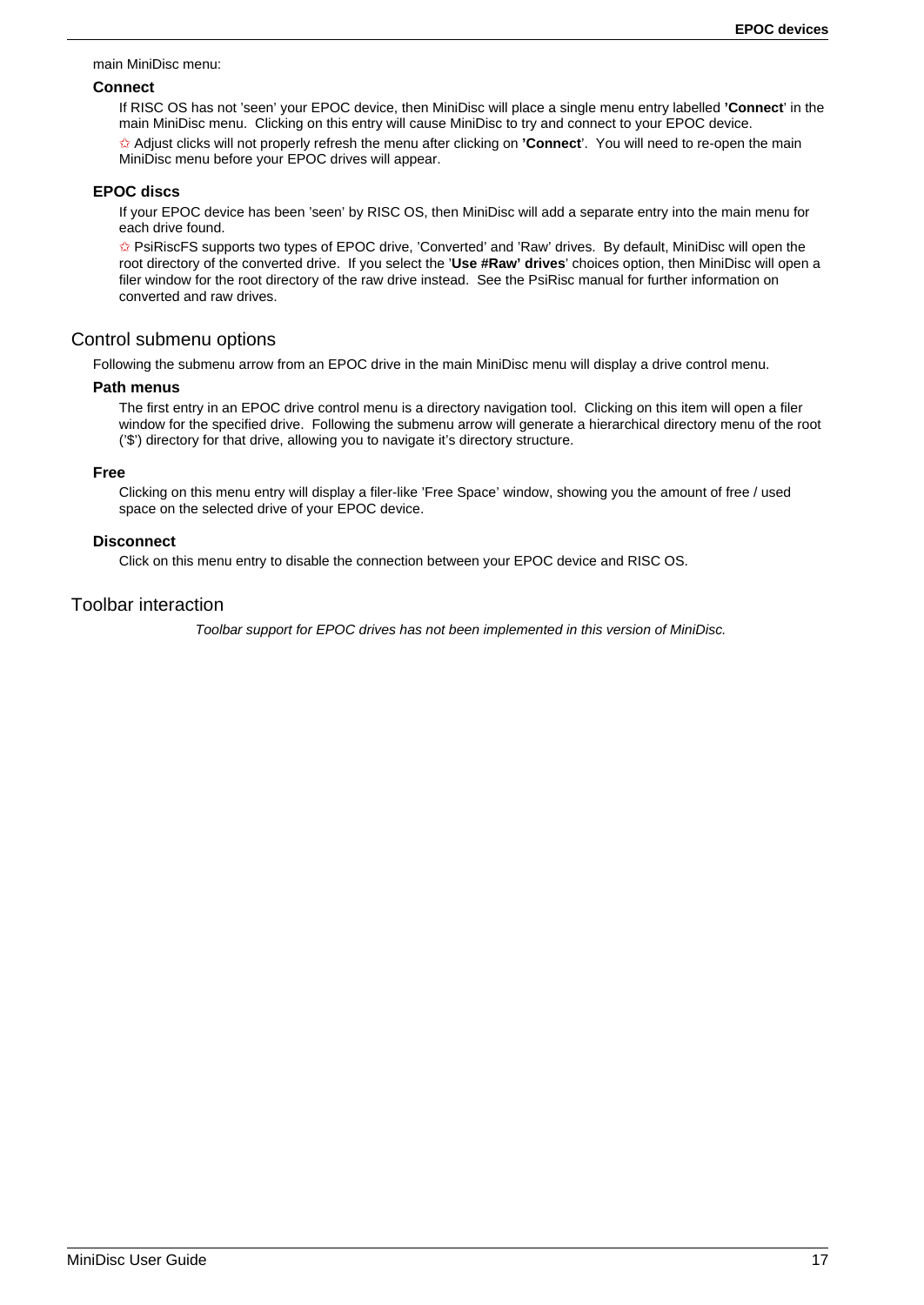#### **Integrating network drives**

There are a number of different ways in which you can access shared data from your RISC OS computer. Each of these different ways uses a different networking **'protocol**', used to communicate with the remote computer whose data you want to access.

MiniDisc currently supports the **Acorn Access** (also referred to as **ShareFS**) file sharing protocol that allows RISC OS computers connected to a network to share information and resources. Any information shared using Access can be integrated into MiniDisc, appearing and functioning in the same way as any other local storage device.

## Configuring Acorn Access / ShareFS support

To customise how MiniDisc will interact with ShareFS, select 'Networking' from the configuration picker in the choices window.

| I include in MiniDisc menu |
|----------------------------|
| V Include in toolbar       |
| Kemove iconbar icons       |
| Suppress local shares      |

The top frame in this window controls ShareFS configuration.

- ❏ **Include in MiniDisc menu** Ticking this option will make MiniDisc add an entry into the main MiniDisc menu for each shared disc available via ShareFS.
- ❏ **Include in toolbar** With this option enabled, MiniDisc will add a button to the toolbar for each shared disc available via ShareFS.
- ❏ **Remove iconbar icons** Tick this option to have MiniDisc remove the ShareFS filer icon, and any shared drive icons from the iconbar, then put them back again when quit.
- ❏ **Suppress local shares** With this option enabled, MiniDisc will only show shared discs in the main MiniDisc menu, and on the toolbar for shares on other computers, hiding any resources that may have been shared out on the local machine.

## Shared drives in the main MiniDisc menu

MiniDisc can add a separate entry into the main menu for each shared disc available via ShareFS. Clicking on these menu entries will open a filer window for the root '\$' directory of that disc.

#### **No shared resources available**

If there are no shared resources available (or only local shares, and the 'Suppress local shares' option is enabled), then MiniDisc will put a single icon in the main menu. Clicking on this icon will have no effect. The purpose of this icon is to allow the user to gain access to the ShareFS drive control sub-menu (described in detail below).

#### **Shared discs**

If there are shared resources available, then MiniDisc will place an icon and name for each in the main menu. The icon displayed will differ, depending on the permissions granted on that disc:



#### **Unprotected shares**

An unprotected share allows you to both read and write files and directories to and from it.

#### **Read-only shares**

A read-only share will allow you to access files and directories, but will not allow you to alter or delete anything.



#### **Shared CD ROM discs**

A shared CD ROM disc is essentially the same as a read-only share, but flagged differently to distinguish between shared CD ROM discs, and 'normal' read-only shares.



#### **Protected shares**

A protected share will allow you to access files and directories on a remote machine, with access restricted according to the **Public** access rights assigned to those files or directories.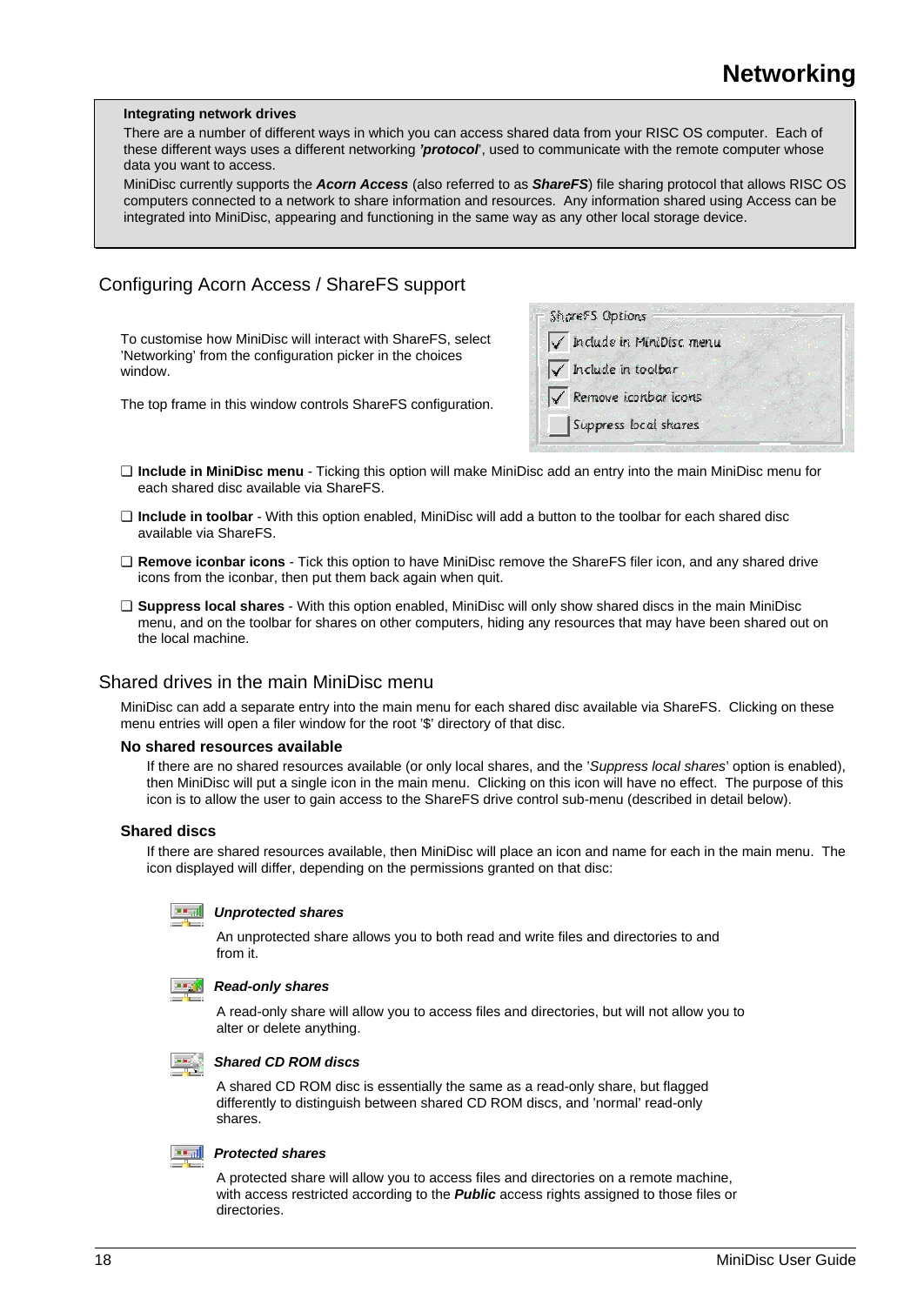## Control submenu options

Following the sub-menu arrow from a shared disc in the main menu will display a ShareFS disc control menu, similar to the one shown here on the right.

✩ See the 'Other configuration options' section for further details on how to suppress ShareFS disc control sub-menus.

| Share::Penfold.S      |  |
|-----------------------|--|
| Share::Penfold.\$     |  |
| Free                  |  |
| Logon                 |  |
| Logoff                |  |
| Unshare               |  |
| Save choice           |  |
| Restore ShareFS icons |  |

#### **Path menus**

The first entry in a ShareFS disc control menu is a directory navigation tool. Clicking on this item will open a filer window for the specified disc. Following the submenu arrow will generate a hierarchical directory menu of the root ('\$') directory for that disc, allowing you to navigate it's directory structure.

#### **Free...**

Clicking on this menu entry will display the standard RISC OS drive free space window for the selected shared disc. ✩ This will work with whatever free space utility you may have loaded. e.g. druck's **FreeMap** utility.

#### **Logon**

User-based Access+ facilities are not yet supported in this version of MiniDisc.

#### **Logoff**

User-based Access+ facilities are not yet supported in this version of MiniDisc.

#### **Unshare**

This menu entry leads to a sub-menu, listing all of the shared discs on the local machine. Clicking on an entry in the sub-menu will stop the named resource from being shared with other computers on the network.

#### **Save choice**

Clicking this menu entry will cause MiniDisc to save details of the shared resources on the local machine to a file. This file will be reloaded when MiniDisc starts, thereby restoring the shared discs on your machine, making them available to other computers on the network.

### **Remove / Restore ShareFS icons**

Not implemented in this version of MiniDisc.

The last menu entry will offer either a remove or restore icons option, depending upon whether or not ShareFS has disc icons on the iconbar. Clicking on this menu entry will remove or restore the ShareFS filer and disc icons to or from the iconbar.

 $\star$  This option has been disabled in the current version of MiniDisc as it would seem to be unstable with certain filing systems.

## Toolbar interaction

The MiniDisc toolbar offers an additional means of accessing shared discs available to your machine. MiniDisc is able to add a button to the toolbar for each network resource available to your machine.

Each shared drive button added to the toolbar is able to perform a different action depending on which mouse button is clicked, or when a file or directory is dragged to it:

### **Select mouse clicks**

Clicking with 'Select' on a shared network drive button will open a Filer window for the root directory of that network resource.

## **Adjust mouse clicks**

Click with 'Adjust' on a shared network drive button to create a directory path menu for the root directory of the selected network resource.

#### **Drag and drop**

Files and directories can be dragged to network share buttons in the toolbar and MiniDisc will save the files to that network drive for you.

Holding down the 'Shift' key whilst dragging a file will cause it to be moved rather than copied to it's new location.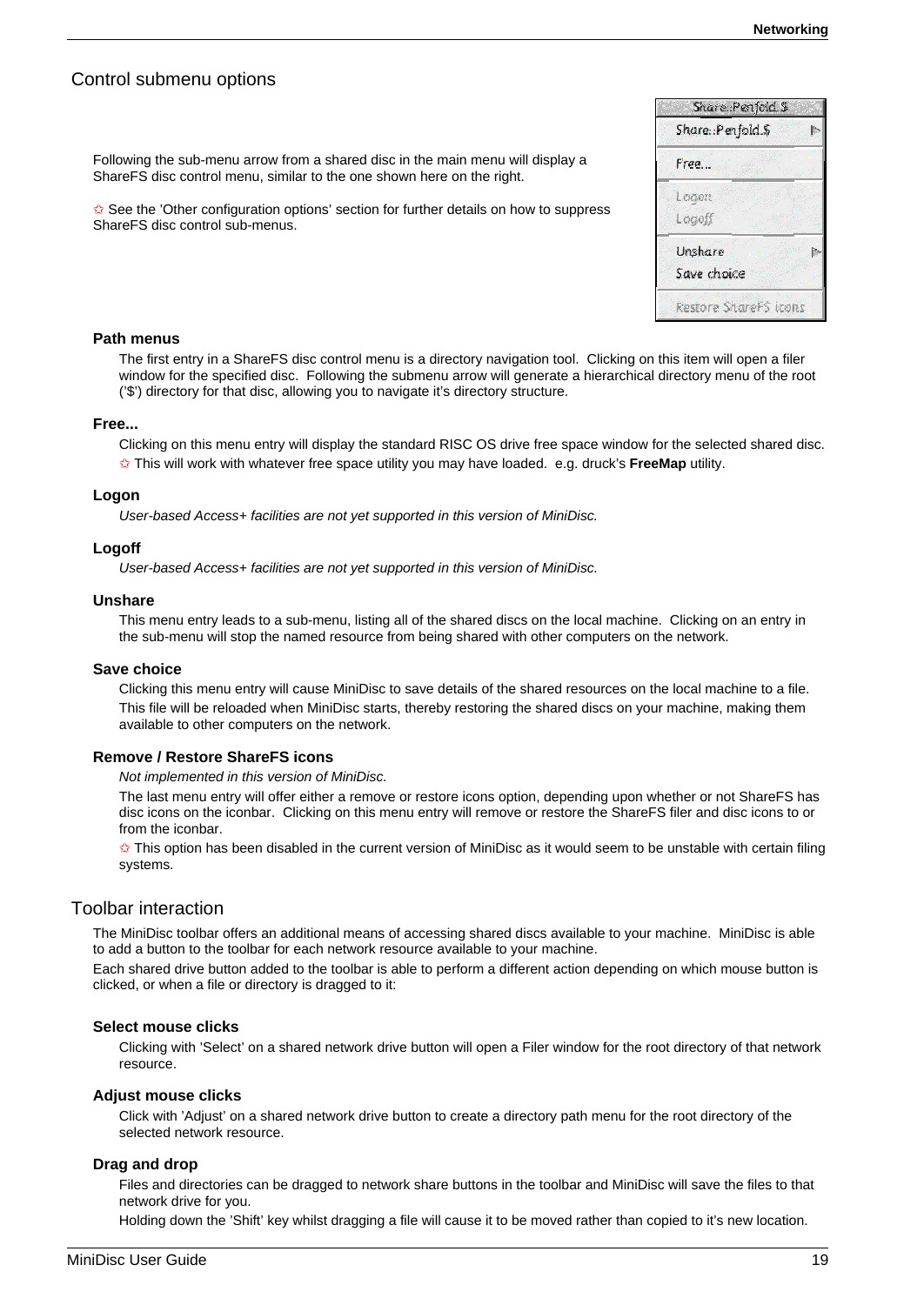✩ Note that the **Discs** configuration option **Don't try Public when dragging files to toolbar drive icons**' will also affect where files are saved to when dragging them to network disc toolbar buttons.

 $\hat{\varphi}$  A full description of the MiniDisc toolbar can be found in the 'Toolbar' section, later in this guide.

## Sharing discs, CD ROMs and directories

You can share a disc or a CD ROM by clicking on the '**Share...**' entry in a MiniDisc drive control sub-menu.

RISC OS 4 users can click on the '**Share...**' entry in a filer windows' menu to open the MiniDisc share window, allowing you to share specific directories rather than whole discs.

The '**Share as**' icon allows you to choose the name by which other computers on the network 'see' the shared resource.

If the selected disc or directory is already shared, then MiniDisc will enable the '**Unshare**' button, otherwise the default ('**Share**') will be enabled.



#### **Over**

This option has been disabled in the current version of MiniDisc.

In future versions of MiniDisc, the networking facilities will be extended to include other protocols. You will be able to use this option to choose which protocols to make this resource available over.

#### **Permissions**

This section allows you to specify how the selected resource will be shared with other computers on the network. If none of these options are set, then a normal (read/write, unprotected) share will be created.

 $\star$  See the 'Shared discs' section earlier in this chapter for a description of what each of these options mean.

#### **Authentication**

Authenticated (password-protected) shares are not supported in this version of MiniDisc.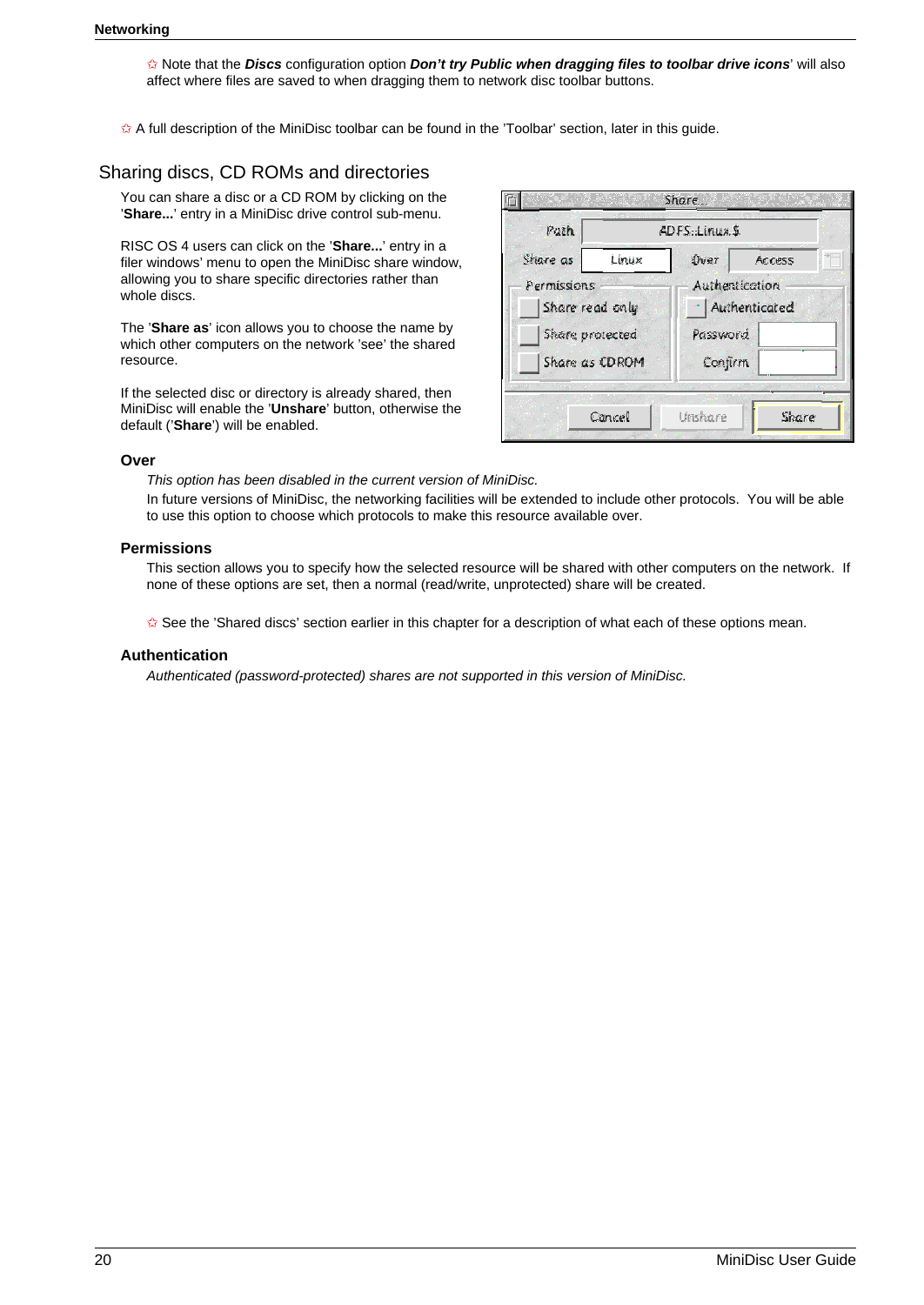## **ArmTCP**

#### **Controlling dial-up connections with ArmTCP**

ArmTCP is a popular piece of free software for dial-up internet connection management. Once again, MiniDisc is able to remove it's icon from the iconbar and integrate it's facilities into the main MiniDisc menu.

ArmTCP Ontions

Include in MiniDisc menu Include in toolbor Remove iconbar icon

## Configuring ArmTCP support

To customise how MiniDisc will interact with ArmTCP, select 'Networking' from the configuration picker in the choices window.

The bottom frame in this window controls ArmTCP configuration.

❏ **Include in MiniDisc menu** - Tick this option to add an icon into the main MiniDisc menu for ArmTCP.

❏ **Include in toolbar** - With this option enabled, MiniDisc will add a button into the toolbar for ArmTCP.

❏ **Remove iconbar icon** - Ticking this option will cause MiniDisc to remove the ArmTCP icon from the iconbar when MiniDisc starts, then restore it once again when MiniDisc is quit.

## ArmTCP in the main MiniDisc menu

With the '**Include in MiniDisc menu**' option (described above) enabled, the main MiniDisc menu will show an entry for ArmTCP. Clicking on this entry is the equivalent of clicking on ArmTCP's iconbar icon; the 'Connection status' window will either be shown or hidden, depending if it is currently on screen or not.

## Control submenu options

Following the submenu arrow from the ArmTCP entry in the main menu will display an ArmTCP control menu, similar to the one shown here on the right.

#### **Internet Apps**

Clicking on this option will open the ArmTCP 'Internet Apps' window from where you can launch other internet related programs.

#### **Status**

This option has the same effect as clicking on the ArmTCP icon in the main MiniDisc menu, described above.

#### **Connect**

Clicking on this option will cause ArmTCP to attempt to make an internet connection between your computer and it's default internet service provider (ISP) setting.

#### **Disconnect**

Click on 'Disconnect' to end the current dial-up connection session.

#### **Choices**

Click on this menu entry to open the ArmTCP configuration window.

✩ See the ArmTCP manual for further information on using and configuring ArmTCP.

#### Connection status display

When ArmTCP makes a connection to the internet, it's icon changes to reflect the connection status. Unfortunately, if MiniDisc has been configured to remove the ArmTCP icon from the iconbar, then this will not be visible. MiniDisc will therefore change it's own iconbar icon to show when a connection has been established.

| AtmTCP               |
|----------------------|
| <b>Internet Apps</b> |
| Status               |
| Connect              |
| Disconnect           |
| Choices              |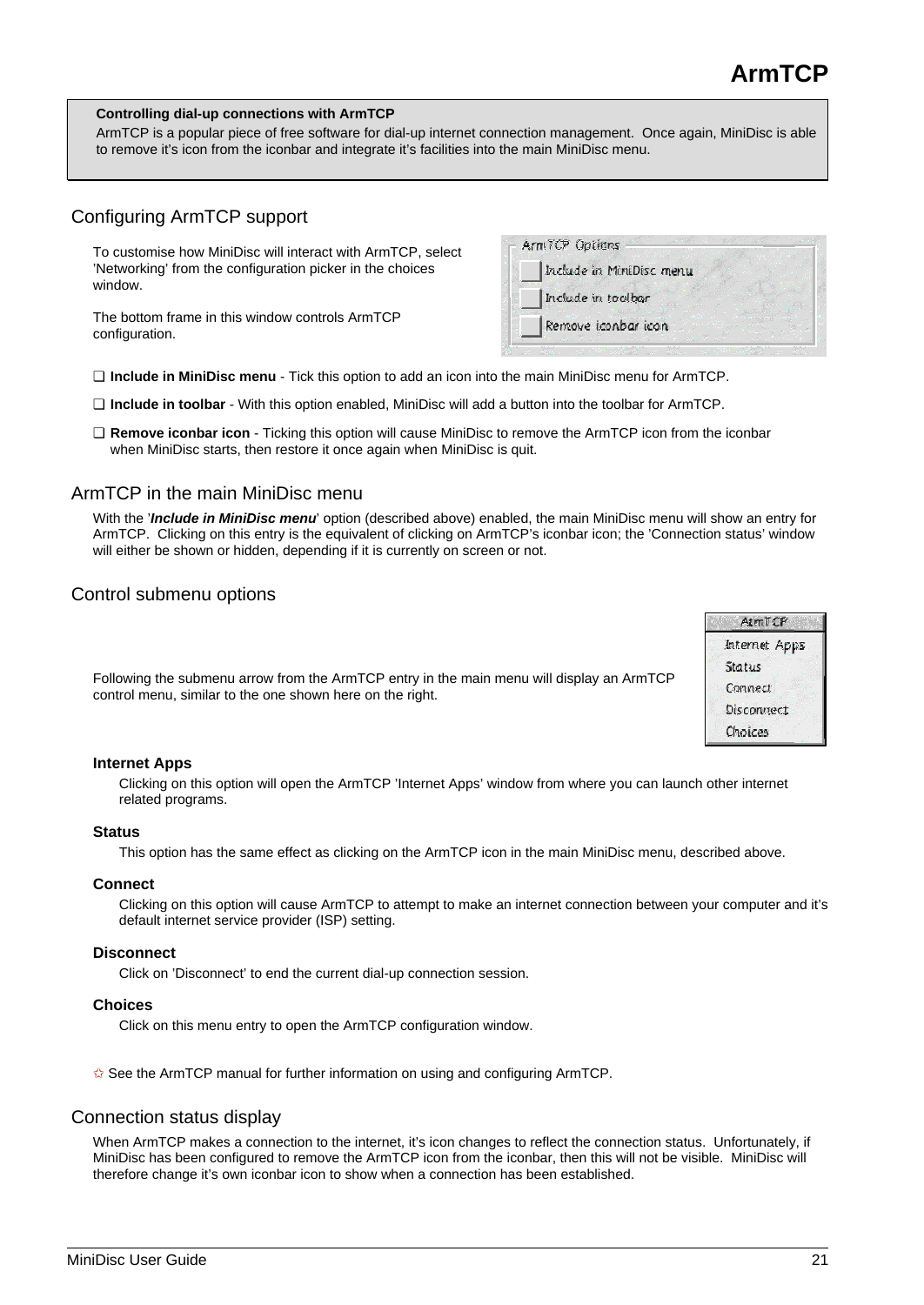#### **ArmTCP**

For the status to be shown correctly, the system variable <InterNet\$Connection> must be set.

If this variable is set to 1 (using the command "**\*Set Internet\$Connection 1**") then MiniDisc will show that the connection is active.

The simplest way of achieving this is to create two Obey files, call them something like "Online" and "Offline". Save them to somewhere sensible on your harddisc, then add them into the ArmTCP configuration as shown here.

| ArmTCP Advanced Chaires |                 |
|-------------------------|-----------------|
|                         | General         |
|                         | Devices         |
|                         | <b>Accounts</b> |
|                         | LAN             |
|                         | Mail            |
|                         | News            |
|                         | Cancel          |
|                         | Save            |
|                         | 带盘<br>美森        |

## Toolbar interaction

The MiniDisc toolbar offers an additional means of controlling ArmTCP and your internet connections. The ArmTCP toolbar button is able to perform a different action depending on which mouse button is pressed:

#### **Select mouse clicks**

Clicking with Select on the ArmTCP toolbar button has the same effect as clicking on the ArmTCP icon in the main MiniDisc menu, showing or hiding the ArmTCP connection status window.

### **Adjust mouse clicks**

Clicking Adjust on the toolbar button will either establish your default ArmTCP internet connection, or disconnect it, depending upon it's current state.

 $\hat{\varphi}$  A full description of the MiniDisc toolbar can be found in the 'Toolbar' section, later in this guide.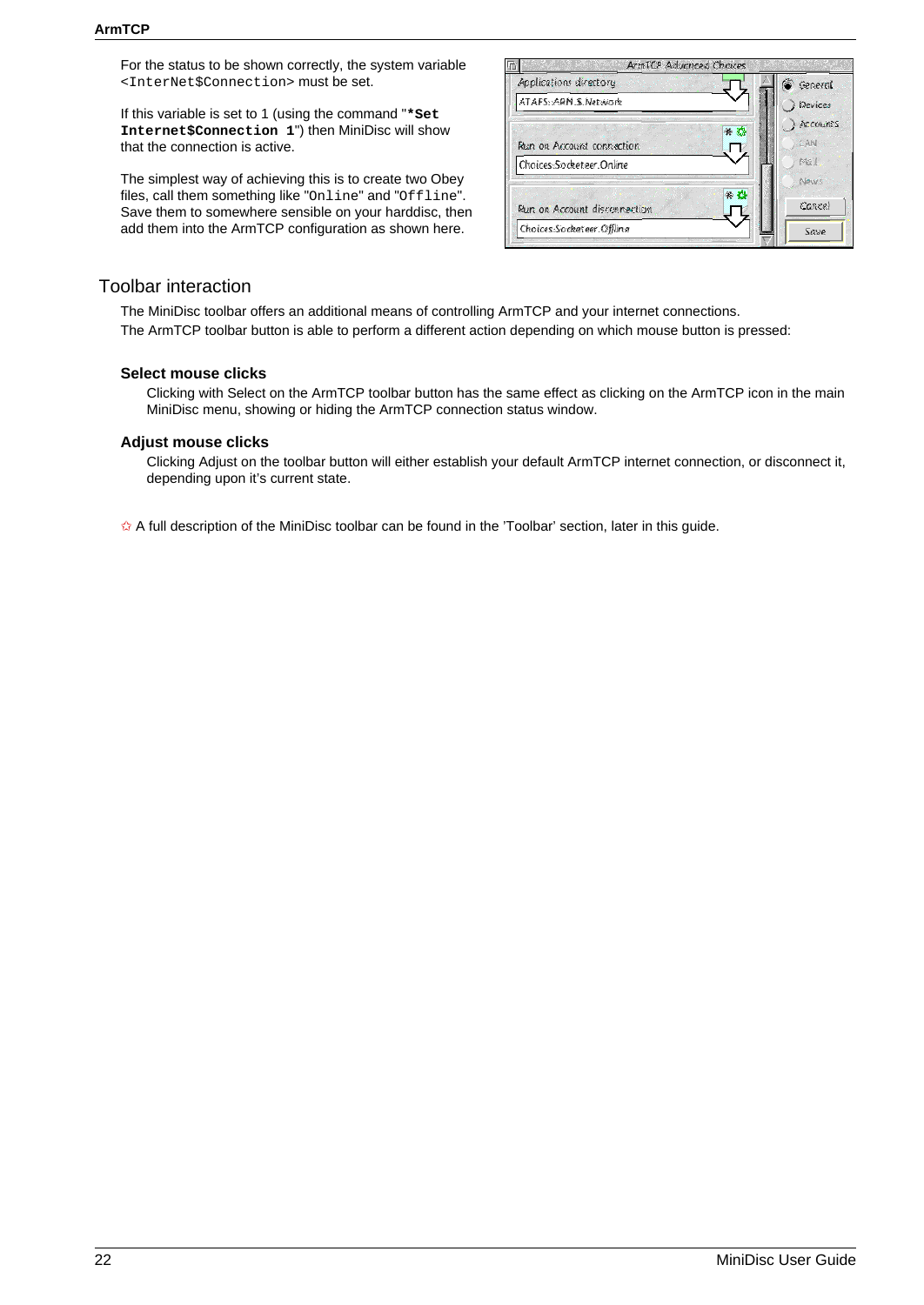#### **Introduction**

Previous versions of MiniDisc used Nick Craig-Woods' Director application for the generation of icons and menus. Many users were put-off using MiniDisc due to the complexities of Director.

#### Introducing MiniDisc Shortcuts...

The concept isn't a new one. Essentially, Shortcuts are another form of application launcher for RISC OS. The reasons for developing a shortcuts facility for MiniDisc were twofold:

- 1 To ease the move away from Director for hardened users with many menus that MiniDisc could not previously provide.
- 2 To appeal to users that found Director over-complicated, and to build a way for the relative novice to create their own Shortcuts menus with ease.

## What is a Shortcuts menu?

A Shortcuts menu will look something like this:



#### **Execute a command**

This Shortcut will execute any OS \* command as a new WIMP task. Useful if you have an obey file containing a series of commands. e.g. the top option in the menu shown here will execute an obey file that I have written to check to see which of my favourite internet programs are currently running, and will launch any that are not.

#### **Directory menu**

This Shortcut will generate a submenu that will allow you to traverse a hierarchical directory structure. Clicking on entries in a directory menu will 'Filer\_Run' them.

#### **Shortcuts menu**

This Shortcut will attach another Shortcuts menu as a submenu of this one, allowing you to create a complex set of linked Shortcuts menus.

#### **Open a file, directory or application**

This Shortcut type is the 'Application launcher' element of MiniDisc Shortcuts, enabling you to attach any file or directory to a Shortcuts menu. The menu item will be 'Filer\_Run' when clicked upon.

#### **Launch a URL**

This Shortcut type will send any valid URL to the AcornURI module that will then dispatch a message to an appropriate internet program to fetch the information for you.

✩ If the URL begins with '**mailto:**' then an envelope icon will be used instead of a web page icon.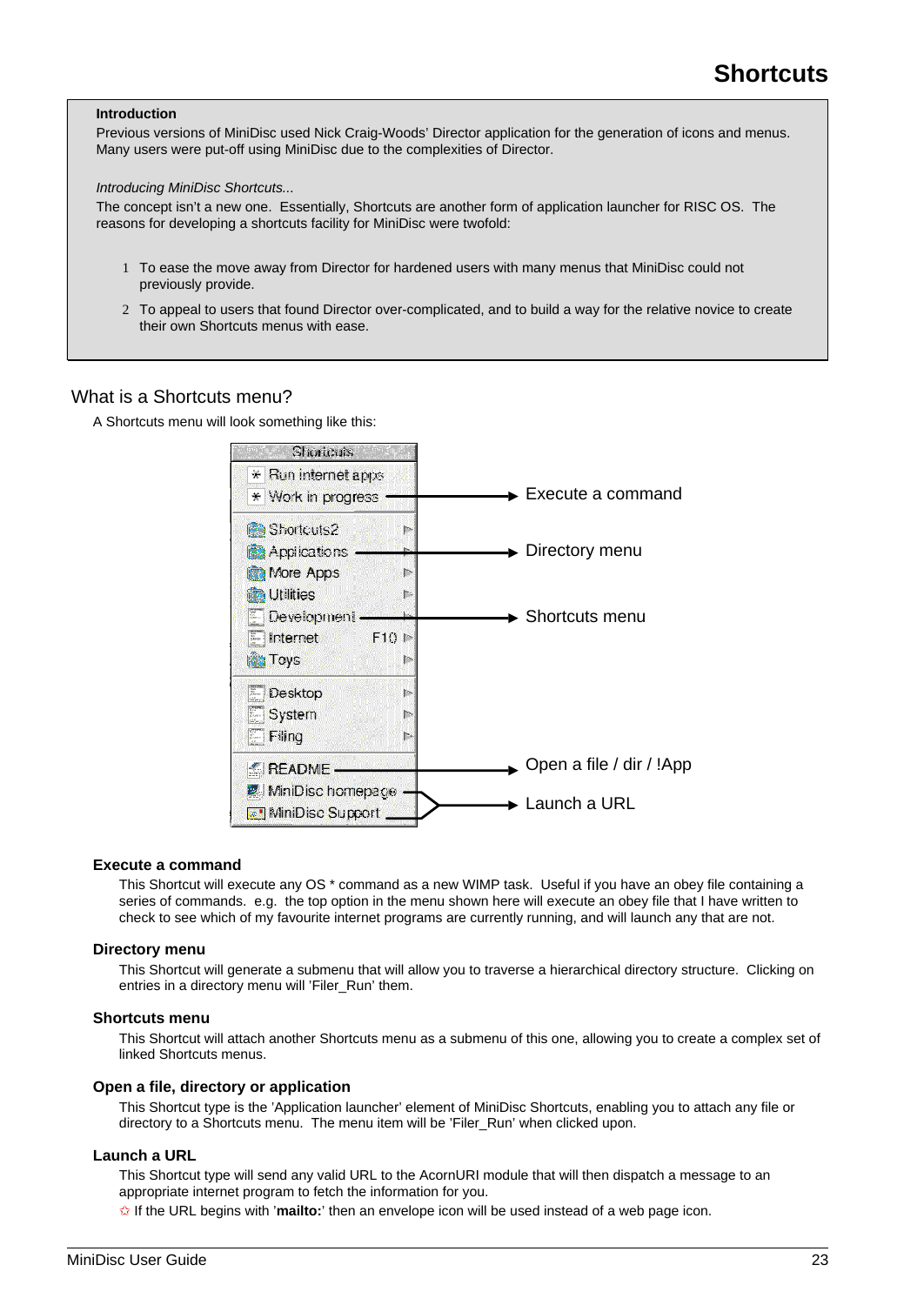## Configuring Shortcuts

To customise the MiniDisc Shortcuts facility, select 'Shortcuts' from the configuration picker in the choices window.

## **General Shortcuts Options**

| Shortcuts Options        |                                        |  |
|--------------------------|----------------------------------------|--|
| Include in MiniDisc menu |                                        |  |
|                          |                                        |  |
|                          | 'Quick-drag' adds in shortcuts builder |  |

- ❏ **Include in MiniDisc menu** Tick this option to include the main Shortcuts menu in the main MiniDisc menu.
- ❏ **'Quick-drag' adds in shortcuts builder** Normally, dragging a file to the Shortcuts builder window will open a window allowing you to configure details of the new shortcut. However, MiniDisc will try to come up with sensible defaults for this window for you. If you tick this option, the file you drag to the builder window will be created using the default values determined by MiniDisc, without you having to fill-in details in the 'Update shortcut' window first. This option can be handy, speeding up the building of Shortcuts menus.
- ❏ **Menu position** This option determines where in the main MiniDisc iconbar menu the Shortcuts option will appear. You can choose between the Shortcuts menu appearing at the top or the bottom of the main MiniDisc menu.

## **Pinboard Filter**

MiniDisc can intercept menu clicks on the Pinboard, and display a Shortcuts menu. Tick this option, and select a Shortcuts menu to enable this facility.

✩ Menu clicks over icons (pinned or iconised) on the Pinboard will still generate the normal Pinboard menu. Only menu clicks over the Pinboard backdrop will generate a Shortcuts menu.

| Main shortcuts menu filter |                                  |  |
|----------------------------|----------------------------------|--|
|                            | Catch menu dicks on the Pinboard |  |
| Show menu                  | Shortcuts                        |  |

#### **Bookmarks**

These options have not been implemented in this version of MiniDisc.



#### **SetUp Shortcuts**

The bottom of the Shortcuts configuration window contains a button that will launch the Shortcuts Builder utility (described below).

| SetUp Shortcuts |  |
|-----------------|--|
|                 |  |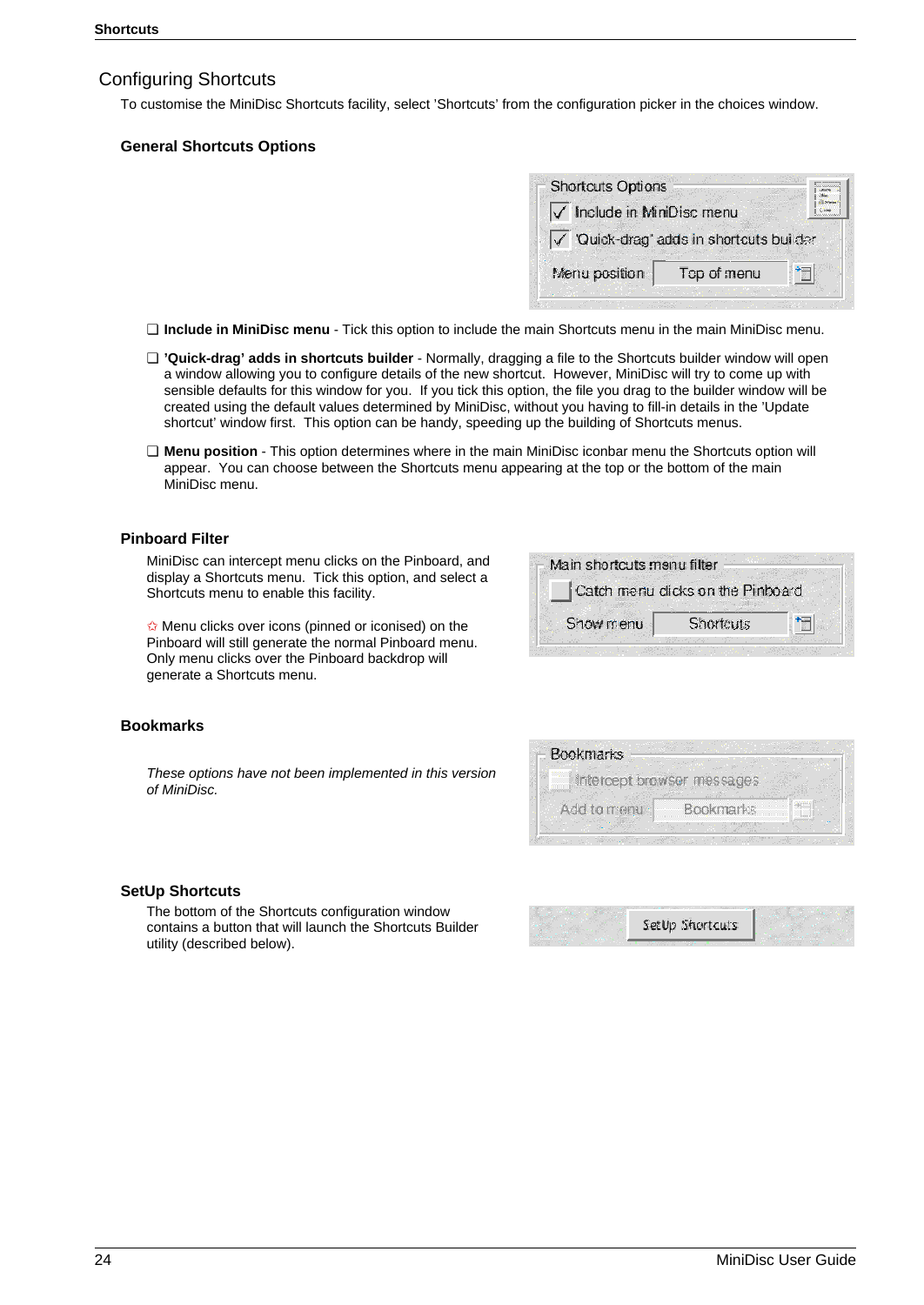ē

j.

Þ.

ß

j.

Shortcuts \* Work in progress \* Run internet apps

Scripts... Applications More Apps Utilities Development

Internet  $\bigcap$  Toys

Filing

E. Desktop Sustem

## The Shortcuts Builder utility

The Shortcuts Builder is a WYSIWYG drag-n-drop utility for the quick-and-easy creation of Shortcuts menus. It can be launched either by clicking on the 'Shortcuts' item in the main menu, or by clicking on the 'SetUp Shortcuts' button in the Shortcuts configuration window (as shown above).

The Shortcuts Builder window will open, looking a little like the one shown here on the right. MiniDisc is able to cope with the creation of many Shortcuts menus, but the Builder focuses on editing one menu at a time.

The main window (shown here on the left) shows a WYSIWYG (what-yousee-is-what-you-get) display of the Shortcuts menu currently being edited.

✩ Drag files and directories to the main window to create new Shortcuts. If an existing Shortcut is highlighted, then the new Shortcut will be added just below it, otherwise it will be added to the bottom of the menu.

✩ Double-clicking on an entry will open a Shortcut editing window, allowing you to alter it's settings.



Create a new Shortcut

Move Shortcut up the menu

Move Shortcut down the menu

Copy / move Shortcut to another menu

Edit Shortcut

Delete Shortcut

✩ Single-clicking on an entry in the main window will highlight it. You can then use the toolbar to manipulate the Shortcut settings.

Clicking on the icon in the toolbar opens the 'New Shortcut' menu, allowing you to choose the type of Shortcut to create.

Clicking **MENU** over the main builder window will open a menu allowing you to manipulate Shortcuts and menus.

Using the '**Test**' option will cause MiniDisc to temporarily use the Shortcuts settings currently being edited, displaying the selected Shortcuts menu.

| <b>SCSetup</b>        |                                              |
|-----------------------|----------------------------------------------|
| Info<br>Þ             | Display program information                  |
| Menu 'Shortcuts'<br>Þ | Manipulate the current menu                  |
| Shortcut 'More Apps'  | Manipulate the selected Shortcut             |
| Switch to menu<br>ь   | Select a different menu to edit              |
| <b>New</b><br>Þ       | Create a new menu or Shortcut                |
| Test                  | Test the current configuration               |
| Apply                 | Use (but not save) the current configuration |
| Save                  | Save and apply the current configuration     |
| <b>Quit</b>           | Abandon unsaved changes and quit             |

## **Creating and editing menus**

After choosing to create a new, or edit an existing Shortcuts menu, a window will be displayed, similar to the one shown here.

Enter the name to recognise this menu by in the 'Name' field. Note that this is the **internal** name for this menu. If you attach this menu to another as a sub-menu, then the description in the 'parent' menu can be different if you so choose.

MiniDisc is able to open a Shortcuts menu when you press a pre-defined key. To enable this feature, select the 'Keyboard shortcuf' option.

Clicking on the 'Set' button in the 'Update menu' window (above) will display the window shown here on the right.

Pressing any key (with or without Shift/Ctrl/Alt modifiers) will record which key presses will cause MiniDisc to display the selected Shortcuts menu.



| Key combination | Unset |
|-----------------|-------|
| Cancel          | rж    |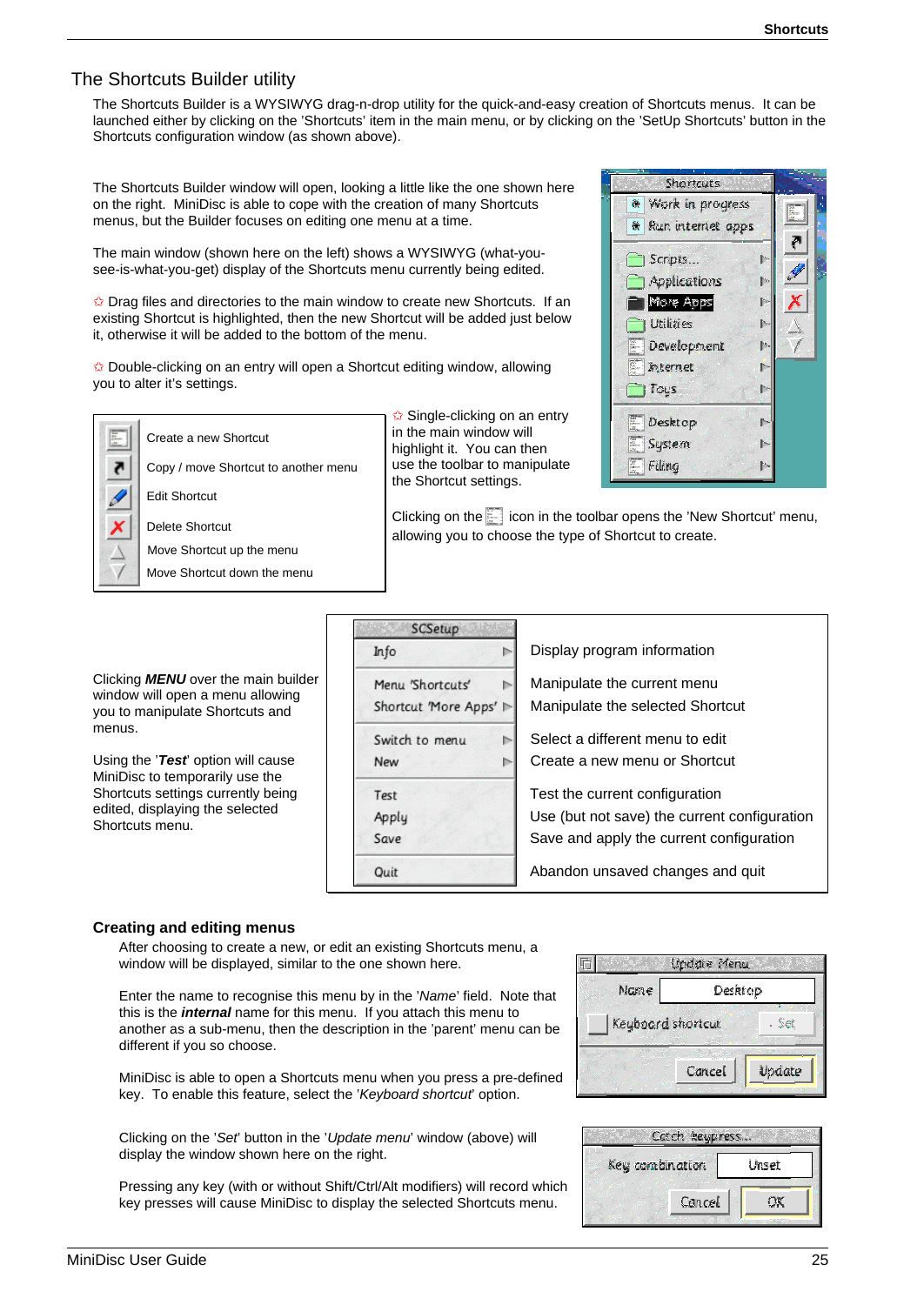#### **Creating and editing Shortcuts**

After choosing the type of new Shortcut to create, or selecting to edit an existing Shortcut, an edit window will appear, allowing you to alter it's appearance and behaviour.

The contents of the Shortcut edit window will vary, depending upon the type of Shortcut:



#### **Execute a command**

- ❏ **Label** The name that will appear in the Shortcuts menu.
- ❏ **Command** The \* command to execute.
- ❏ **Rule-off** Draw a line below this entry in the Shortcuts menu.
- ✩ Keyboard shortcuts are not implemented in this version of MiniDisc.



#### **Directory path menu**

- ❏ **Label** The name that will appear in the Shortcuts menu.
- ❏ **Pathname** The top-level directory name.
- ❏ **Rule-off** Draw a line below this entry in the Shortcuts menu.

✩ Keyboard shortcuts are not implemented in this version of MiniDisc. ❏ **Allow inside app directories** - Tick this option to allow directory traversing into application directories.

❏ **Suppress application !'s** - Ticking this option will hide the '!' from application names in the selected directory path menu, displaying them in a more user-friendly way.

 $\hat{\mathbf{x}}$  This option is only available if the previous option is disabled.

|          | Shortcuts sub-menu |        |
|----------|--------------------|--------|
| Label    | Development        |        |
| Sub-menu | Development        | Έ      |
| Rule-off |                    |        |
|          | Concel             | Undate |

#### **Shortcuts sub-menu**

❏ **Label** - The name that will appear in the Shortcuts menu.

❏ **Sub-menu** - Click on the menu icon to select the Shortcuts menu that will be displayed when this entry is clicked upon or the sub-menu followed from the current Shortcuts menu.

❏ **Rule-off** - Draw a line below this entry in the Shortcuts menu.



#### **Open a File / Directory / App**

- ❏ **Label** The name that will appear in the Shortcuts menu ❏ **Filename** - x
- ❏ **Rule-off** Draw a line below this entry in the Shortcuts menu
- ✩ Keyboard shortcuts are not implemented in this version of MiniDisc.



#### **Launch a URL**

- ❏ **Label** The name that will appear in the Shortcuts menu ❏ **URL** - x
- ❏ **Rule-off** Draw a line below this entry in the Shortcuts menu
- ✩ Keyboard shortcuts are not implemented in this version of MiniDisc.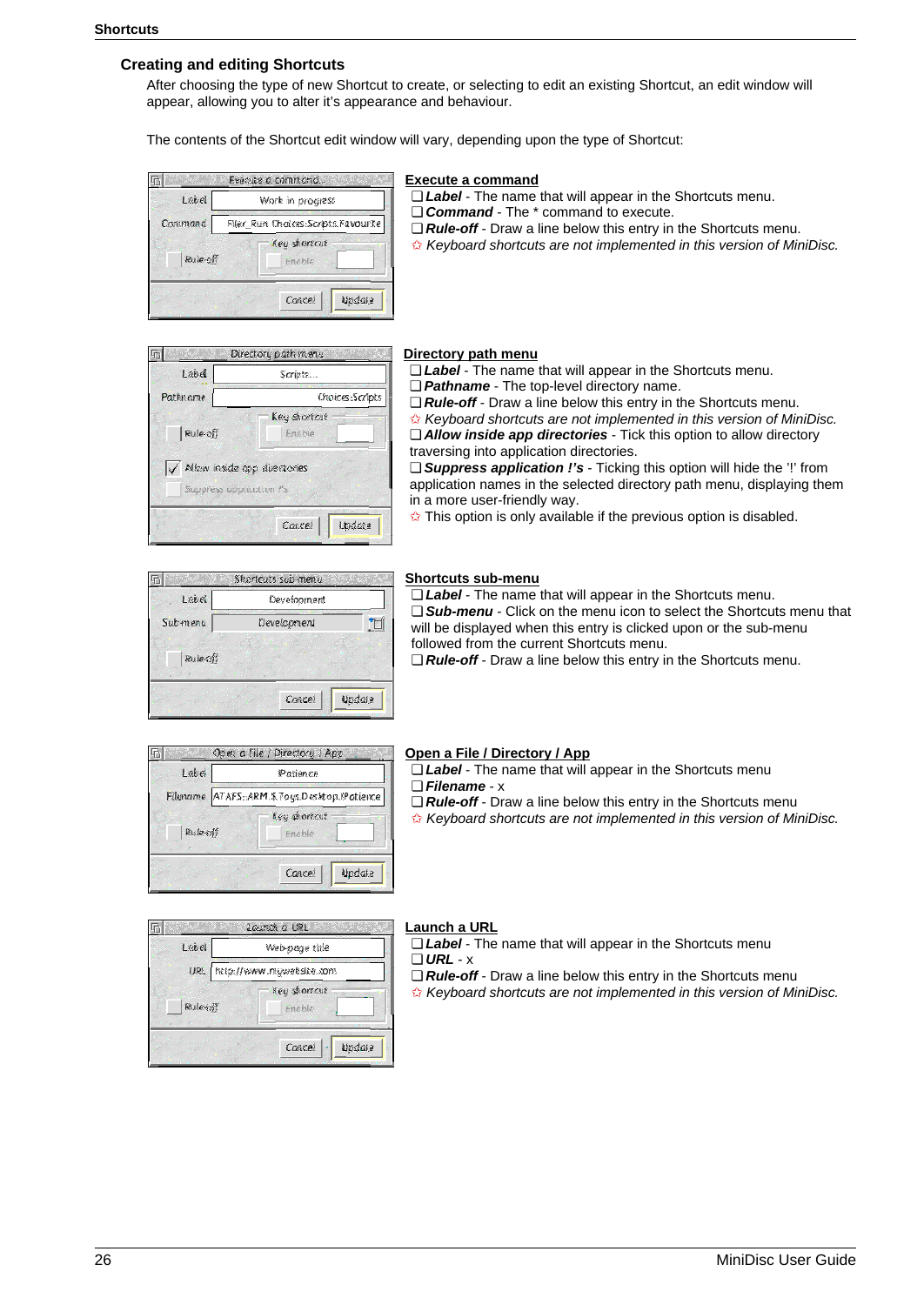## Shortcuts in the MiniDisc toolbar

The MiniDisc toolbar offers an additional way of launching applications or executing commands, or any other operation that can be performed via MiniDisc Shortcuts. Use the configuration window to specify a set of Shortcuts to add to the toolbar by specifying a Shortcuts menu. MiniDisc will then add a button to the toolbar for each entry in the specified Shortcuts menu.

Each Shortcut button added to the toolbar is able to perform a different action depending on the type of Shortcut, which mouse button is clicked, or if a file is dragged to it:

#### **• Select mouse clicks**

Clicking with Select on a Shortcut button in the toolbar will have exactly the same effect as if you had clicked on it's entry in a Shortcuts menu (see above).

#### **• Menu mouse clicks / switching toolbar buttons**

Clicking with Menu over a Shortcuts toolbar button will generate a menu that will allow you to change the Shortcuts menu currently being used for toolbar buttons. Select an alternate Shortcuts menu from the list and MiniDisc will rebuild the toolbar using the specified Shortcuts menu for it's buttons.

This feature offers a quick and easy way of switching the toolbar functionality to suit whatever you may be doing at a particular time. e.g. You could have separate Shortcuts menus defined for '**DTP**', '**Internet**' and '**Photo work**'. Clicking menu over the toolbar will quickly let you select the buttons most appropriate to the task in hand.

✩ The default Shortcuts menu used for toolbar buttons is specified in the 'Toolbar' configuration window. Whenever you reload MiniDisc, the toolbar will return to using the Shortcuts menu specified there.

#### **• Adjust mouse clicks**

Toolbar buttons offer the opportunity to enhance the functionality of a Shortcut by performing a different function if 'Adjust' is clicked on a button.

Currently, clicking with Adjust on a Command, Menu or URL Shortcut will perform the same actions as with Select.

#### **• Path Shortcuts**

Clicking with Adjust on a directory path menu Shortcut will open a Filer directory window for the specified path.

#### **• File / Directory / Application Shortcuts**

Clicking with Adjust on a File/Dir/App Shortcut will cause MiniDisc to generate a directory path menu for the directory in which the specified file, directory or application resides.

 $\star$  A full description of the MiniDisc toolbar can be found in the 'Toolbar' section, later in this guide.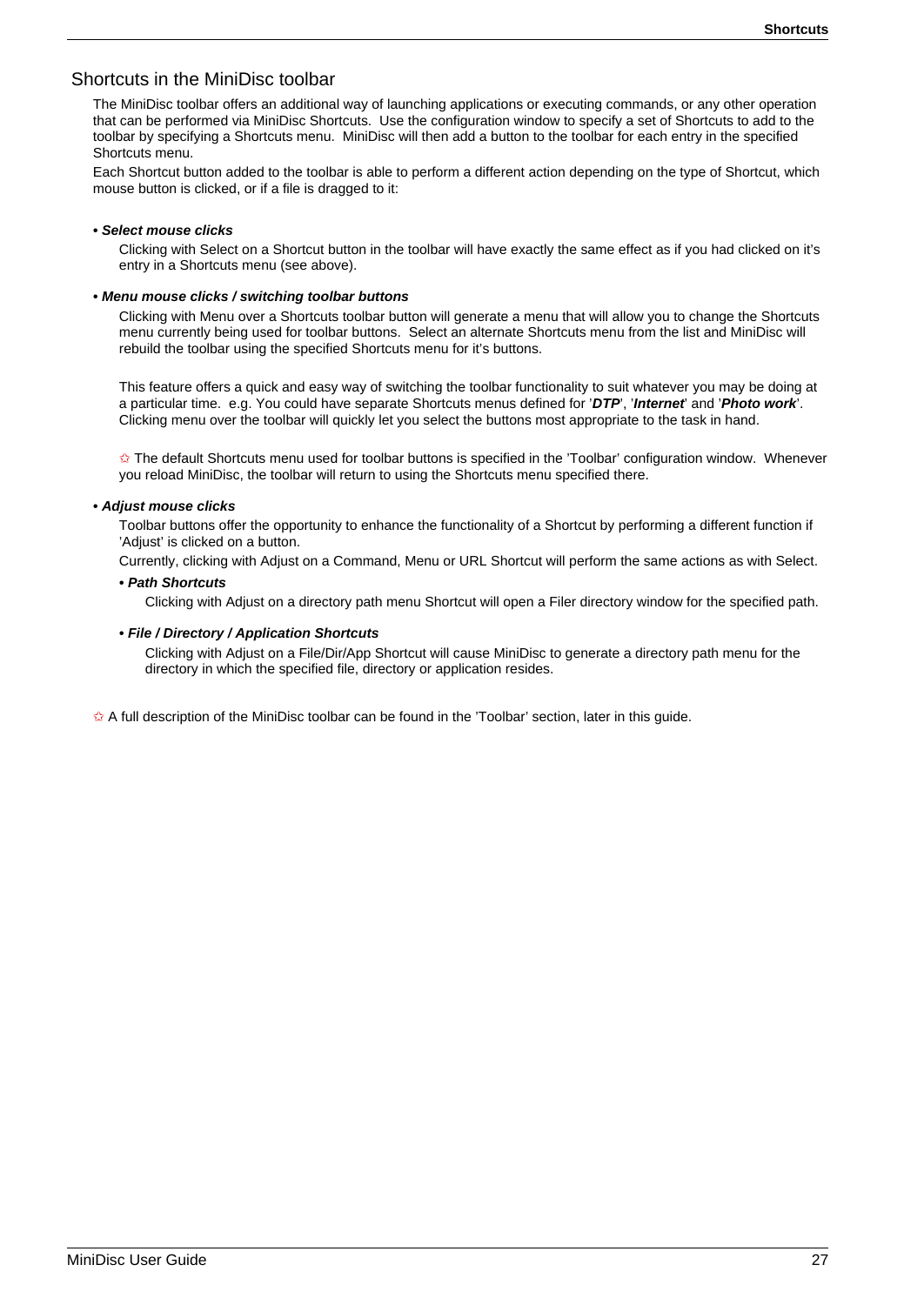## **Desktop patches**

## **Introduction to desktop patches**

As a result of other enhancements, MiniDisc has had to learn how to intercept events (mouse clicks, key presses etc.) before RISC OS has the opportunity to pass them on to other programs. Desktop patches are in their infancy in the current version of MiniDisc, and will be extended to allow the user to define their own actions in a later release.

## Configuring desktop patches

To enable / disable the desktop patches that MiniDisc will apply to RISC OS, select 'Patches' from the configuration picker in the choices window.

Currently, you can only configure the MiniDisc 'pre-set' patches.

| Patching Options           |       |
|----------------------------|-------|
| ← Pre-set                  | Hiser |
| V Title bar directory menu |       |
| V Pinboard drag-to saves   |       |

## Title bar directory menu

MiniDisc will intercept mouse clicks with the MENU button. If the pointer is over the title bar of a window at the time, then the text in the title-bar will be examined. If a valid RISC OS directory path can be found then MiniDisc will generate a directory path menu for that directory. This menu will be similar to those generated elsewhere, but it will also include a parent directory list.

The example here on the right shows a title-bar directory path menu generated after clicking MENU over the '**UK**' directory. Below the line are files (and possibly directories) that exist in that directory. Above the line are the parent directories of '**UK**'. Reading down the list of parent directories, it is possible to re-build the full path name of the current directory. In this case, the full directory path name is:

#### **ATAFS::ARM.\$.Utilities.Desktop.Organisers.!MiniDisc.Resources.UK**

As you can see, these directory menus not only allow you to navigate the current directory, it's files and sub-directories, but also to navigate back up the directory tree, enabling very quick navigation of your disc structures.

## Pinboard drag-to saves

The RISC OS Pinboard is a useful place for 'pinning' files or directories for easy access. It has one small drawback however, in that you can only 'pin' files or directories that already exist somewhere on disc. i.e. you cannot drag a file from a 'Save-as' window to the Pinboard because it does not yet exist anywhere on any of your discs.

MiniDisc is able to intercept a file being dragged to the Pinboard from a 'Save-as' window and save it into a special folder, then 'pin' that file to the Pinboard for you.

This 'Special folder' is stored within the MiniDisc application. It is important to be able to gain access to this folder, so that files saved to the Pinboard may be moved elsewhere, or deleted. There are two suggested ways in which you can gain access to this folder:

- 1 Shift double-click on the !MiniDisc icon in a filer window, then double click on the !Desktop application to open the special folder.
- 2 Use the System variable **<MiniDisc\$Desktop>** to gain access to the special folder. This can then be used in a command like "**\*Filer\_OpenDir <MiniDisc\$Desktop>**" to open a filer window for the special folder. This command is included in the default 'Shortcuts' menu, but could just as easily be attached to the toolbar, added as an action on iconbar clicks, or simply entered at the command line.

#### **Re-pinning the contents of the special folder**

After rebooting your computer, any files previously pinned to the desktop will have been removed, thus you will no longer have access to those files saved. MiniDisc solves this problem by re-pinning all files in the special folder back on to the desktop when it starts up.

| 97 H.             |     |
|-------------------|-----|
| ATAFS::ARM.5      |     |
| <b>Utilities</b>  | þ.  |
| <b>Desktop</b>    | 陀   |
| <b>Crganisers</b> | 'n. |
| = MiniDisc        | h.  |
| Resources         |     |
| $\Box$ UK         | h.  |
| Messages          |     |
| Templates         |     |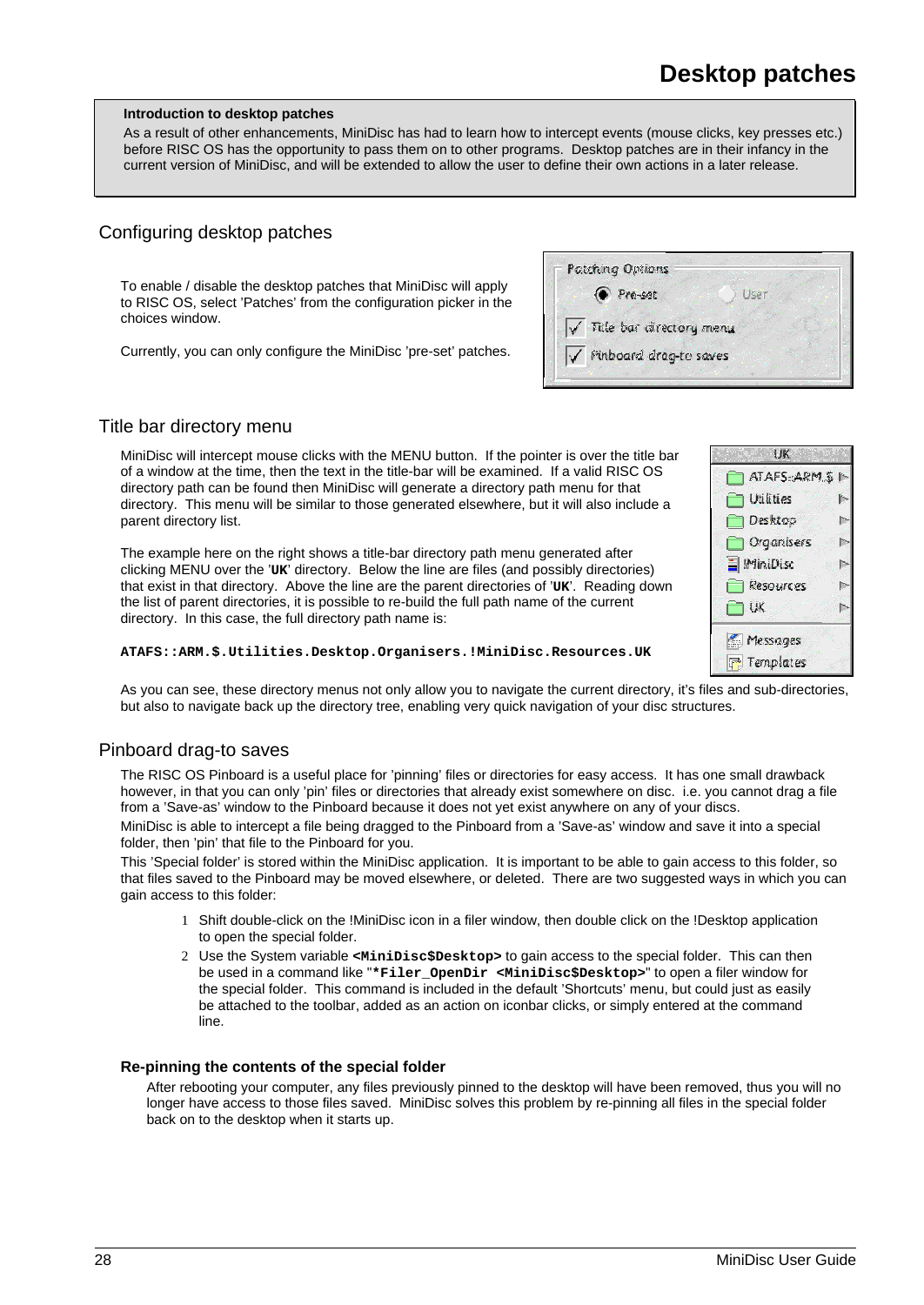**Toolbar**

## **A button toolbar for your desktop**

Application launching programs on RISC OS vary in how they present themselves to the user. Many of these programs use a 'toolbar' idea where clicking on a 'button' will execute a command or launch some program. In response to user requests, MiniDisc now has a toolbar that incorporates all of the facilities available elsewhere (disc integration, Shortcuts etc.) and adds a few more features to take full advantage of the toolbar concept.

## Introducing the MiniDisc toolbar

The MiniDisc toolbar is a versatile addition to MiniDisc's features list. For those users more comfortable with an application launching tool that is readily accessible, functioning in a more traditional way, the MiniDisc toolbar may be just what you are looking for!

Once again, MiniDisc has tried to enhance the normal toolbar idea by incorporating it's unique device replacement features, allowing you to open, navigate and save files to your machines storage devices via toolbar buttons. No more hunting for the iconbar!

 $\angle$  For details on the precise filing system interactions, see the separate sections which describe in detail how each button 'type' works.

## Configuration

The toolbar has been designed to be flexible in it's appearance and functionality to meet the needs and personal preferences of the user.

To customise the appearance and behaviour of the MiniDisc toolbar, select 'Toolbar' from the configuration picker in the choices window.

The following sub-sections will describe in detail how each of the options affect the MiniDisc toolbar.



#### **Enable main MiniDisc toolbar**

Ticking this option will enable the MiniDisc toolbar. If you don't want to use this facility, then just switch it off, and it won't bother you again.

#### **Show toolbar 'tips'**

Whilst moving the pointer over toolbar buttons, MiniDisc will display a toolbar 'tip' in a small window just beside the mouse pointer. Toolbar 'tips' will show you useful information about the button that the pointer is currently over. This will usually be the name of the disc if you are hovering over a 'drive' button, or the Shortcut label for Shortcuts. Generally, you will probably want to keep this option enabled (it is by default), but with a customised set of toolbar buttons (see later), you may feel that you can identify your toolbar buttons quickly enough by sight alone. This option allows you to disable toolbar 'tips' if you feel that you can do without them.

#### **Big buttons**

Depending upon your preferred screen resolution, you may want to fit more or less buttons in to the toolbar. By default, MiniDisc will use a set of small toolbar buttons, these are about the same size as the small icons used in filer windows. Enabling this option will cause MiniDisc to use a larger set of icons, about the same size as the large icons used in filer windows.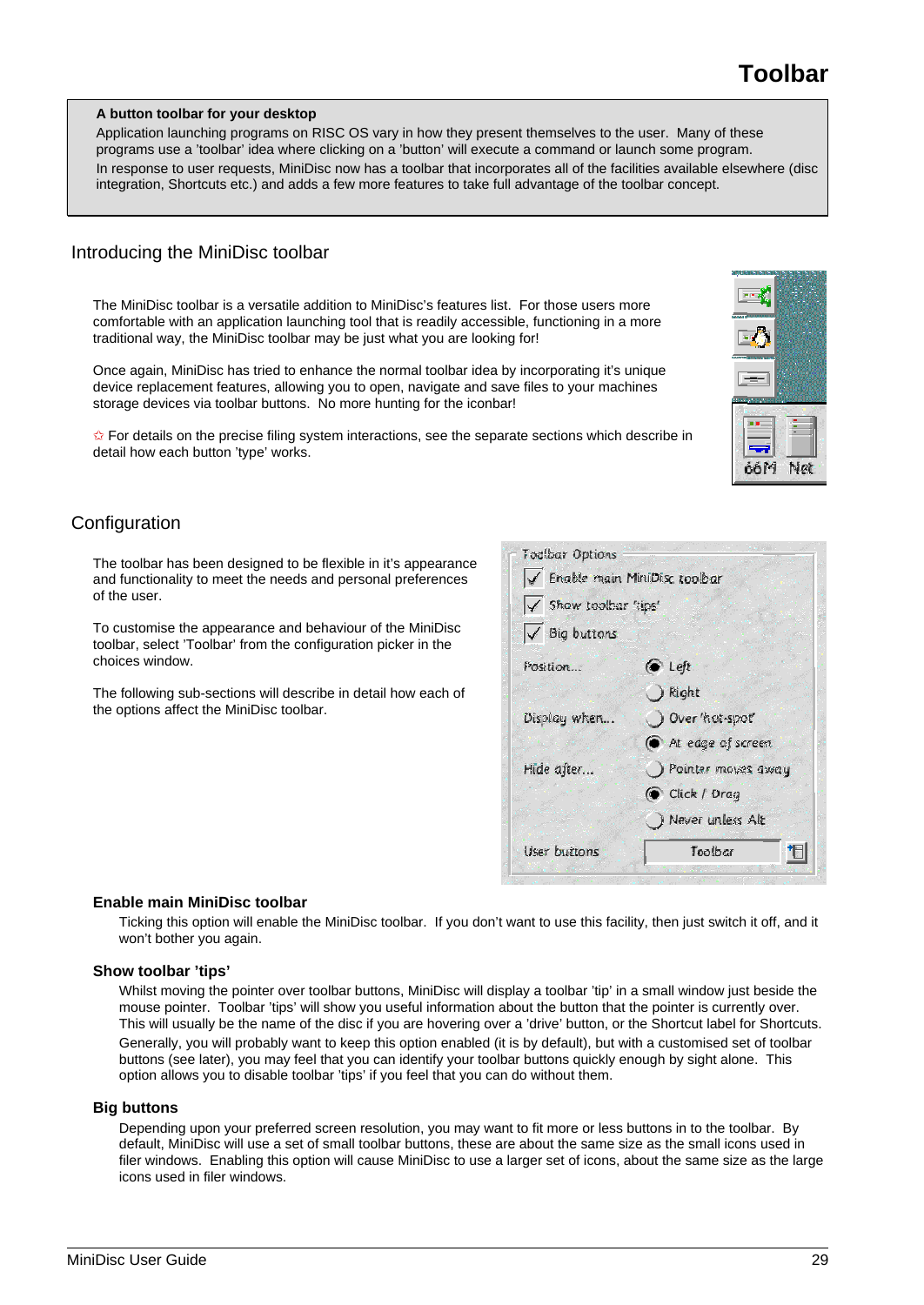#### **Position**

This option allows you to specify whether the toolbar will appear on the far left or right of the screen.

#### **Display when**

These options allow you to specify when the toolbar will be displayed.

#### **• Over 'hot-spot'**

Selecting this option will cause MiniDisc to display the toolbar when the pointer moves into the toolbar 'hotspot'. The 'hot-spot' is the area of the screen where the toolbar appears, but slightly larger, thus as you move the pointer close to the area of the screen where the toolbar lives, it will be displayed on screen.

#### **• At edge of screen**

With this option selected. MiniDisc will only display the toolbar if the pointer is moved to the edge of the screen (left or right, depending upon configuration).

#### **Hide after**

These options allow you to specify when MiniDisc will hide the toolbar.

#### **• Pointer moves away**

With this option enabled, the toolbar will remain on screen until the pointer is moved outside of the toolbar 'hotspot'.

#### **• Click / Drag**

Selecting this option will cause MiniDisc to hide the toolbar as soon as a button is clicked upon, or a file is dragged to the toolbar.

#### **• Never unless 'Alt'**

Choosing this option will cause the toolbar to become semi-permanent. The toolbar will remain visible unless you press the left '**Alt**' key. Once Alt is pressed, the toolbar will reappear based upon the '**Display When**' options described above, staying visible until Alt is next pressed.

#### **User buttons**

This option enables you to add the contents of a Shortcuts menu to the top of the toolbar. Click on the menu icon to display a list of Shortcuts menus. Select an entry from the list to set the Shortcuts menu to use.

#### Hiding the toolbar.

A potential problem with the toolbar 'popping-up' is that it can have a tendency to do just that precisely when you don't want it to. If this happens, then press the left '**Alt**' key, and it will disappear again as quick as it popped-up!

#### Customising toolbar buttons

By default, the toolbar will use the same icon in toolbar buttons for all of your storage devices. MiniDisc is able to use different icons for different toolbar buttons to make it easier to identify your storage devices.

#### **Customised Sprites**

MiniDisc stores the customised button sprites in a different file, depending on your operating system and preferred screen resolution:

| OS / Screen resolution        | Custom icons stored in        |
|-------------------------------|-------------------------------|
| RISC OS 3 (rectangular pixel) | !MiniDisc.Resources.Sprites   |
| RISC OS 3 (square pixel)      | !MiniDisc.Resources.Sprites22 |
| RISC OS 4                     | !MiniDisc.Resources.Sprites4  |

**NOTE:** This version of MiniDisc is supplied with a small set of custom icons for RISC OS 4 users only. For the time being, RISC OS 3 users will have to create their own customised sprites and add them into the appropriate file as defined above (see the RISC OS 4 file for examples).

#### **• Button sprite names**

Within the appropriate sprites file, there must be two sprites for each button. The names of these sprites must match the following naming convention:

| Sprite name     | Used for                                 |
|-----------------|------------------------------------------|
| b <i>myicon</i> | Big toolbar button sprite for 'myicon'   |
| smb_myicon      | Small toolbar button sprite for 'myicon' |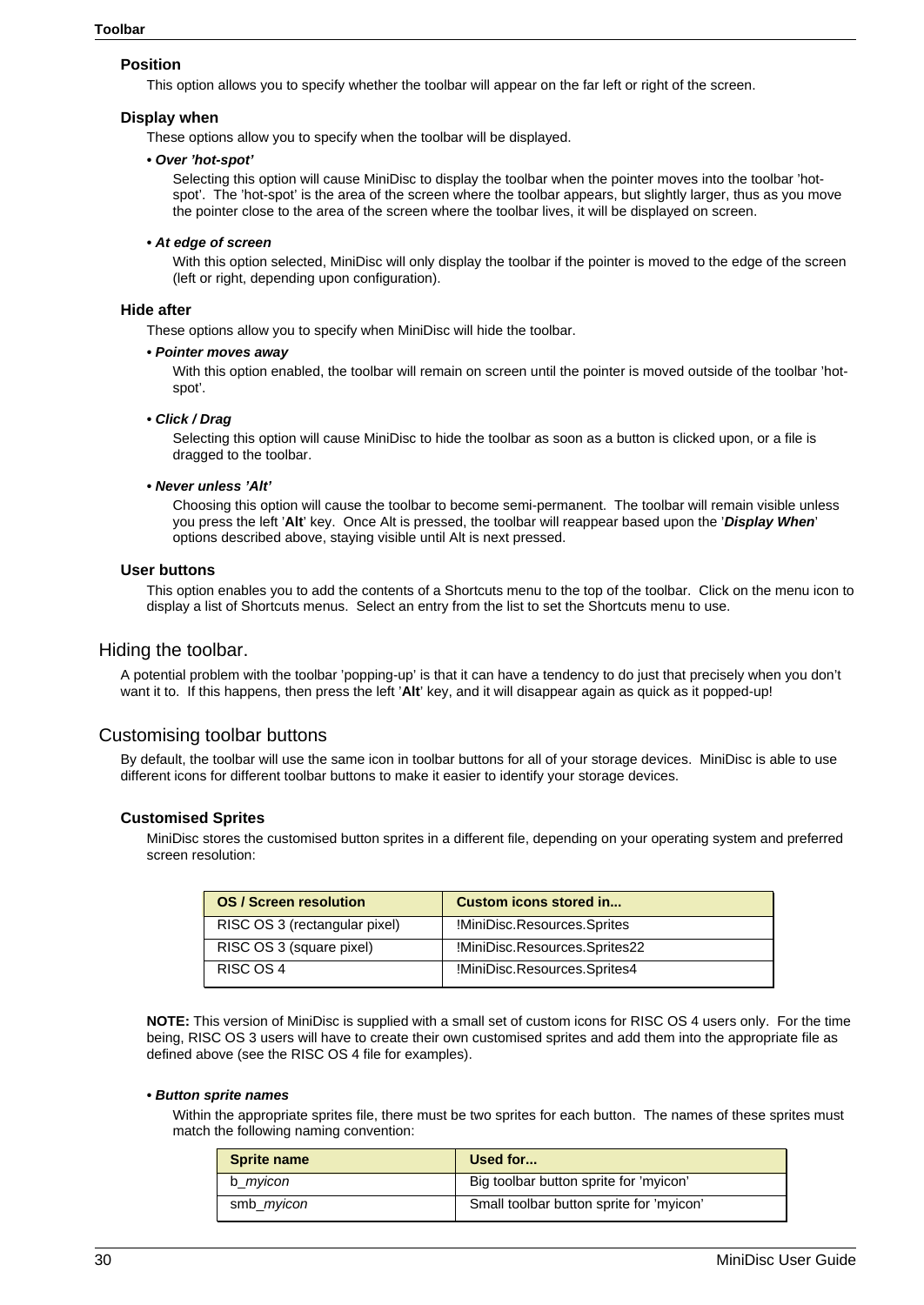$\hat{\phi}$  If you're planning on creating your own custom sprites, and you know that you'll only be using one size of toolbar button, then you need only create sprites for the appropriate size buttons. e.g. If you'll only be using the small toolbar, then you only need to design the '**smb\_xxxx**' sprites etc...

## **Specifying a customised button sprite**

Within your MiniDisc choices directory ('Choices:MiniDisc'), create a text file called 'Icons'.

Here is an example of an 'Icons' file:

```
# MiniDisc custom icons file.
# Custom hard-drive icons
ADFS::4 myicon
RMFS::Work dev
RMFS::Photos mypics
# Custom CD ROM icons.
CDFS::0 cddrive0
CDFS::AWCD cdawcd
# Custom network drive icons.
Share::RPC2 fserv
```
Comment lines in the file start with a '**#**' and are ignored.

The first part of a custom sprite mapping describes the drive that you wish to use a customised sprite for. You can use the filing system name or number here. This can be useful if you have a Zip drive or other removable filing system, as you can specify an icon for the disc, rather than the drive. In the example above, a different toolbar sprite will be used when the Zip disc with the label '**Work**' is in the drive, and a different one again for the '**Photos**' disc.

You separate the drive specification on the left from the sprite mapping on the right by at least one space or tab.

The right hand side of a mapping specifies the customised button sprite to use for the specified drive. **NOTE:** This is the generalised button name, **without** the leading button size specifier. Take the first mapping in the example above:

**ADFS::4 myicon**

This specifies a customised icon for the 'ADFS::4' disc. MiniDisc will then choose the appropriate toolbar sprite to use, depending upon the 'size' of the toolbar:

- ❏ If the 'Big' buttons configuration option is enabled, then MiniDisc will use the '**b\_myicon**' sprite.
- ❏ If the standard (small) toolbar is being used, then MiniDisc will use the '**smb\_myicon**' sprite.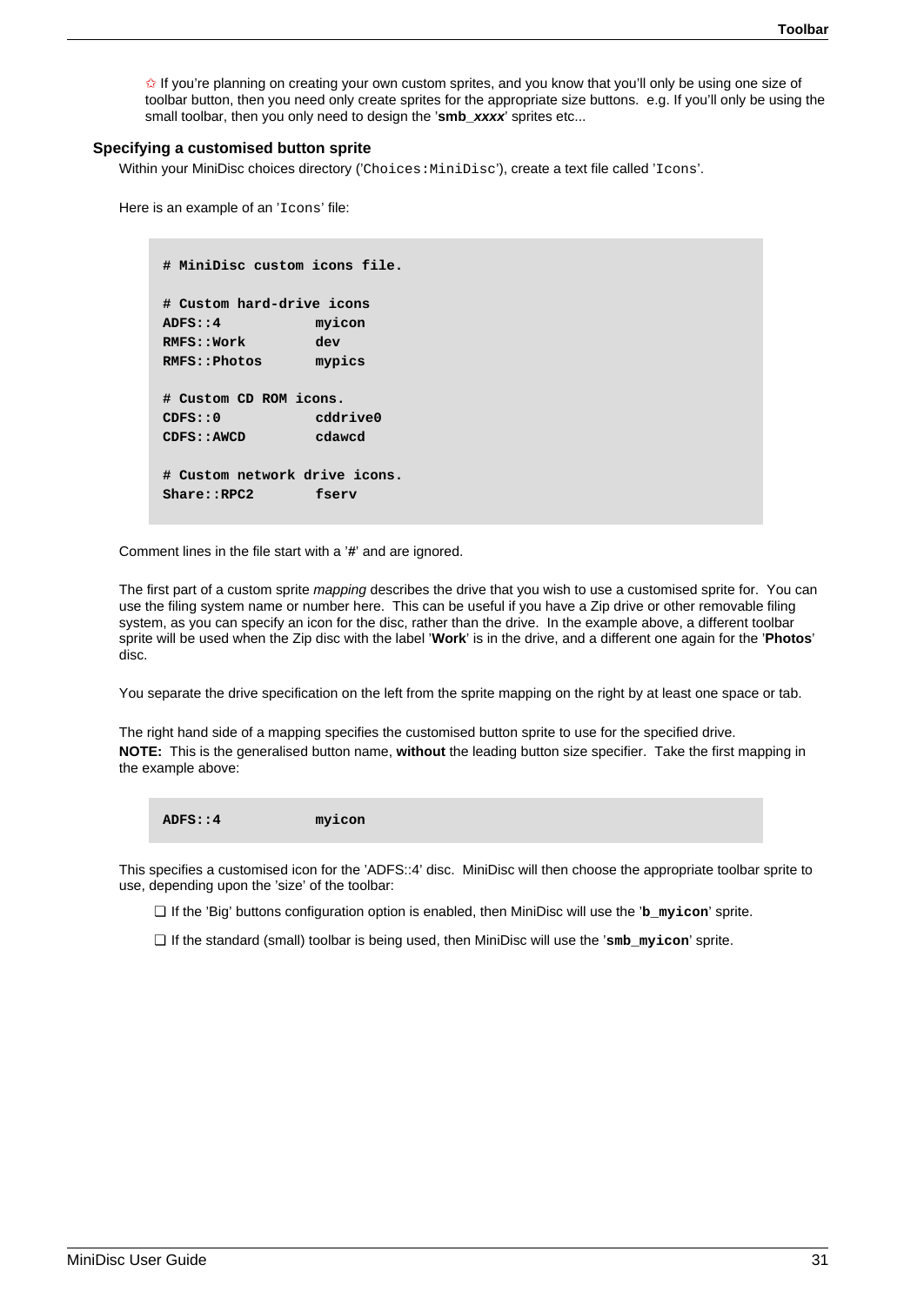#### **Iconbar 'smart' file saving utility**

Amongst the actions that MiniDisc is able to perform on files dragged to it's iconbar icon is a 'smart' file save. This is very similar to the simple 'Copy/Save' option where a file will be saved into a specified directory.

The 'Smart' feature is that you are able to specify a different place to save files of different types, allowing you to copy / download files and quickly save them to disc in an organised way.

## Using the 'Smart' file saver

To begin using the smart saver, you will first need to configure an iconbar 'drag-to' action to use 'SmartSave'. Once enabled, dragging files to the MiniDisc iconbar icon will copy / save them into a specified directory for you.

- ❏ Files dragged from a programs 'Save As' window will be **saved** into the specified directory.
- ❏ Files dragged from a filer window will be **copied** into the specified directory.
- ❏ Files dragged from a filer window whilst holding down the **'Shift**' key will be **moved** into the specified directory.

✩ See the 'Iconbar' section for information on how to configure iconbar 'drag-to' actions.

#### **Path mappings**

To determine which types of files are saved into which directories, MiniDisc will 'map' a specific file type to a directory. For example:

| File type          | maps to                     |
|--------------------|-----------------------------|
| Default (unmapped) | ADFS::4.\$.Public           |
| Impression         | ADFS::4.\$.Documents        |
| Archive            | ADFS::4.\$.Public.Downloads |

In this way, any file can be dragged to the MiniDisc icon. If a direct path mapping is found between the type of file dragged, and a specified directory, then MiniDisc will save the file into that directory.

The 'Default' path mapping will be used for files of a type where a specific path mapping has not been defined.

## Configuring 'Smart' file saver path mappings

To configure MiniDisc's 'smart' file saving facilities, select 'Smartsave' from the configuration picker in the choices window.

The top of the window contains the smart saver path mappings edit pane. This is used to add, update or remove smart saver path mappings.

The bottom if the window contains the path mappings list / selector pane. This is a scrolling window that lists all of the path mappings currently defined.

|               |                             |                      | Default                  | 79? | $\overline{\mathbb{E}}$ |
|---------------|-----------------------------|----------------------|--------------------------|-----|-------------------------|
|               |                             |                      | ATAFS::ARM.S.Public      |     |                         |
|               |                             |                      | Set                      |     | Delete                  |
| $\frac{1}{2}$ | <b>Default</b><br>GIF (695) | ATAFS: ARM. S.Public |                          |     |                         |
|               | <b>WFG</b> (6a6)            |                      | ATAFS: ARM S.Publicspool |     |                         |
|               |                             |                      | Root-WIP MiniDisc Shared |     |                         |
|               |                             |                      |                          |     |                         |

#### **Selecting a file type**

To begin specifying path mappings, you will first need to tell MiniDisc the type of file you would like to configure.

This can be done in one of four ways: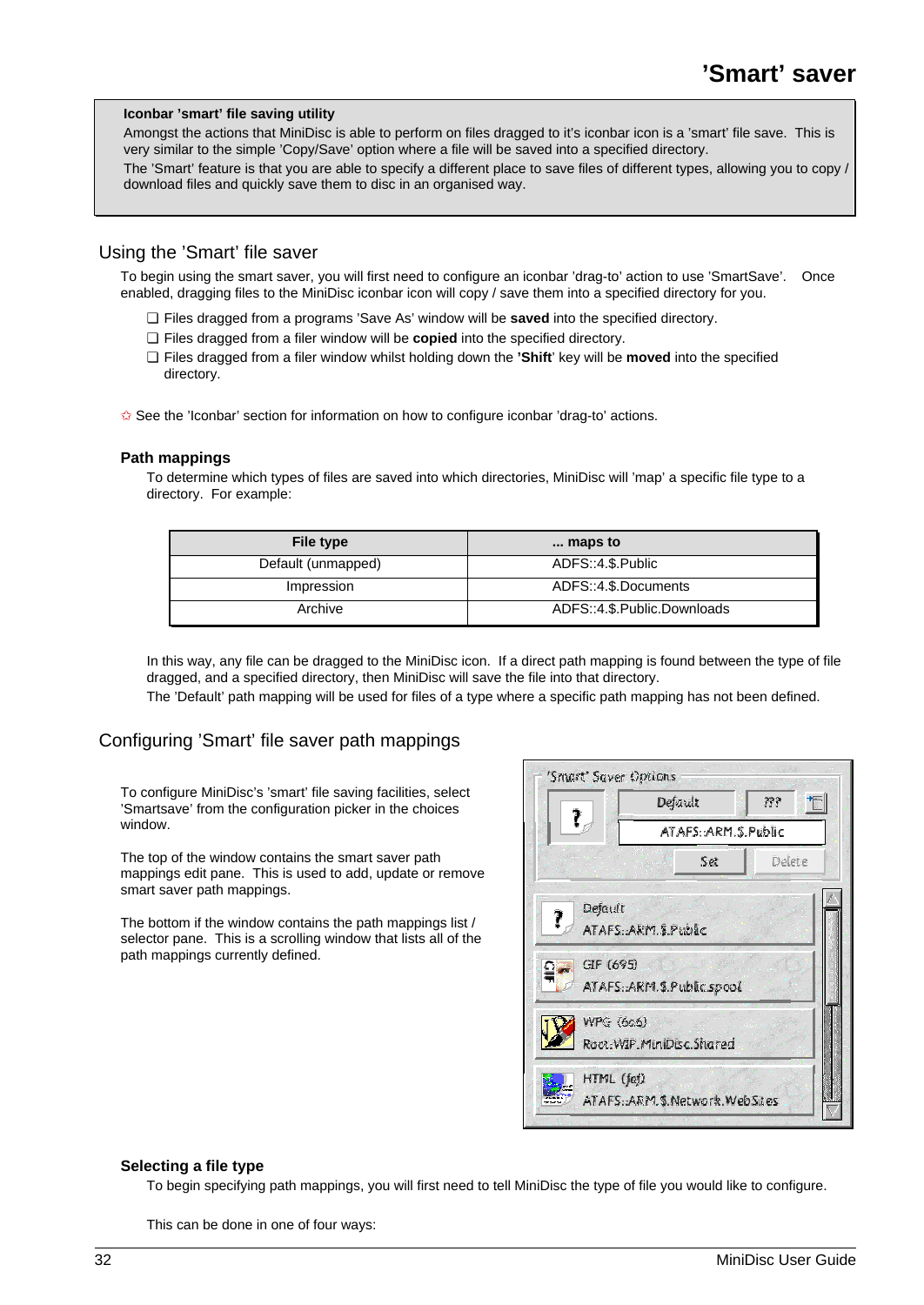- 1 Drag a file from a filer window on to the smart saver path mappings edit pane. This will select the file type to edit, and also populate the path mapping field for you with the name of the directory that the file was dragged from.
- 2 Clicking on an existing path mapping in the mappings list pane will populate the edit pane with that file type's mapping information.
- 3 Clicking on the menu icon in the right of the edit pane will generate a 'quick list' of file types to choose from. Following the 'Other' submenu arrow will create a complete list of all file types that RISC OS understands. Clicking on any of these will set the file type in the edit pane. If the selected file type already has a path mapping defined, then this will be shown in the mapping field, otherwise the mapping field will be left blank.
- 4 Either of the file type 'name' or 'number' fields in the edit pane can be typed into to specify a new file type path mapping to edit. If the selected file type already has a path mapping defined, then this will be shown in the mapping field, otherwise the mapping field will be left blank.
	- ✩ The file type 'number' field may not be typed into when editing the 'Default' file type.

#### **Specifying a path mapping**

Once a specific type of file has been selected, you can specify a path mapping for files of that type.

This can be done in one of two ways:

- 1 The path mapping can be typed directly into the mapping field in the edit pane.
- 2 Drag a file or directory to the mapping field. If a file is dragged, then the mapping will be made to the directory that the file is saved in. If a directory is dragged, then the mapping will be made to that directory.

#### **Adding / removing path mappings**

Once you have selected a file type and associated a path mapping with it, then click on **'Set**' to store it's details. After clicking on 'Set', the path mapping will be added to the selector pane, or if a mapping already exists, it will be updated.

Clicking on **'Delete**' will remove the path mapping record for the specified file type.

✩ Although you are able to change it, you cannot delete the 'Default' path mapping, as MiniDisc always needs to know where to save files that do not have an associated path mapping.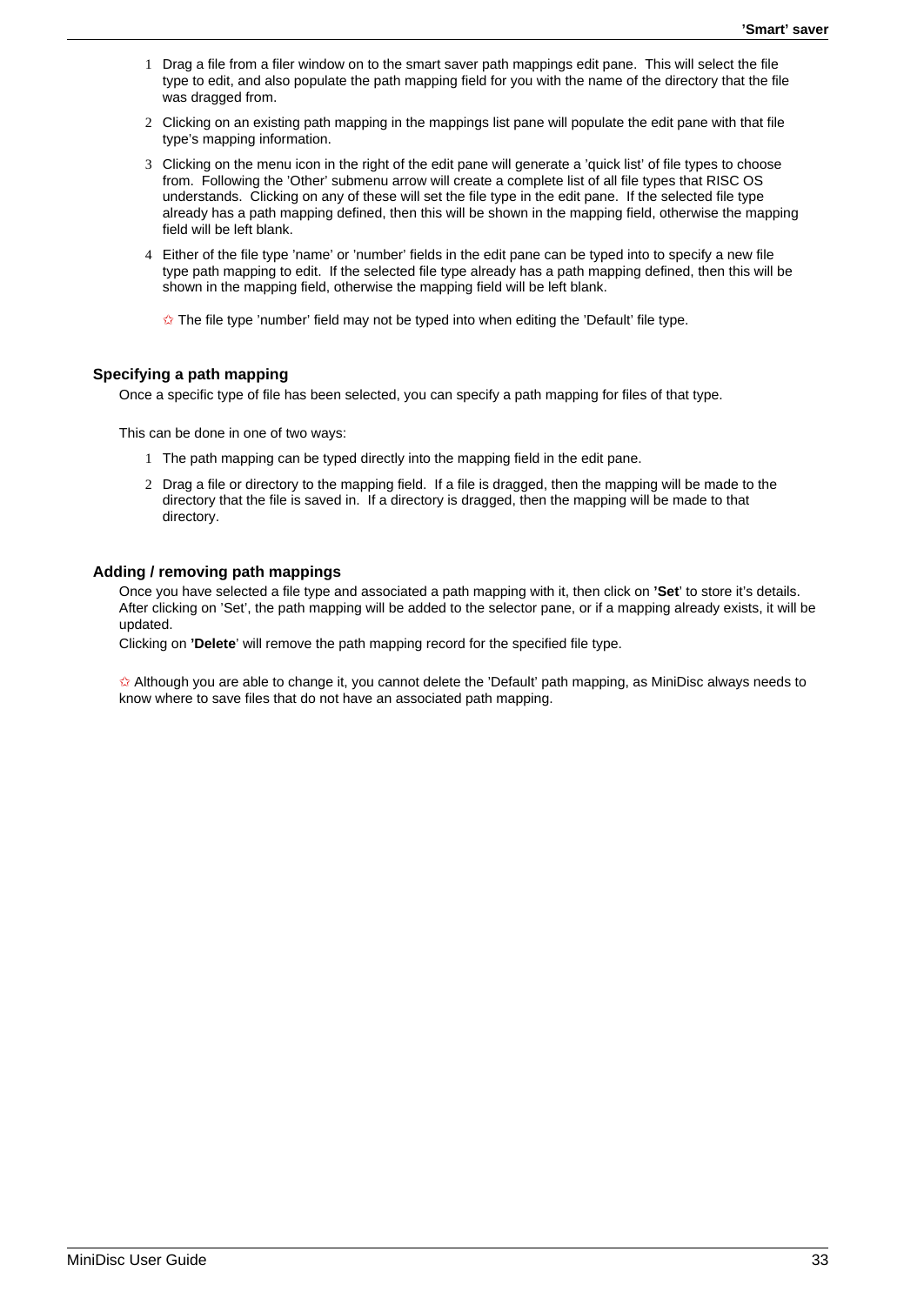## **Other configuration options**

#### **Introduction**

This section covers a number of miscellaneous configuration options not described elsewhere, a little about the other configuration files that MiniDisc uses in it's **Choices** directory, and introduces the RISC OS Select configuration plugin.

## Miscellaneous configuration options window

There are a number of general MiniDisc configuration settings which have not been described elsewhere in this guide. To change these options, select 'Miscellaneous' from the configuration picker in the choices window.

#### **Startup / exit**

These options control a number of aspects of how MiniDisc behaves when run, and what happens when the application is quit.

| Startup / exit               |
|------------------------------|
| No splash window             |
| Scan for devices on startup  |
| Warn if data in ramdisc@exit |

#### **• No splash window**

MiniDisc will display a 'splash' screen as it starts, displaying progress information. If you do not want to show this window, then tick this box.

#### **• Scan for devices on startup**

Ticking this option will make MiniDisc scan your machine for any attached hard discs or other storage devices at startup. This will mean that RISC OS will be aware of all of your devices straight away, making the generation of the main MiniDisc menu slightly quicker. I would strongly advise that you keep this option enabled. Unfortunately, some interfaces (especially SCSI) will take ages trying to look at devices even when they are switched-off / empty. If you find MiniDisc takes a long time to scan your devices at startup, then disable this option.

✩ You can see the progress of MiniDisc starting up if you make sure that the aforementioned '**No Splash Window**' option is disabled. Look out for messages of the form '**Scanning SCSI devices...**'.

#### **• Warn if data in ramdisc at exit**

If you use MiniDisc to manage a RAM filing system (RAMFS or MemFS), then the desktop front-end for these programs are removed, being replaced by MiniDisc. The downside of this is that these programs are unable to warn you that files still exist in a RAM disc when you shut down your machine. Tick this option if you would like MiniDisc to check them for you, and let you know before the machine is shutdown.

#### **MiniDisc menu**

These options are used to further customise the appearance and functionality of the main MiniDisc menu.

| MiniDisc menu                 |
|-------------------------------|
| Only show drives in main menu |
| Hide drive control sub-menus  |
| Use castom icons in main menu |

#### **• Only show drives in main menu**

Ticking this option will remove the **Info**, **Help**, **Choices** and **Quit** entries from the main MiniDisc menu, leaving just a menu of devices attached to your machine. To temporarily re-enable them, simply hold down the '**Alt**' key when you click '**Menu**'.

✩ When this option is not ticked, holding down the '**Alt**' key has the opposite effect. i.e. **Info** etc. will be (temporarily) hidden.

#### **• Hide drive control sub-menus**

Ordinarily, following the submenu for an attached device from the main MiniDisc menu will open a 'drive-control' menu, with options for 'Name Disc' etc... Ticking this option will take you directly to the root directory of your harddiscs, making navigating your drives a little quicker. To temporarily re-enable control submenus, hold down '**Alt**' when following the submenu arrow.

✩ When this option is not ticked, the opposite is also true. i.e. Holding down '**Alt**' will hide the drive control submenu.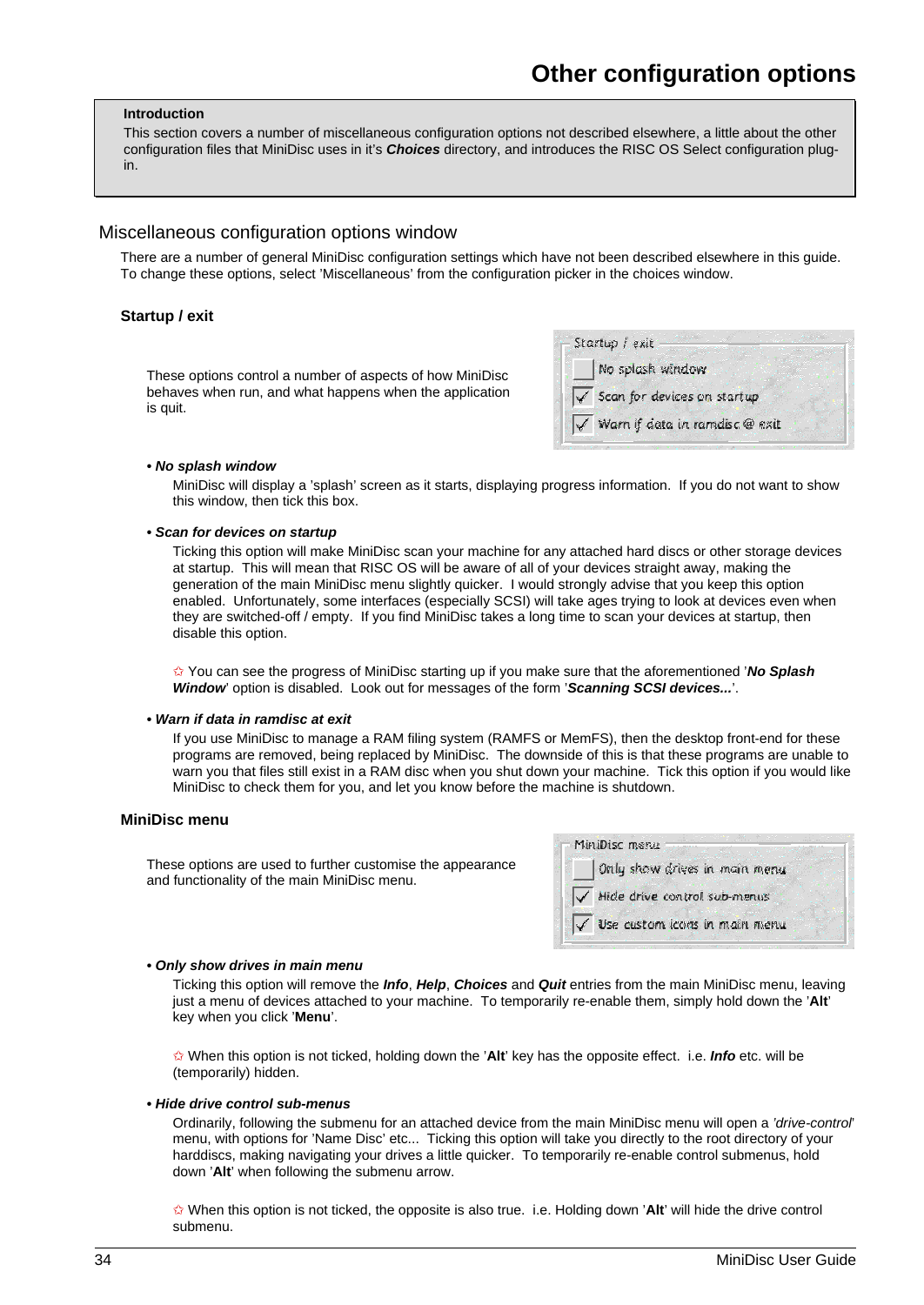#### **• Use custom icons in main menu**

With this option ticked, you can configure customised icons for your storage devices in the main MiniDisc menu.

**Note:** You should read the section on '**Customising toolbar buttons**' first if you would like to use this facility.

#### **• Customised Sprites file**

If you wish to use custom drive sprites, then they should be saved into a file named 'Sprites' in your MiniDisc:Choices directory.

 $\star$  MiniDisc is supplied with a sample set of additional sprites for RISC OS 4 users in the 'MenuIcons' directory within the distribution archive that you can copy. RISC OS 3 users will have to create their own customised menu sprites for the time being.

#### **• Customised menu sprite names**

Inside your sprites file, you will need to create your menu sprites with names prefixed by 'md\_'.

e.g. '**md\_myicon**'.

#### **• Specifying customised menu sprites**

Specifying the mapping between drives and customised icons for menu sprites is performed in the same way as for customised toolbar buttons.

#### **Directory menu defaults**

These options control the appearance and functionality of MiniDisc directory path menus.

| $\sqrt{\phantom{a}}$ Allow inside applications |
|------------------------------------------------|
| Hide application !'s                           |

 $\star$  All directory path menus generated from a Shortcuts menu allow you to specify the next two options on a menuby-menu basis. There are however a number of additional places where MiniDisc can generate directory path menus (from clicks on the iconbar icon, from window title-bar menus, filters etc...). The next two options are for configuring directory menus not generated from a Shortcuts menu:

#### **• Allow inside applications**

With this option ticked, a directory path menu will allow you to traverse the directory structure inside applications.

#### **• Hide application !'s**

This option is only available if the previous option is disabled. It will remove the '!' from application names in directory path menus, displaying them in a more user-friendly way.

#### **Application booting**

These options control how MiniDisc handles directory path menus which contain applications that have yet to be seem by the filer.

| Application booting |                      |  |
|---------------------|----------------------|--|
| Process             | Always               |  |
|                     | Quick (just sprites) |  |

#### **• Process**

Click on the menu selector icon to the right to choose how MiniDisc deals with applications that have not been seen by the filer.

Available options are:

❏ **Always** - Choosing this option, MiniDisc will always Filer\_Boot any unseen applications.

- ❏ **Never** A standard RISC OS application sprite will be displayed. Although this is clearly going to make MiniDisc display directory path menus the quickest.
	- ✩ This option may be useful if you are using network drives over a slow connection.
- ❏ **With 'Alt'** With this option set, MiniDisc will not attempt to Filer\_Boot an application unless '**Alt**' is held down when you open a directory menu.

#### **• Quick (just sprites)**

By default, unseen applications will be 'Filer\_Boot'ed. With this option set, MiniDisc will instead look for an appropriate !Sprites file within the application and load it into the WIMP sprite pool. This can on occasion speed things up where an application may have a long !Boot file.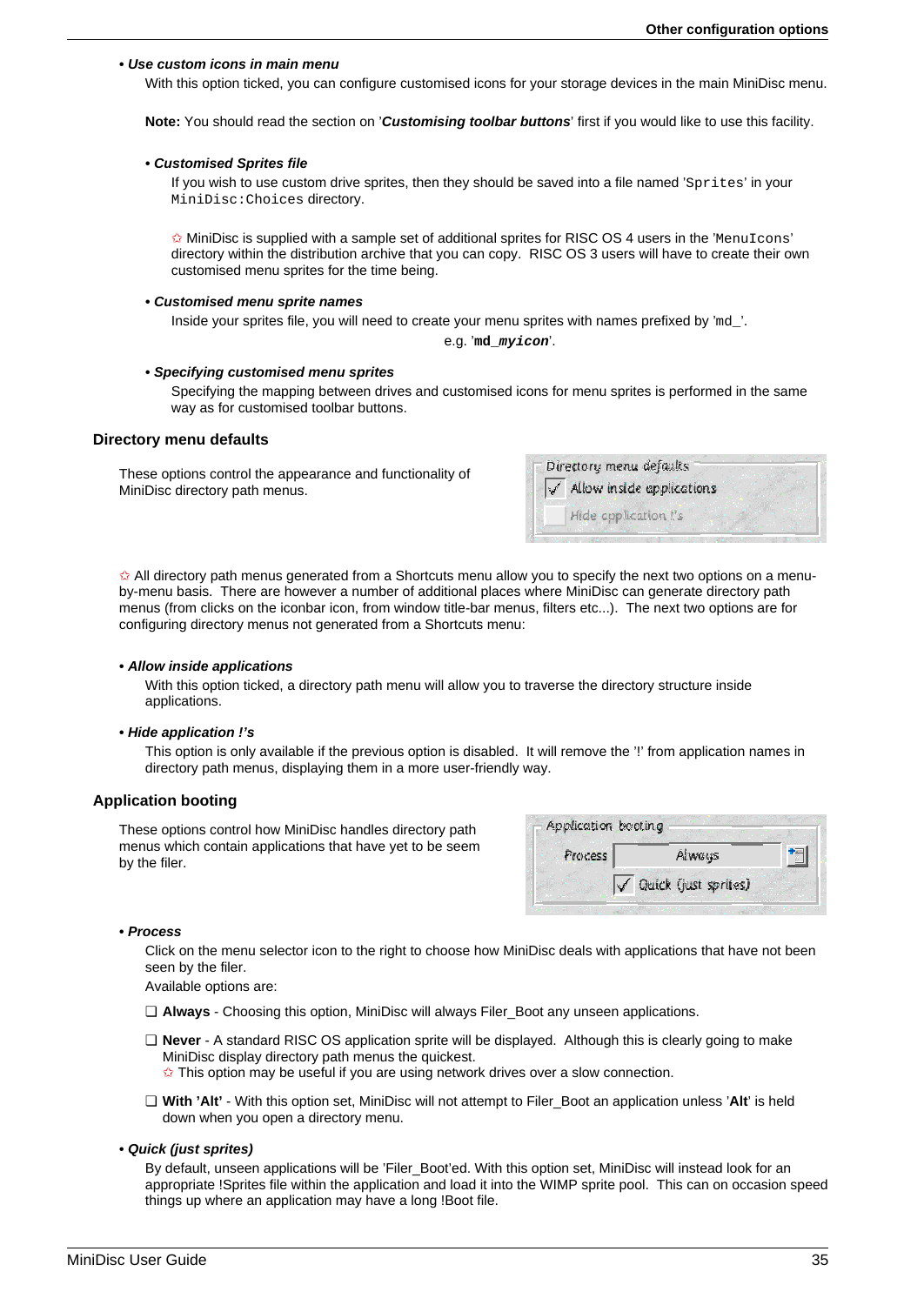$\star$  The screenshot above shows my personal preferences for these options. With this setup, MiniDisc generates attractive directory menus with no noticeable slowdown.

## MiniDisc Choices directory configuration files

The MiniDisc Choices: directory holds all of the files that are used to configure a users MiniDisc settings.

#### **Start**

This is a RISC OS 'Obey' file that MiniDisc will run as the program starts up. Generally, this will be an empty file, however any additional commands that the user wishes to run can be added into this file.

 $\star$  This file is run after the MiniDisc module has been installed, during the desktop application initialisation. This means that you can use any of the MiniDisc \* commands in this file safely.

#### **Exit**

This is a RISC OS 'Obey' file that MiniDisc will run as the program is shut down. Again, this will usually be an empty file where any additional commands that the user may wish to execute when MiniDisc is quit can be added.

 $\dot{\varphi}$  This file is run as the WIMP application is quit, but before the MiniDisc module is removed. This means that you can safely use any of the MiniDisc \* commands in this file.

#### **Sprites (optional)**

If a 'Sprites' file exists in your MiniDisc Choices directory, then MiniDisc will load them into memory when run. See the section above describing the configuration option '**Use custom icons in main menu**' for full information.

#### **Shares**

If Acorn Access support has been enabled, then MiniDisc is able to store your default ShareFS shares (see the 'Network discs' section for more on how). These shares will be saved into this ('Shares') file, and re loaded from there when MiniDisc is run.

#### **Choices**

This is your main MiniDisc configuration file. All of the options in this file are changed through the main MiniDisc configuration window.

#### **FilerApps**

The 'FilerApps' file is a plain text file that can be used to add support for formatting and verifying your drives in MiniDisc drive control sub-menus.

Adding a 'Filer Application' is a slightly complicated task that involves adding information into this file to specify the program to run. The file itself contains details of the syntax to use when specifying Filer applications, along with a few examples.

#### **Icons (optional)**

This file is used to describe which sprites to use for which device when displaying buttons in the toolbar. See the section on '**Customising toolbar buttons**' for further information.

#### **IgnoreFS**

A key feature of MiniDisc is it's ability to remove drive icons from the iconbar. These icons are placed there by filing system specific 'Filer' modules / applications. To remove these drive icons, MiniDisc searches for programs whose name ends in 'Filer' (e.g. 'ADFS Filer').

Unfortunately, there are a number of programs available whose names fall into this category that have nothing at all to do with drive icons. Obviously, you do not want MiniDisc to go removing these programs as well. If you find that you have a program which MiniDisc is incorrectly removing, then place it's name into this file (a plain text file).

By default, this file contains entries for two known programs, these are:

#### **QuickFiler PhotoFiler**

#### **Shortcuts**

This file contains your Shortcuts menu definitions. Use the Shortcuts Builder utility to change your Shortcuts configuration.

#### **SmartSave**

This file records information about file type to directory mappings, as used by the 'Smart' saver utility.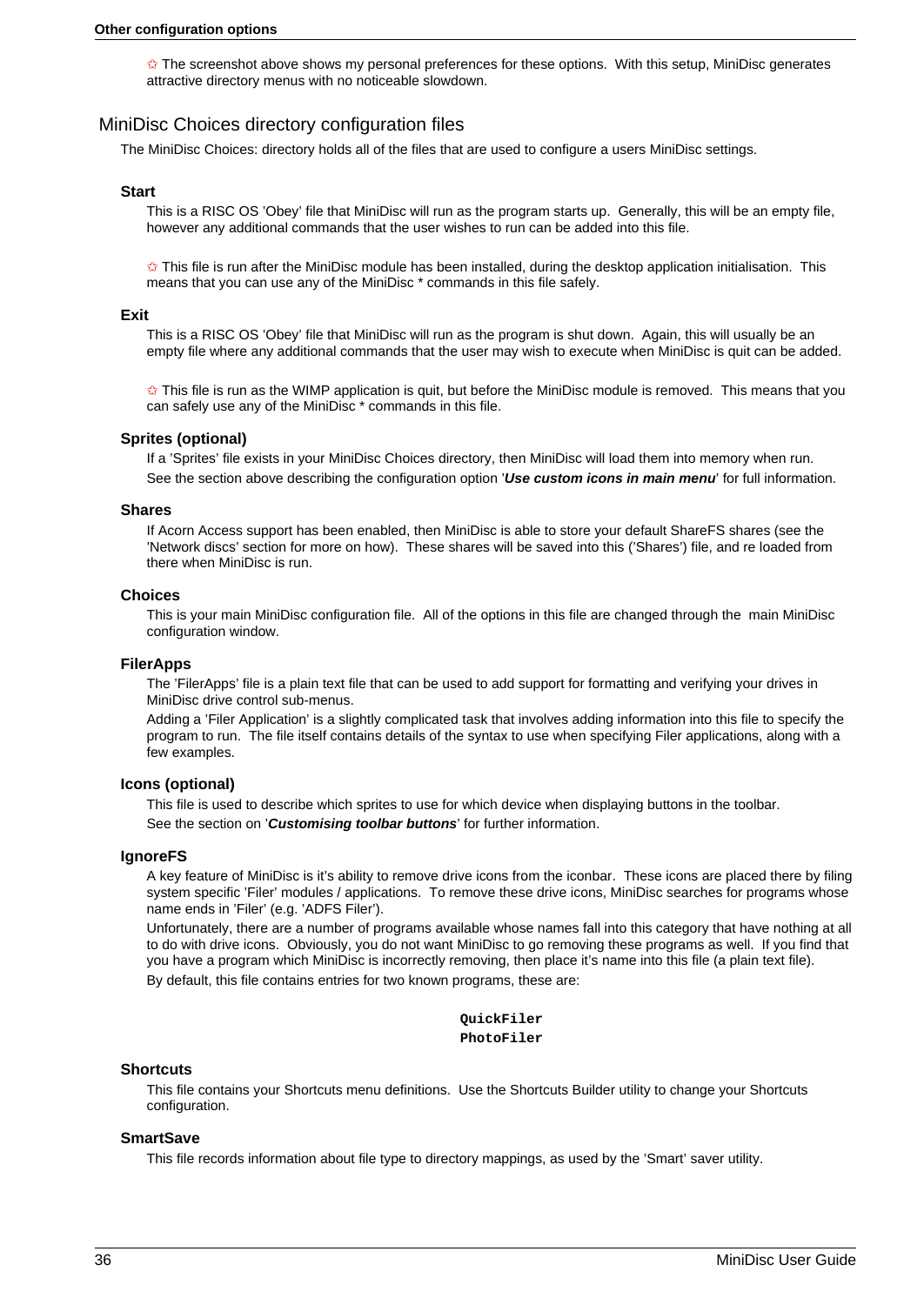## RISC OS Select configuration plug-in

MiniDisc is distributed with a Configure 'plug-in', compatible with RISC OS Select version 4.29 or newer. Installing this plug-in will add a 'MiniDisc' section into Configure. This allows you to configure a number of the files described in this section, as well as the ability to launch the main MiniDisc configuration program and the Shortcuts Builder utility.

|      |                       | MiniDisc configuration |         |            |                  |
|------|-----------------------|------------------------|---------|------------|------------------|
| Apps | <b>TEL</b><br>Choices | Ignore Apps            | On Exit | On Startup | <b>Shortcuts</b> |
|      |                       |                        |         | Cancel     | Set              |

## Finding out more / technical information

Further technical information, including configuration file formats, and some of the more obscure ways in which MiniDisc may be customised should be available on-line via the main MiniDisc website at:

http://minidisc.iconbar.com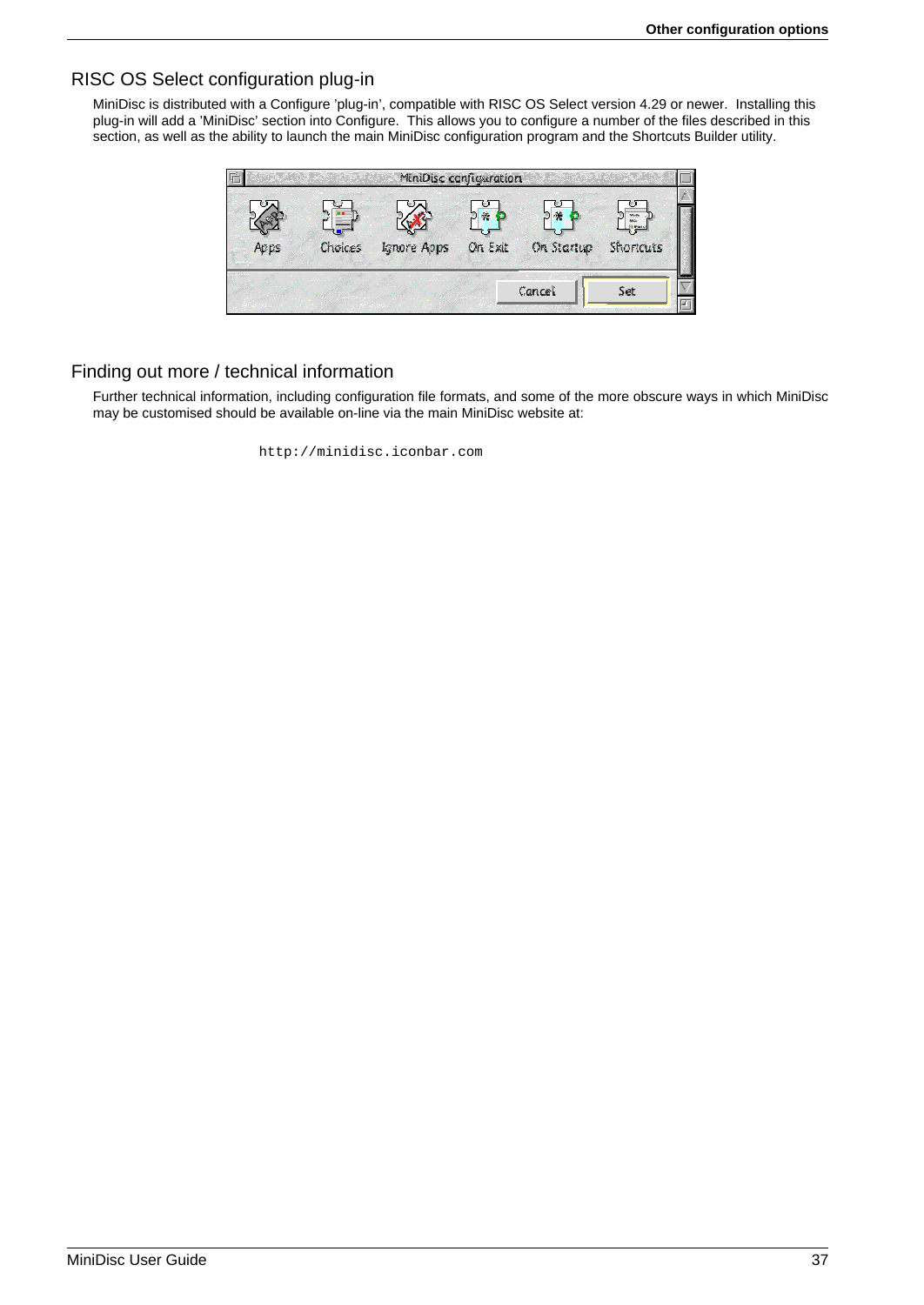## **\* Commands**

### **Behind the scenes...**

This section covers the MiniDisc \* commands. This is an advanced subject that the average user can comfortably skip over. For users that may like to utilise some of MiniDisc's features in their own programs, this section describes the purpose and syntax of each \* command.

## Desktop\_MiniDisc

| Command      | <b>Desktop MiniDisc</b>                                                 |
|--------------|-------------------------------------------------------------------------|
| Description  | This command is used to start the WIMP application part of<br>MiniDisc. |
| Syntax       | Use *Desktop to start MiniDisc.                                         |
| <b>Notes</b> | For internal use only.                                                  |

## MD\_FilerQuit

| Command      | <b>MD</b> FilerQuit                                                                                                                                                                                                                                                                                                         |
|--------------|-----------------------------------------------------------------------------------------------------------------------------------------------------------------------------------------------------------------------------------------------------------------------------------------------------------------------------|
| Description  | Send a fake 'Filer is about to quit' message to a particular<br>module.                                                                                                                                                                                                                                                     |
| Syntax       | MD FilerQuit <module name=""></module>                                                                                                                                                                                                                                                                                      |
| <b>Notes</b> | Sending this message to a filer module (e.g. ADFSFiler) will<br>cause it to think that the RISC OS filing system is shutting down.<br>The specified module will respond to this command by quitting<br>it's desktop front-end. This will result in the named module<br>removing any filer icons it may have on the iconbar. |

## MD\_FilerStart

| Command      | <b>MD</b> FilerStart                                                                                                                                                                                                                                              |
|--------------|-------------------------------------------------------------------------------------------------------------------------------------------------------------------------------------------------------------------------------------------------------------------|
| Description  | Send a fake 'Filer is about to start' message to a particular<br>module.                                                                                                                                                                                          |
| Syntax       | MD FilerStart <module name=""></module>                                                                                                                                                                                                                           |
| <b>Notes</b> | Sending this message to a filer module (e.g. ADFSFiler) will<br>cause it to think that the RISC OS filing system is about to start<br>up. The specified module will respond by reinitialising itself, in-<br>effect restoring it's drive icons on to the iconbar. |

## MD\_TaskQuit

| Command      | <b>MD</b> TaskQuit                                                                      |
|--------------|-----------------------------------------------------------------------------------------|
| Description  | Send a 'Wimp Closedown' message to a particular task.                                   |
| Syntax       | MD TaskQuit <task name=""></task>                                                       |
| <b>Notes</b> | This command will send a message to a specific WIMP<br>application, telling it to quit. |

## MD\_ShowMenu

| Command      | <b>MD ShowMenu</b>                 |
|--------------|------------------------------------|
| Description  | Display a MiniDisc Shortcuts menu. |
| Syntax       | MD ShowMenu <menu name=""></menu>  |
| <b>Notes</b> |                                    |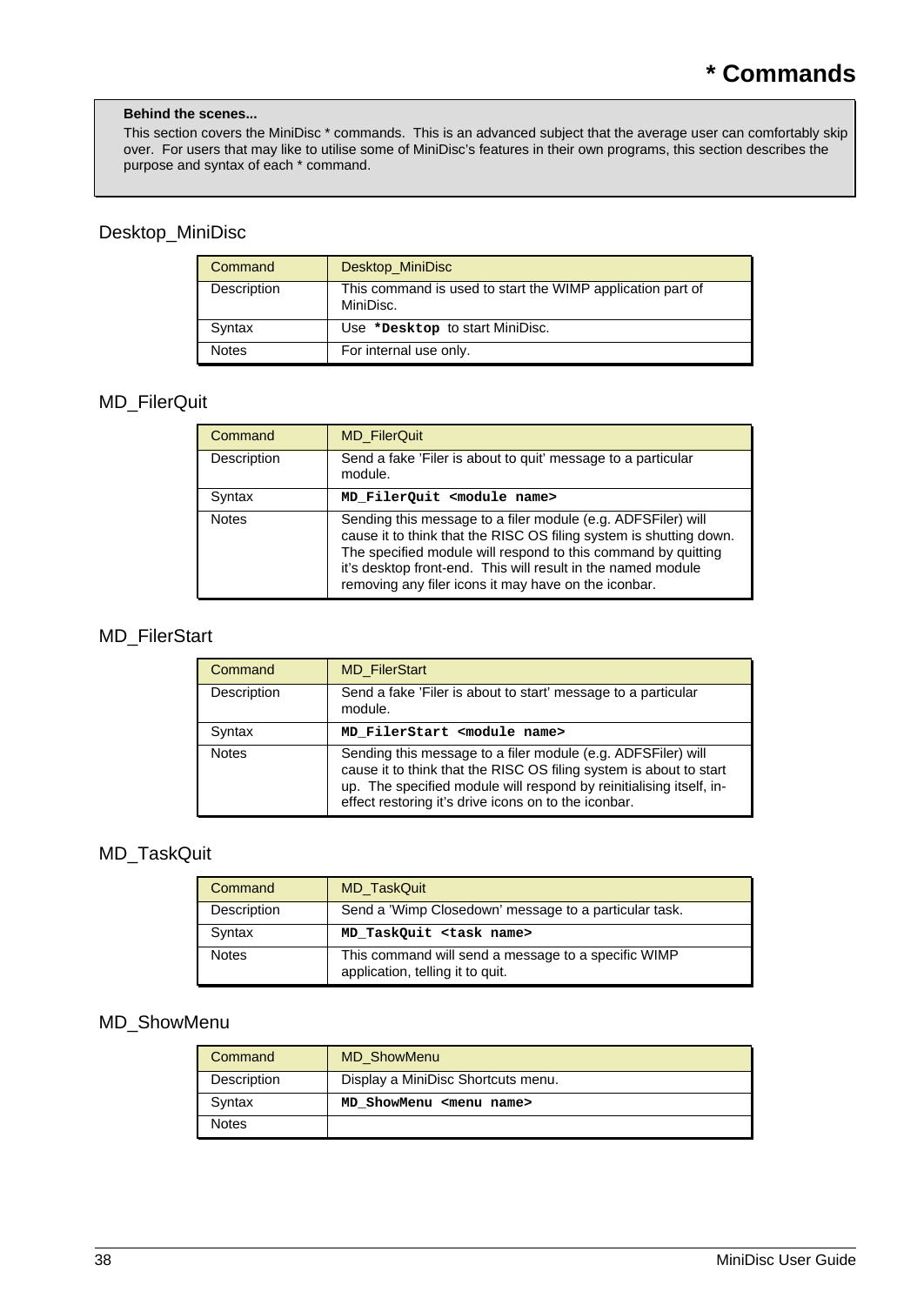## MD\_ShowPathMenu

| Command      | <b>MD ShowPathMenu</b>             |
|--------------|------------------------------------|
| Description  | Display a MiniDisc directory menu. |
| Syntax       | MD ShowPathMenu <path></path>      |
| <b>Notes</b> |                                    |

## PinBack

| Command      | <b>PinBack</b>                               |
|--------------|----------------------------------------------|
| Description  | Moves the Pinboard behind all other windows. |
| Syntax       | PinBack                                      |
| <b>Notes</b> | RISC OS 4 only.                              |

## PinFront

| Command      | PinFront                                      |
|--------------|-----------------------------------------------|
| Description  | Moves the Pinboard in front of other windows. |
| Syntax       | PinFront                                      |
| <b>Notes</b> | RISC OS 4 only.                               |

## PinToggle

| Command      | PinToggle                                                                        |
|--------------|----------------------------------------------------------------------------------|
| Description  | Toggles the Pinboard position between the front or back of the<br>windows stack. |
| Syntax       | PinToggle                                                                        |
| <b>Notes</b> | RISC OS 4 only.                                                                  |